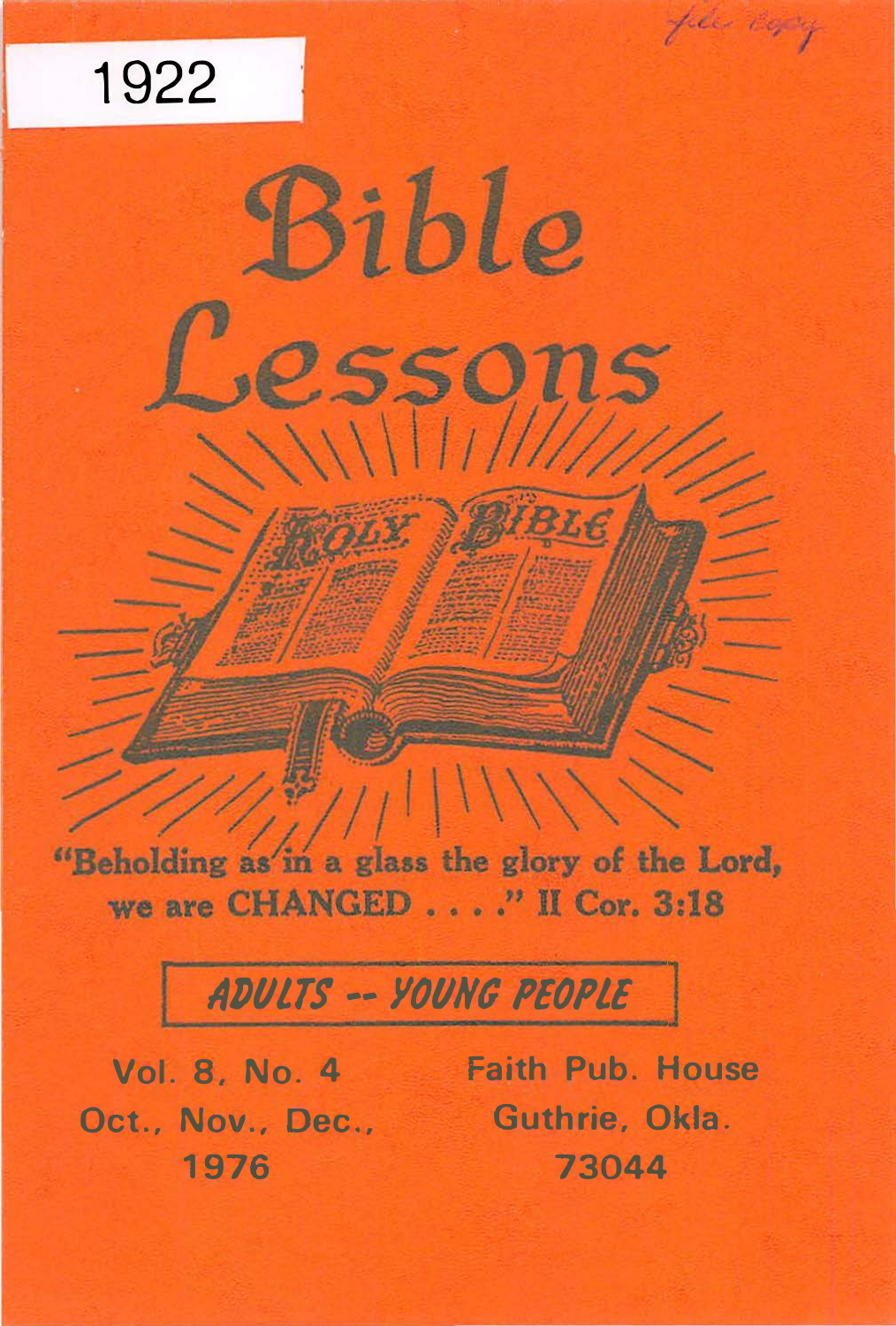# Bible Lessons for Adults and Young People

Volume 8 0ct., Nov., Dec., 1976 No. 4

# Table of Contents

|                                             | Page |
|---------------------------------------------|------|
|                                             |      |
|                                             |      |
|                                             |      |
|                                             |      |
| Oct. 31-Light Divided From the Darkness  22 |      |
|                                             |      |
|                                             |      |
|                                             |      |
| Nov 28-God's Crowning Creation 41           |      |
|                                             |      |
|                                             |      |
|                                             |      |
|                                             |      |

### Publishing the Bible truths in the interest of Jesus Christ and His Church Edited by Mrs. Marie Miles, and other co-workers.

Suscription Price-35C a copy for quarter of year, or \$1.40 per year, issued quarterly.

Second class postage paid at Guthrie, Oklahoma.

#### Published Quarterly By

FAITH PUBLISHING HOUSE 920 W. Mansur Ave. GUTHRIE. OKLAHOMA 73044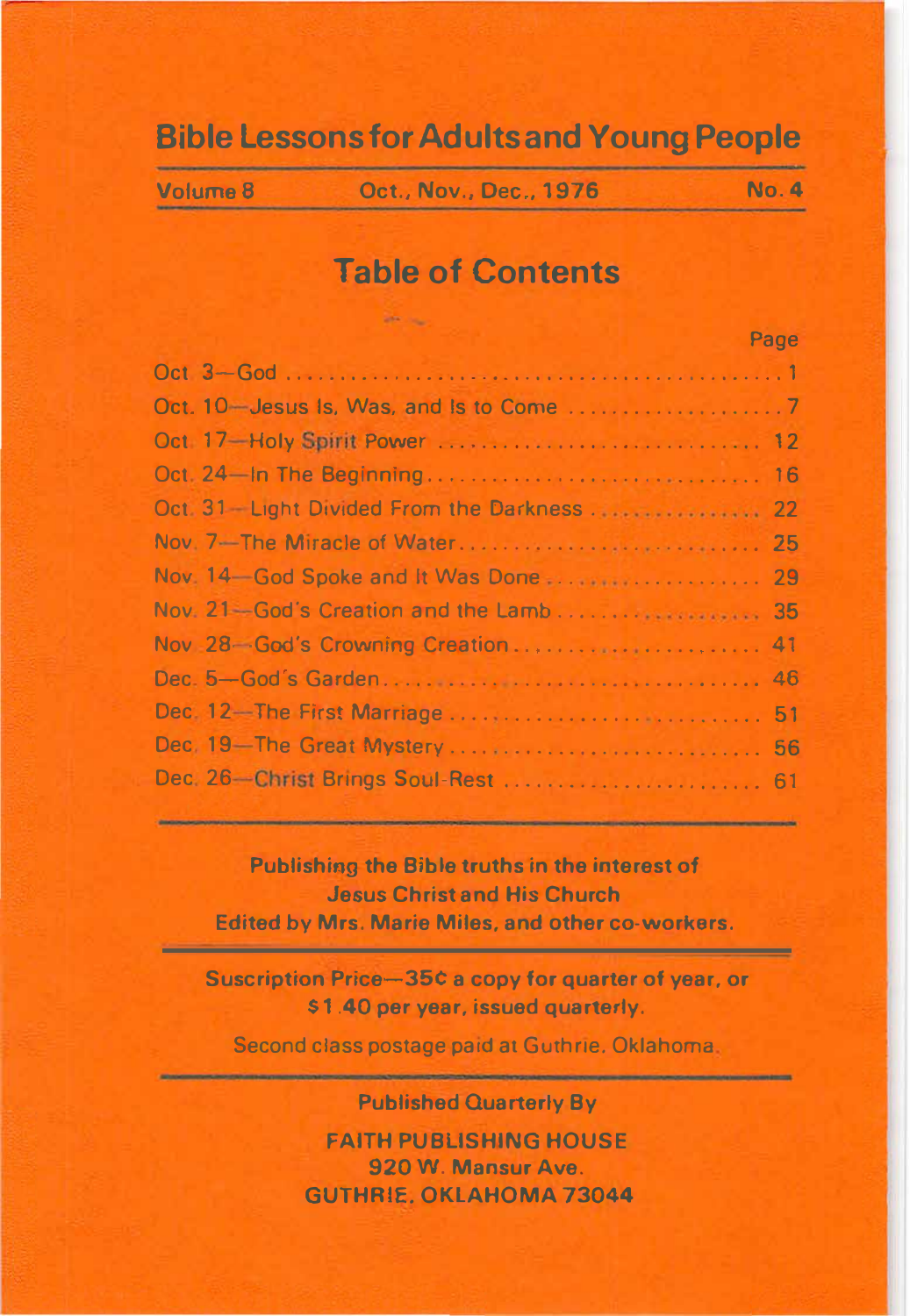#### Theme For Fourth Quarter. 1976

Today scientists, atheists, historical geologists, and many so-called christians, want to disregard the Biblical facts about the creation of the world, mankind, all of its creatures, and life of all kinds. We are not going to attempt to prove that there is a God, or that He did create all things because it is a fact. Our purpose is to create a great reverence and awe in the things that God has created. If we do not believe the first chapter in the Bible, we will not believe the rest of the Bible. Jesus said, "For had ye believed Moses, ye would have believed me: for he wrote of me. But if ye believe not his writings, how shall ye believe my words?" John 5:46, 47. All scientists agree there are blank spaces or gaps in their ideas of how the world was made. In reading one statement you find the words, "some progress has been made; at least a clue; explanation commonly accepted; probably; and it suggests." In other words they do not know, but are just guessing. It would take a lot more faith to believe that it took billions of vears for things to evolve than to believe God spoke and it became so. In the beginning God created a full-grown world and a full-grown man. They did not evolve.

As we study these lessons let our hearts swell with praise to the Creator of all things, the great Designer, Life Giver, and Almighty God of all creation. Let us remember this verse as we study, "The secret things belong unto the Lord our God: but those things which are revealed belong unto us and to our children for ever, that we may do all the words of this law." Deut. 29:29. God did not reveal everything to us, but some things belong to Him and are His secrets.

-Sis. Marie Miles

## ———————0——————— October 3, 1 976

#### GOD

Gen.  $1:1a$  In the beginning God ...

God is:

Eternal-

Psa. 90:2 Before the mountains were brought forth, or ever thou hadst formed the earth and the world, even from everlasting to everlasting, thou art God.

Isa. 57:15a. The high and lofty One that inhabiteth eternity.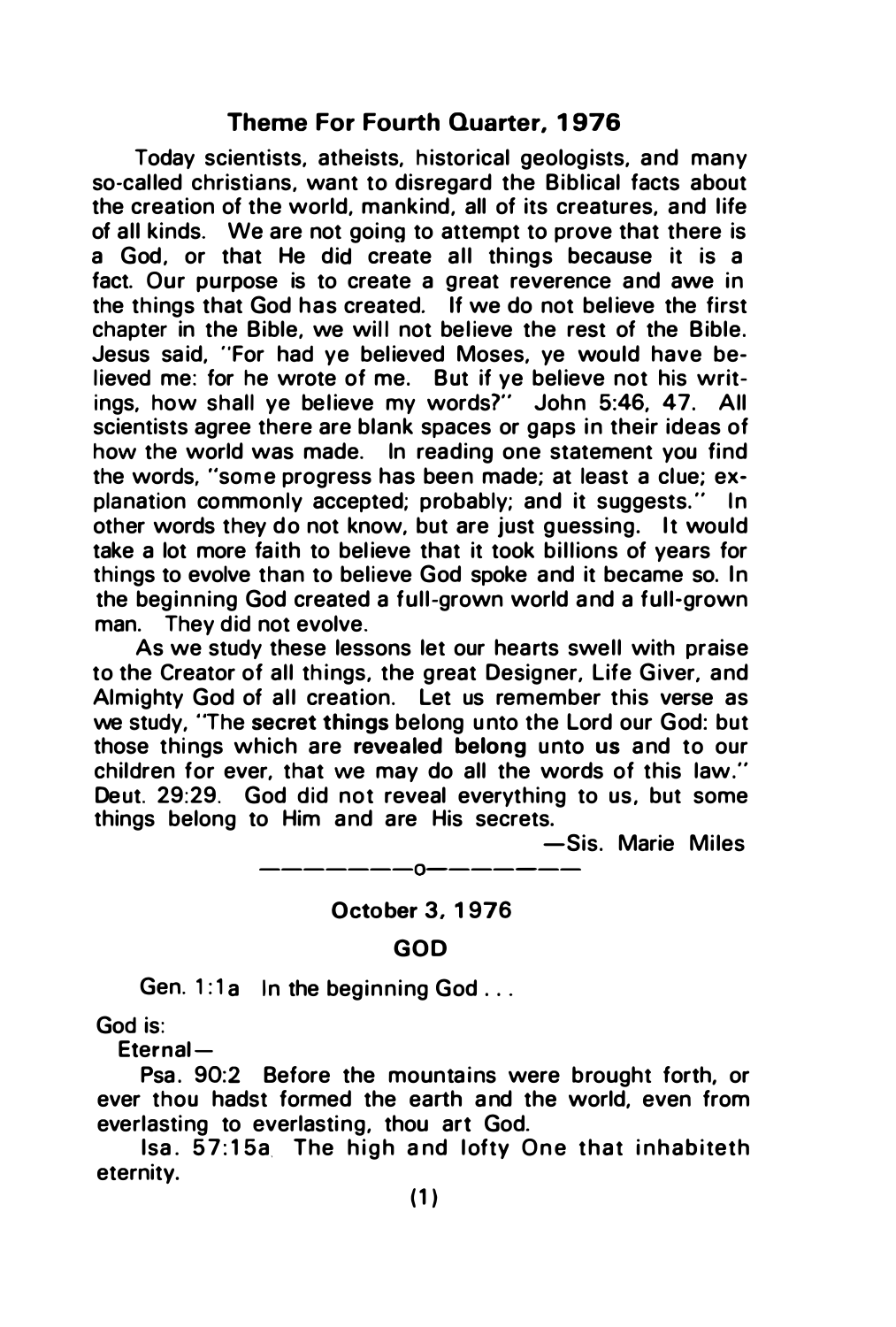#### Self-Existent-

Psa. 36:9a For with thee is the fountain of life.

John 4:24a God is a Spirit.

lsa. 45:21 b There is no God else beside me.

#### Unchangeable-

Mal. 3:6a I am the Lord, I change not.

James 1:17b The Father of lights, with whom is no variableness, neither shadow of turning.

Everywhere present-

Acts 17:27b, 28a Though he be not far from every one of us; For in him we live, and move, and have our being.

Jer. 23:24 Can a ny hide himself in secret places that I shall not see him? saith the Lord. Do not I fill heaven and earth? saith the Lord.

All-knowing-

Heb. 4:13 Neither is there any creature that is not manifest in his sight: but all things are naked and opened unto the eyes of him with whom we have to do.

Unlimited Power-

Matt. 19:26b But with God all things are possible.

Justice-

Psa. 89:14 Justice and judgment are the habitation of thy throne: mercy and truth shall go before thy face.

Acts 10:35 But in every nation he that feareth him, and worketh righteousness, is accepted with him.

All wise-

Rom. 11:33, 36 O the depth of the riches both of the wisdom and knowledge of God! how unsearchable are his judgments, and his ways past finding outl For of him, and through him, and to him, are all things: to whom be glory for ever. Amen.

Memory Verse: The fool hath said in his heart, There is no God. Psa. 53: 1 a.

Central Thought: God, the Creator of Heaven and Earth, is eternal, self-existent, unchangeable, everywhere present, allknowing, all-powerful, all-just, and all-wise. He is the great I AM, and inhabiteth eternity.

Word Definitions: God: The Hebrew word "Elohiym" is translated "God." It is interesting to note that this word is in the plural. There are three distinct, separate persons in the Godhead. Everlasting to everlasting: The Hebrew word for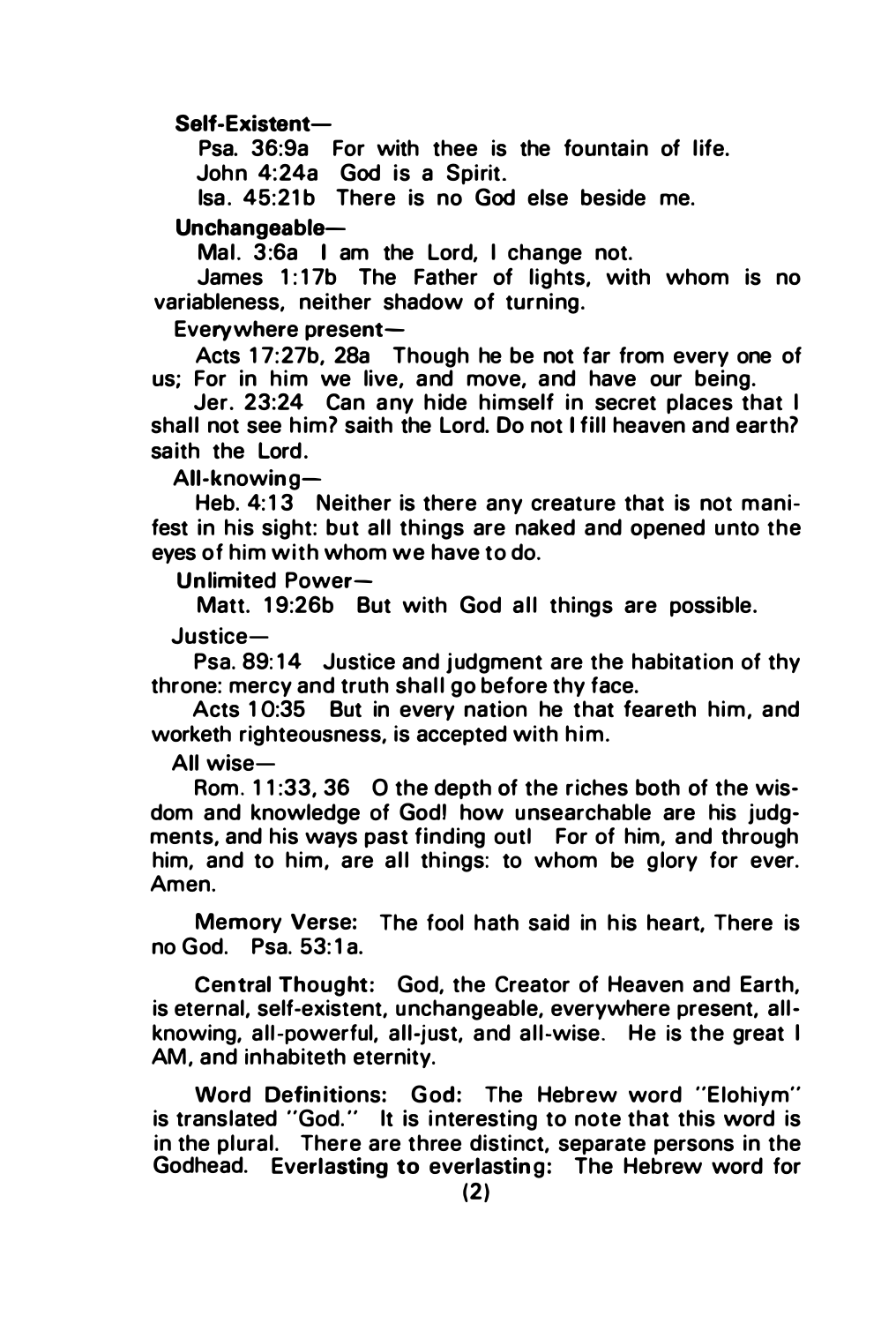everlasting here means that which is concealed or beyond the mind, that is, a vanishing point. This greatly shows the supremacy of God as coming from the unknown, the unseen. He is the Invisible One, who only knoweth immortality in the personage of His Son, Jesus Christ. He came from everlasting. He emerged out of the unseen realm and manifested<br>Himself on the shores of time. He returned to eternity. He Himself on the shores of time. He returned to eternity. came from God a nd went to God. "The High and lofty one who inhabiteth eternity": Eternity here refers to perpetual, everenduring existence. "In whom there is no variableness nor shadow of turning": No change nor the slightest deviation.

#### LESSON BACKGROUND

From the various writings of the Old and New Testaments come quotations that describe and express the Everlasting God. God cannot be explained in full by the human tongue or pen. It is for each and every person to seek earnestly by way of holy scripture and according to truth, the divine revelation of this Eternal One to his soul. The best way of explaining where God came from is to say that He came from everlasting. To inquire about what this everlasting amounts to is needless venture. What we do need to seek is the knowledge of what He brings to us from everlasting. His revelation of love, power, and grace is the important thing. God is. He is a rewarder of them that diligently seek Him. The attributes of God that are listed in our lesson are the attributes that are most important to us now. Let us give to each of these characteristics of God special thought and study.  $-$ L. Busbee  $-L$ . Busbee

#### QUESTIONS:

1. Where did God come from? 2. Is God changeable? 3. Where can we find God? 4. How close is He to us? 5. Does the Lord need us?

#### ADULTS' AND YOUNG PEOPLE'S COMMENTS

The common word denoting the object of man 's worship is "god." There has never been a race of people who has not believed in some sort of deity or god. Much varied has been their fancy and description of these superhuman beings who were attributed as ruling over the affairs of men. But it is true that gods and goddesses have existed in the minds of men and women throughout all ages. It has been a general rule, however, that gods were believed in and reverenced to demand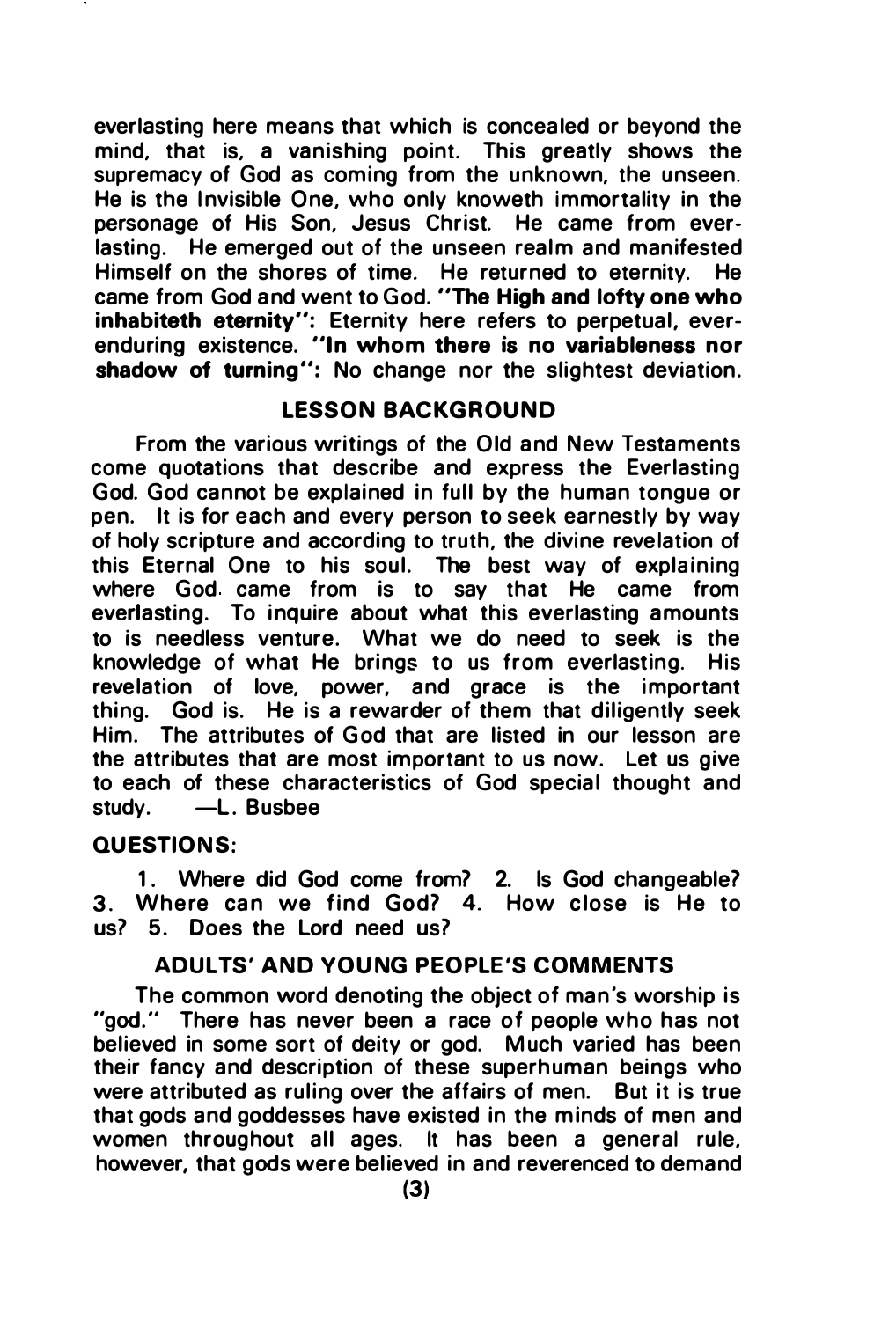obedience and honour, and that they had the power to bless or curse the lives of men.

It was the Nation of Israel that gave rise to the conviction and assurance of the reality and truth of One True God. God chose to manifest Himself to the world through this particular people, the Jews. He started with Abraham and little by little unfolded His wisdom and power. Although Israel, as a whole, turned out to be poor investment as far as accomplishing His perfect will was concerned. God manifested Himself through them in a mighty way. From the prophets and writers, the laws and statutes of this Holy Being unfolded. Israel, as a Nation, whose God was the Lord, began to take shape as it proceeded to.take over the land of Canaan. Oh, as we consider the righteous designs and holy plan that God had for that people, we are filled with wonder to think what a great and mighty nation it could have been, and no doubt still could be. Yes, it would have been had they but obeyed the voice of the Lord, their God. But they refused and rebelled. Instead of blessing them and making them an example of love and goodness of God, they were cursed and made an example of His wrath.

With the rise of Christianity God was made nearer and nearer to man. God was in Christ reconciling the world unto Himself. All the attributes of God were manifest in human flesh in the personage of His Son, Jesus Christ. The term, God, was shared with the term, Father, in denoting the Supreme Being. In Christ, it was not His wrath and vengeance that were exalted, but his mercy, grace, longsuffering, a nd goodness. In Christianity, the God that had been seen in the eyes of the nations as the God of Israel, was to be the God of all mankind, for all who would accept His Son as Lord and Saviour. Oh, what wonderful ways and workings God had in<br>His approach to us in the fullness of time. - - Busbee His approach to us in the fullness of time.

#### FOOD FOR THOUGHT

We are living in a world which is trying to dismiss the fact that there is a God. We do not need to prove there is a God because everything around us has already proven that. But atheists, scientists, and historical geologists assume that He does not exist, and this is what young people face in high schools and colleges today; also all people in the world. Many are becoming deceived and are losing their faith in God and basing it upon man's ideas, which are very flimsy. Notice the wording closely in their idea of the beginning of the world and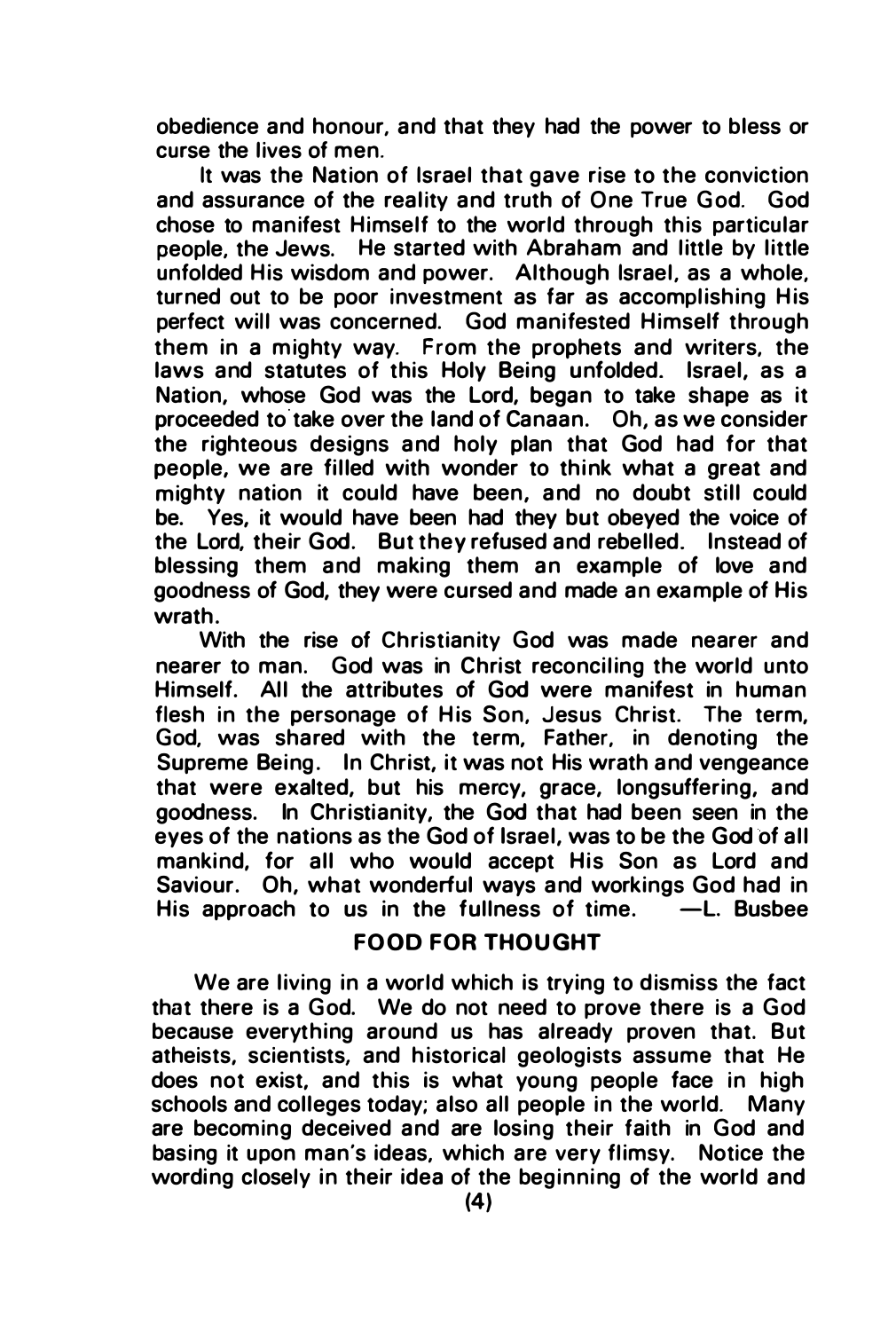solar system. You will notice they have words such as "some progress has been made in attempting to explain when the sun and the nine planets came into being, probably, at least a clue, explanation commonly accepted," and "it suggests." Such words are not definite facts but the Bible tells us, "in the beginning God created the heavens and earth." God was in the beginning. God was there; God has all power, and is the law behind all beginnings and life. God's law is unchangeable, immutable, irrevocable. God is unseen. He created an orderly universe that is governed by His irrefutable laws.

No scientist has ever proven that the living can come into existence from the non-living. The very existence of life demands a Life-Giver. Who is that Life-Giver? None other than God. God made a fully developed earth and a full grown man and put life in both. Creation requires a Creator! Creation needs a sustainer. That sustainer is God.

Only those who believe in God can answer the question, "which came first, the chicken or the egg?" God had perfect plan in all that He created. His designs were perfect. Every grain of sand is different and also every leaf on the trees.

The result of a person coming to God with godly repentance is more than proof that God is real. He is real in my soul today! Let us loudly declare that "I know that my Redeemer  $liverth!"$  (Job 19:25)  $-M$ . Miles

#### SHE DID WHAT SHE COULD

 $10^{37}$ 

Children and young people are sometimes tempted to feel there is little they can do for Christ and the salvation of souls. Here is an account of what one child did, after someone else had passed a little tract to her. Read how God used them all.

I would like to share with you the story of a little girl in Japan who had been for two years in a tubercular sanitarium. Her body had wasted away so much that she could hardly move in bed. One day when a group of Gospel workers were visiting the hospitals, they left a Christian tract with her. She was not able to hold it, but had the nurse prop it up on a stand above her head, and turn the pages, one by one, so she could read them.

As she read and re-read that simple Gospel message, it gripped her heart. She prayed, asking the nurse to help her by standing by to hear her voice in prayer. God reached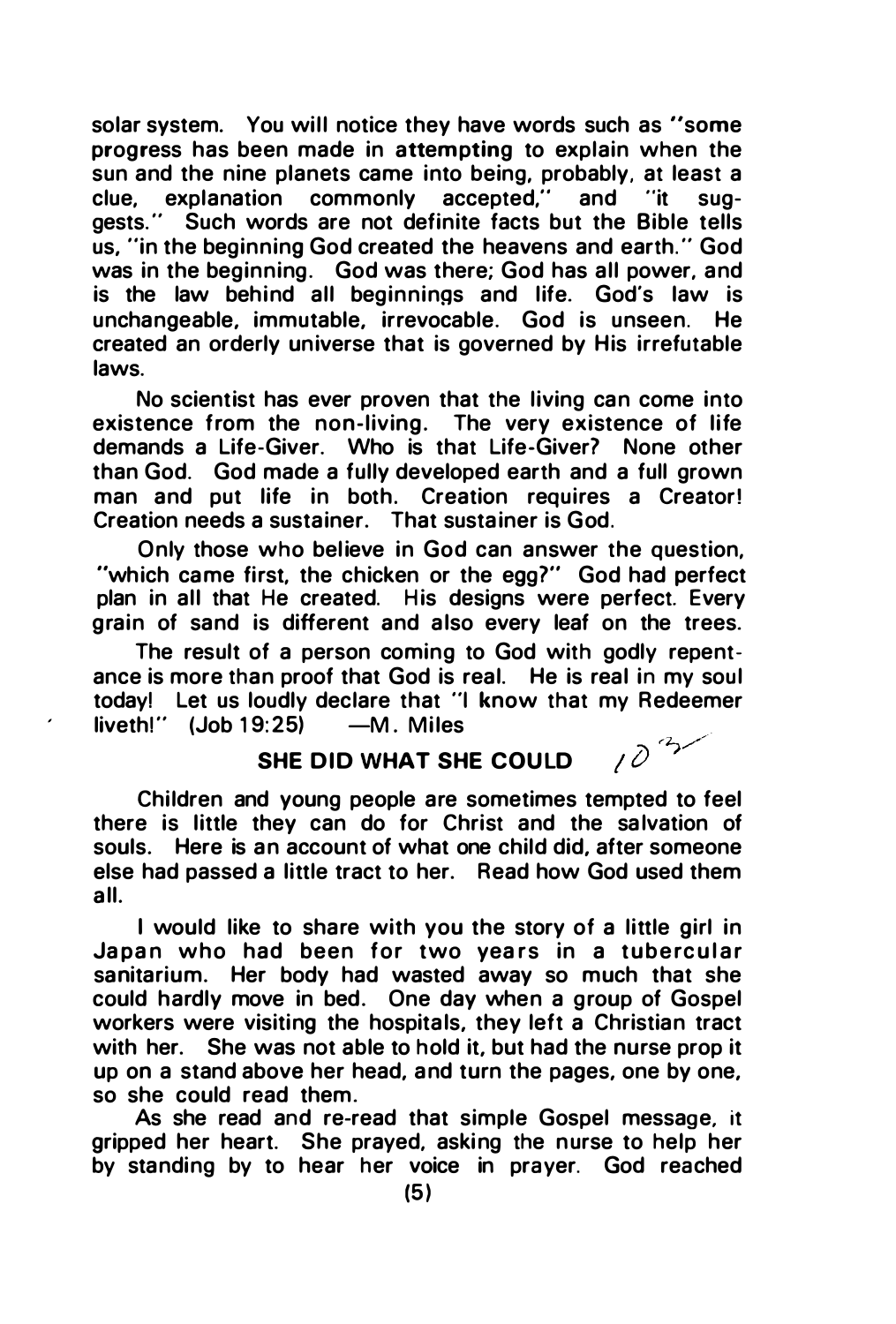through, and she prayed for forgiveness of sin; she received a wonderful experience of salvation.

As many do when they are first saved, this girl wanted to share the joy the Lord had given to her. One day she read in the newspaper of a wicked man who had been condemned to death for murder.

She decided she must write him, and tell him about Jesus. It took her three days, but she finally was able to use her little strength and movement to get a letter finished, and with it she sent the tract which had meant so much to her.

When he received it he was indignant, but later as he reread the letter he realized how much this little one-page letter had really meant to the little girl who had mailed it to him. His heart was touched in thinking that someone would care enough for him to write him a letter at such cost.

He began to read the tract. Over and over he read, until the truth grasped his heart and he believed it. God came into that Tokyo prison and saved a brutal murderer, through the witness of an almost helpless little girl in the tubercular sanitarium across the city.

Later the murderer was taken to another prison, more than a thousand miles away, where he was placed in the "death row" as his final place before his execution.

One day he was singing a Gospel hymn which he had learned from Christian workers who held services in the prison. As his lonely cell echoed with the praises of God, he heard a voice call through the "peep hole" to the next cell. It was a man named Uchida, who had also found Christ as his Saviour. What a joy when the two were able to share their faith together!

Mr. Iwata (for that was the prisoner's name) and Mr. Uchida began to pray and work for the salvation of the other men in death row. The warden gave them permission to share their testimony with other prisoners when they were all together at meal time.

In the two years that Mr. Iwata was in death row, 41 condemned prisoners were won to Christ. The warden permitted the baptism of the Christians in the prison bath tub, and he stated that the whole atmosphere of death row had changed from frenzy and fright to Christian joy and peace. As the guards made their rounds along the cells they could hear Gospel hymns coming from the cells.

The time finally came for Mr. Iwata to die for his sin. He was permitted his last request-that he might be taken to the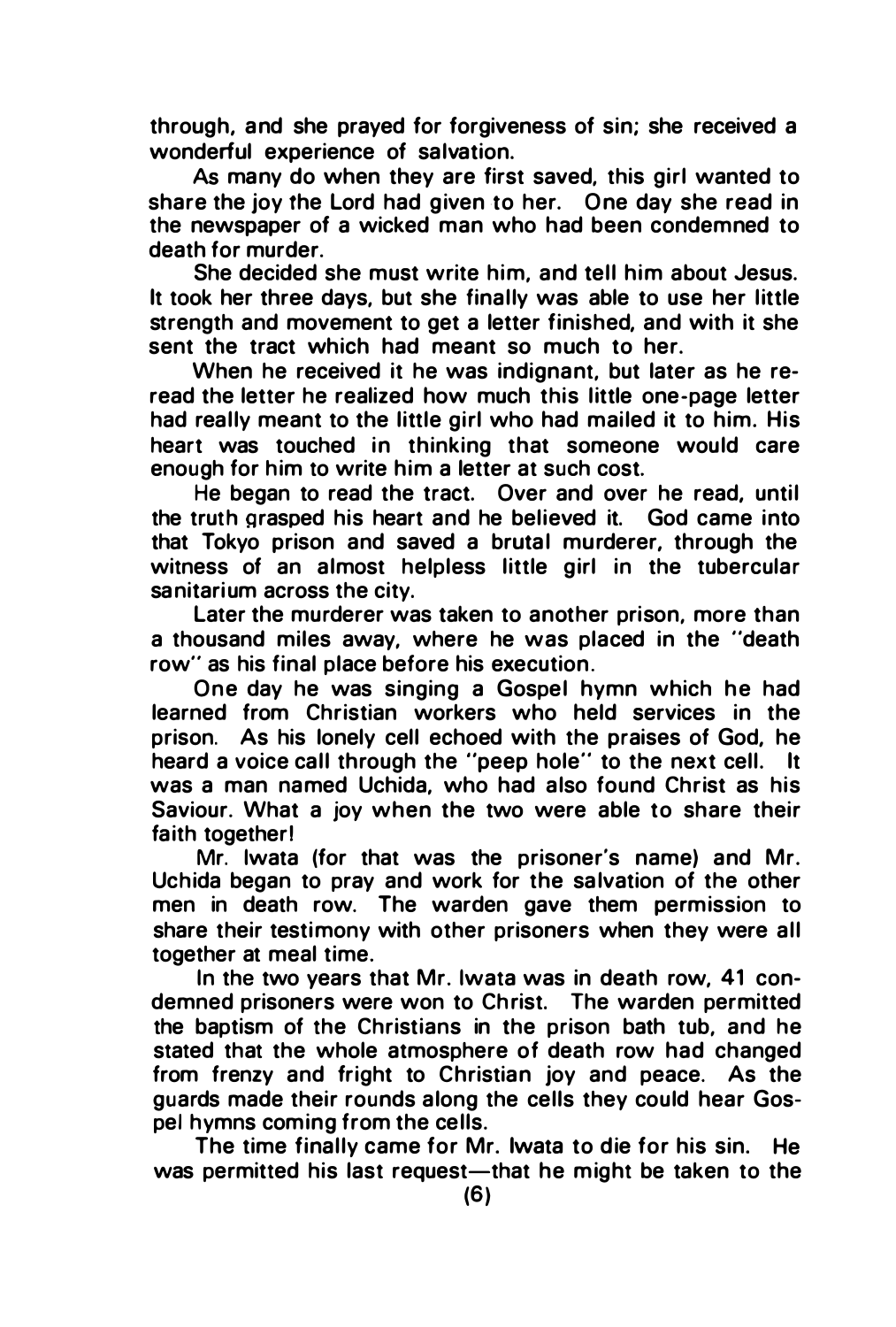tubercular sanitarium to see the little girl who had written him the one-page letter and sent him the Gospel tract.

Standing beside her bed, the converted murderer told her the story of what the letter and tract had done for him and his friends, through the saving power of Jesus Christ. Tears poured from the girl's eyes as she heard the story of what God had done.

Before leaving her, Mr. Iwata was moved to lay his hand upon her head and pray a prayer of faith for her healing. He then returned to the prison, and was soon executed for his crime, but he went to God whom he knew and trusted and loved.

The power of the living Word of God, which had transformed him and the 41 men of death row, now came into the dying body of the little girl in the sanitarium. Within two weeks she was completely healed of her illness by the power of God, and she walked from the sanitarium and returned to a normal life.

What a wonderful work of God this wasl It all started because one helpless little girl who could not do much, did the little she could do, and because a condemned murderer, imprisoned in death row, did not give up, but did what he could to tell others of his Lord.

Truly the Word became flesh and lived again in the lives of those people.

"I call heaven and earth to record this day against you, that I have set before you life and death, blessing and cursing: therefore choose life, that both thou and thy seed may live."<br>Deut.  $30:19.$  --P. L. R.  $-P. L. R.$ 

-------0-------

#### LESSON 2

#### October 10, 1976

#### JESUS IS, WAS, AND IS TO COME

Gen.  $1:1a$  In the beginning God (Jesus)...

Phil. 2:6 (Jesus) Who, being in the form of God, thought it not robbery to be equal with God:

7 But made himself of no reputation, and took upon him the form of a servant, and was made in the likeness of men.

Micah 5:2 But thou, Bethlehem Ephratah, though thou be little among the thousands of Judah, yet out of thee shall he come forth unto me that is to be ruler in Israel (Jesus); whose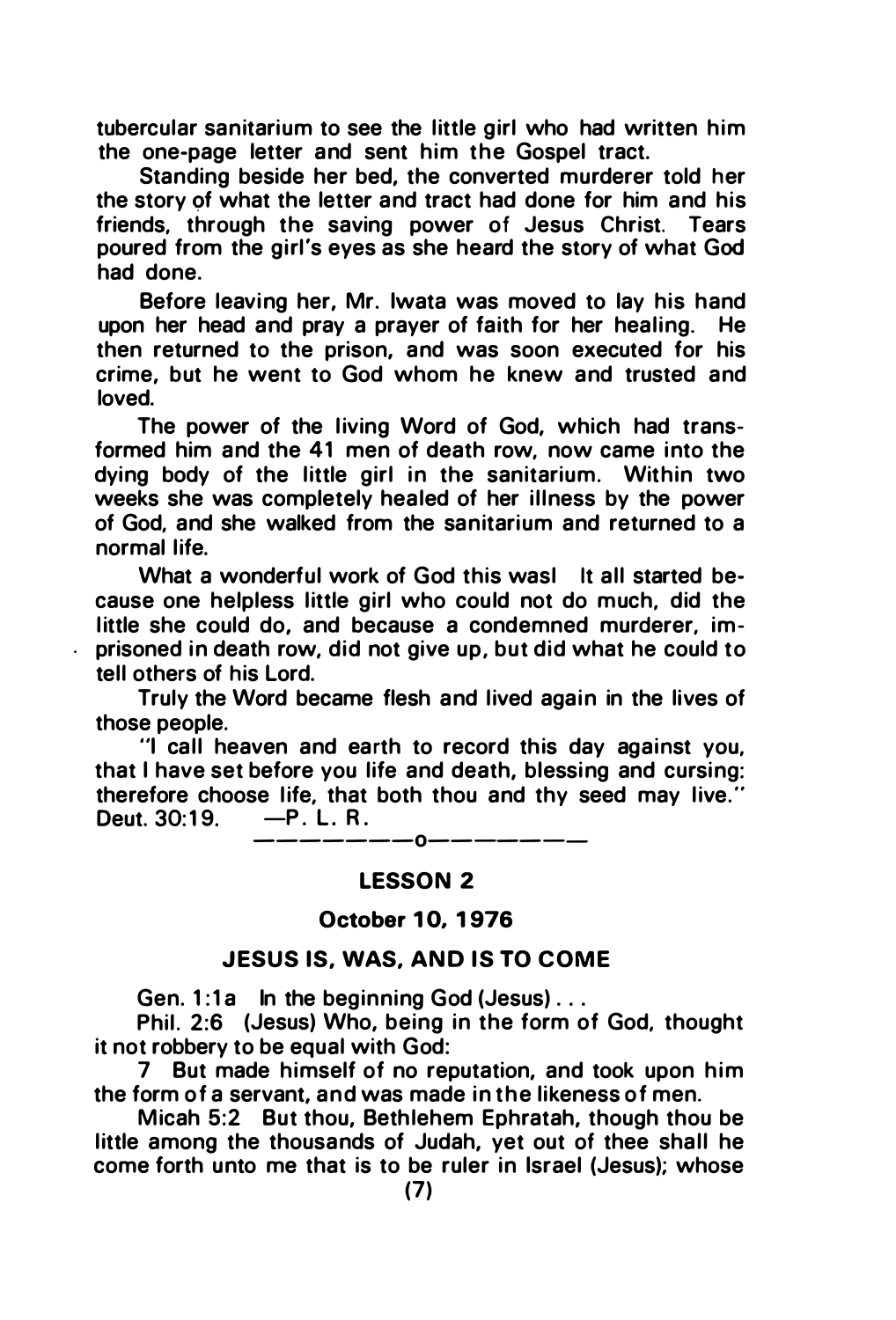goings forth have been from of old, from everlasting (margin: from the days of eternity).

Rev. 1:8 I am Alpha and Omega, the beginning and the ending, saith the Lord, which is, and which was, and which is to come, the Almighty.

St. John 1:1 In the beginning was the Word, (Jesus, ver. 14) and the Word was with God, and the Word was God.

St. John 1:3 All things were made by him; and without him was not any thing made that was made.

Heb. 1:10 And, Thou, Lord, in the beginning hast laid the foundation of the earth; and the heavens are the works of thine hands.

Col. 1:16 For by him (Jesus) were all things created, that are in heaven, and that are in earth, ... all things were created by him, and for him.

Eph. 1:7 In whom we have redemption through his blood, the forgiveness of sins, according to the riches of his grace.

St. John 17:5 And now, 0 Father, glorify thou me with thine own self with the glory which I had with thee before the world was.

Col. 1:18 And he is the head of the body, the church:  $\dots$ that in all things he might have the preeminence.

John 2:24b He (Jesus) knew all men.

25 And needed not that any should testify of man: for he knew what was in man.

Phil. 2:9 Wherefore God also hath highly exalted him, and given him a name which is above every name:

10a That at the name of Jesus every knee should bow...

John 11:25 Jesus said unto her, I am the resurrection, and the life: he that believeth in me, though he were dead, yet shall he live:

Rev. 1:7 Behold, he cometh with clouds; and every eye shall see him, and they also which pierced him: and all kindreds of the earth shall wail because of him. Even so, Amen.

Memory Verse: And Jesus came and spake unto them, saying, All power is given unto me in heaven and in earth. Matt. 28:18.

Central Thought: Christ, the second part of the Godhead, was from the beginning, working with God in the creation, and has become, in His manifestation in the flesh, the Saviour of mankind and the Head of all things to the Church through all ages and the world without end.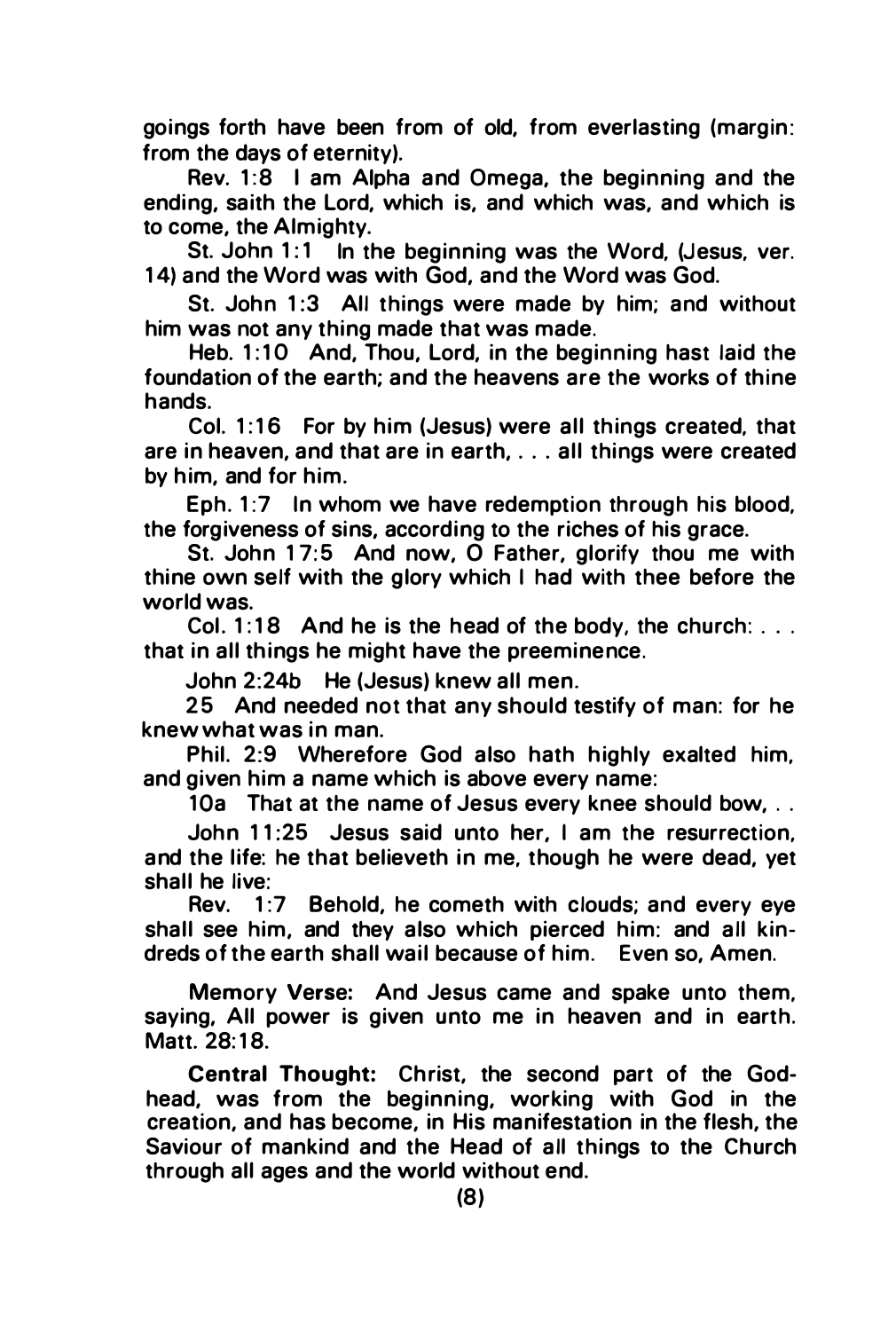Word Definitions: Alpha: first letter of the Greek alphabet, denotes the beginning. Omega: the final letter of the Greek alphabet, denotes the ending. From eternity to eternity, Christ is the beginning and the end of all things. "In all things He might have the preeminence." Christ is to be foremost and first in our lives.

#### LESSON BACKGROUND

Just as the Father was from eternity, so Christ, the Son, was from eternity also. In our lesson we have gleaned from the scriptures a goodly number of divine expressions that testify of this. That Christ was with God in the beginning is a vital truth for the Christian to believe and comprehend. It would be good if each one would give time for thought, meditation and consideration to each one of these scriptures. Let them be absorbed into your mind and sink down into your hearts. When Jesus made His appearance into this world as a partaker of flesh and blood, this was not His beginning. His going forth had been from old, even from everlasting. That He would come from God and take upon Himself human flesh is a wonder of wonders of His great love. Between Alpha and Omega is the fulness of the Greek language. All utterance and expression is found therein. So it is with Christ. We, here in time, are but wedged between the massive bulk of two eternities. They are really one long, endless duration, but the accomplishment of God's purpose in TIME comes in the midst.

-L . Busbee

#### QUESTIONS:

1. Who was in the beginning with God? 2 What connection did Christ have with the Creation? 3. What would you call the nature of Christ's departure from glory to come to this world? 4. What was His mission? 5. Could any one else have been worthy?

#### ADULTS' AND YOUNG PEOPLE'S COMMENTS

Jesus came into the world to save sinners. Oh, what wonderful words! He alone was able and qualified to accomplish so great a mission. He came from eternity. He condescended to be as human seed to be united in conception with the seed of the woman, thus taking upon Himself human flesh. The testimony that Jesus Christ was born of a virgin is a vital link in the chain of truth concerning the New Testament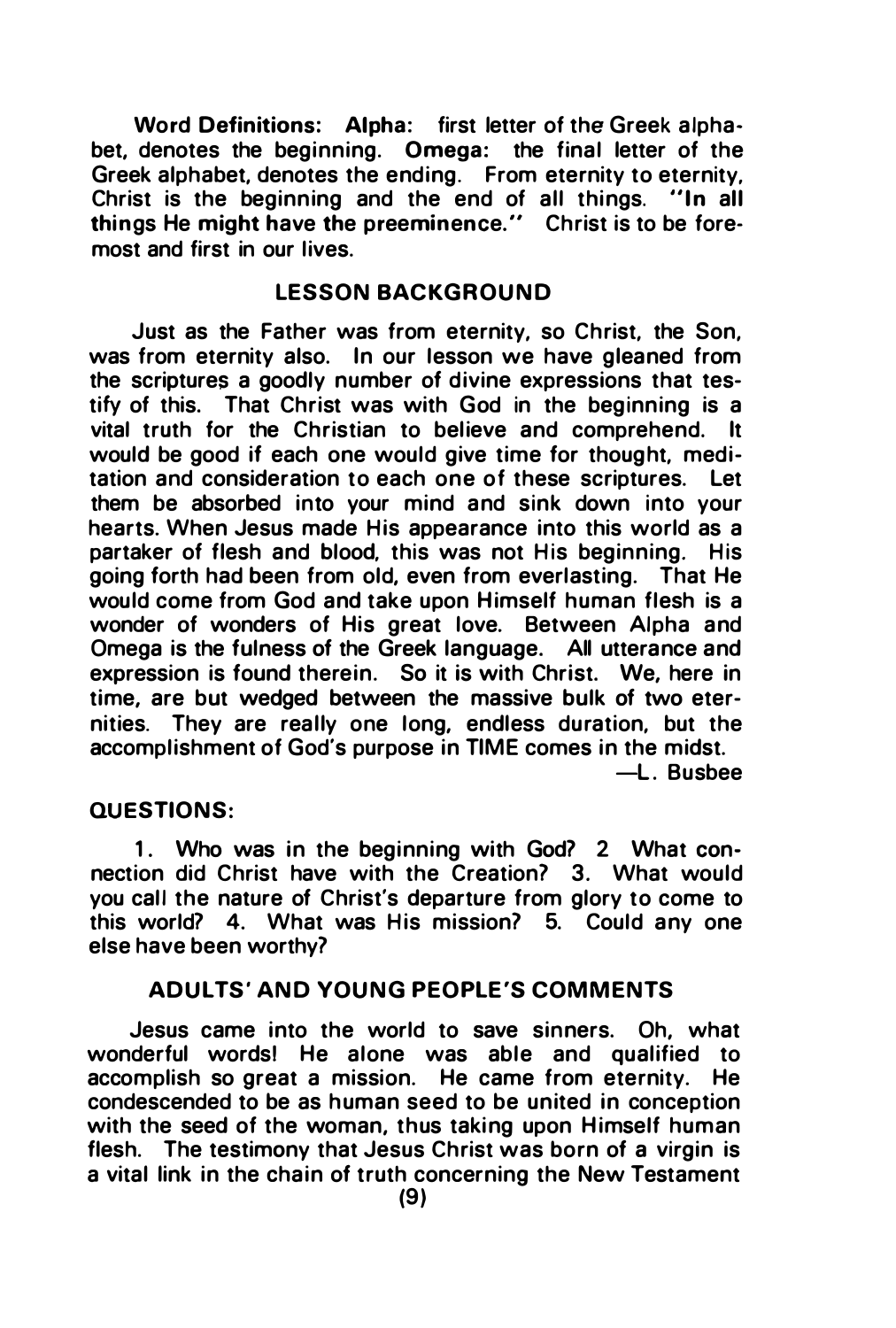plan of salvation. If Joseph were the father of Jesus Christ, all claims to His divinity and power would be vain and false. But this is something that the believer can be very sure of, despite the host of skeptics who doubt this. God was manifest in the flesh. Jesus was human and also divine. His origin reached clear back into the eternal world of glory. Even before the morning stars sang together and all the sons of God shouted for joy, we find Him present with the Father. Yes, even before the foundation of the world He was predestined and ordained to be our Saviour. It is great joy to know that we are created for this holy purpose, to serve and love Him in this life and to be with Him for all eternity.

He did appear in human flesh, and although Satan sought to defeat the holy plan of God, Christ was triumphant and at the appointed time went up for the sins of the world to Calvary, and died in love for all of us. But this was just His means of disarming death and sin, and giving us the victory. He arose from the grave and shed forth the riches of eternal life as a mighty river throughout this world. He ascended to the right hand of God to intercede for all who would come unto God by Him. And, some day soon, He will come again and claim His children from this world of sin and darkness. We shall be forever with Him. Are you ready for that great day?

-L. Busbee

#### FOOD FOR THOUGHT

What a miracle it is to think of Jesus Christ being with God in eternity, yet He was willing to take upon Him the flesh of mankind and live among us, so we could know the way to heaven and know God. It is a glorious thing to know that He will live in our hearts, the One who has "all power  $\dots$  in heaven and in earth."

Today, Christ is knocking at the door of every heart. He comes with a message. His voice speaks right to the heart. One day a preacher visited a poor woman. He knocked, and again knocked, but got no answer from within. A few days afterwards he met the woman in the street, and said he was sorry that she was out when he called. She confessed that she had been in her house, but she was afraid that a creditor had come to demand payment of a debt. Christ's knockings, thus misunderstood, may frighten the heart. Some think that the religion of Christ is a sad and gloomy thing, and that it makes sad and gloomy people. Jesus' message is for us to "forsake all and follow mel" At first it may seem a hard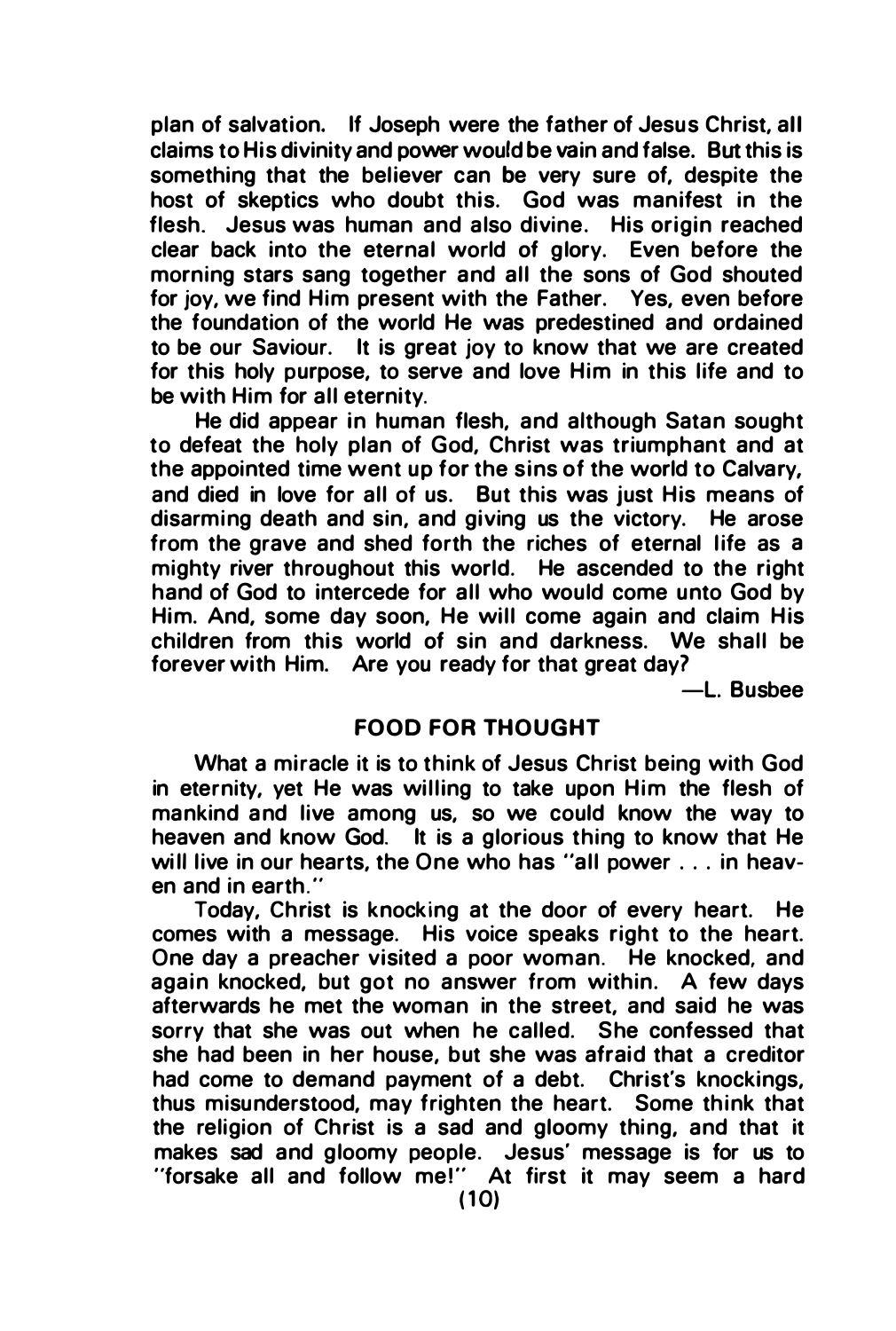requirement; but if we will surrender all, completely, there will be a peace, joy, and an assurance that the world cannot give. God will abundantly supply all of our needs according to His riches in glory. Praise God! – M. Miles His riches in glory. Praise God!  $10^{-70}$ 

#### THE INCOMPARABLE CHRIST!

MORE THAN NINETEEN HUNDRED YEARS AGO there was a man born contrary to the laws of life. This man lived in poverty and was reared in obsurity. He did not travel extensively. Only once did He cross the boundary of the country in which He lived; that was during His exile in childhood.

He possessed neither wealth nor influence. His relatives were inconspicuous, and had neither training nor formal education.

In infancy He startled a king; in childhood He puzzled doctors; in manhood He ruled the course of nature, walked upon the billows as if pavements, and hushed the sea to sleep.

He healed the multitudes without medicine and made no charge for His service.

He never wrote a book, and yet all the libraries of the country could not hold the books that have been written about Him.

He never wrote a song, and yet He has furnished the theme for more songs than all the songwriters combined.

He never founded a college, but all the schools put together cannot boast of having as many students.

He never marshaled an army, nor drafted a soldier, nor fired a gun; and yet no leader ever had more volunteers who have, under His orders, made more rebels stack arms and surrender without a shot fired.

He never practiced psychiatry, and yet He has healed more broken hearts than all the doctors far and near.

Some years ago, once each week the wheels of commerce ceased their turning and multitudes wended their way to worshiping assemblies to pay homage and respect to Him.

The names of the past proud statesmen of Greece and Rome have come and gone. The names of the past scientists, philosophers, and theologians have come and gone, but the name of this Man abounds more and more. Though time has spread nineteen hundred years between the people of this generation and the scene of His crucifixion, yet He still lives. Herod could not hold Him.

He stands upon the highest pinnacle of heavenly glory, proclaimed of God, acknowledged by angels, adored by saints, and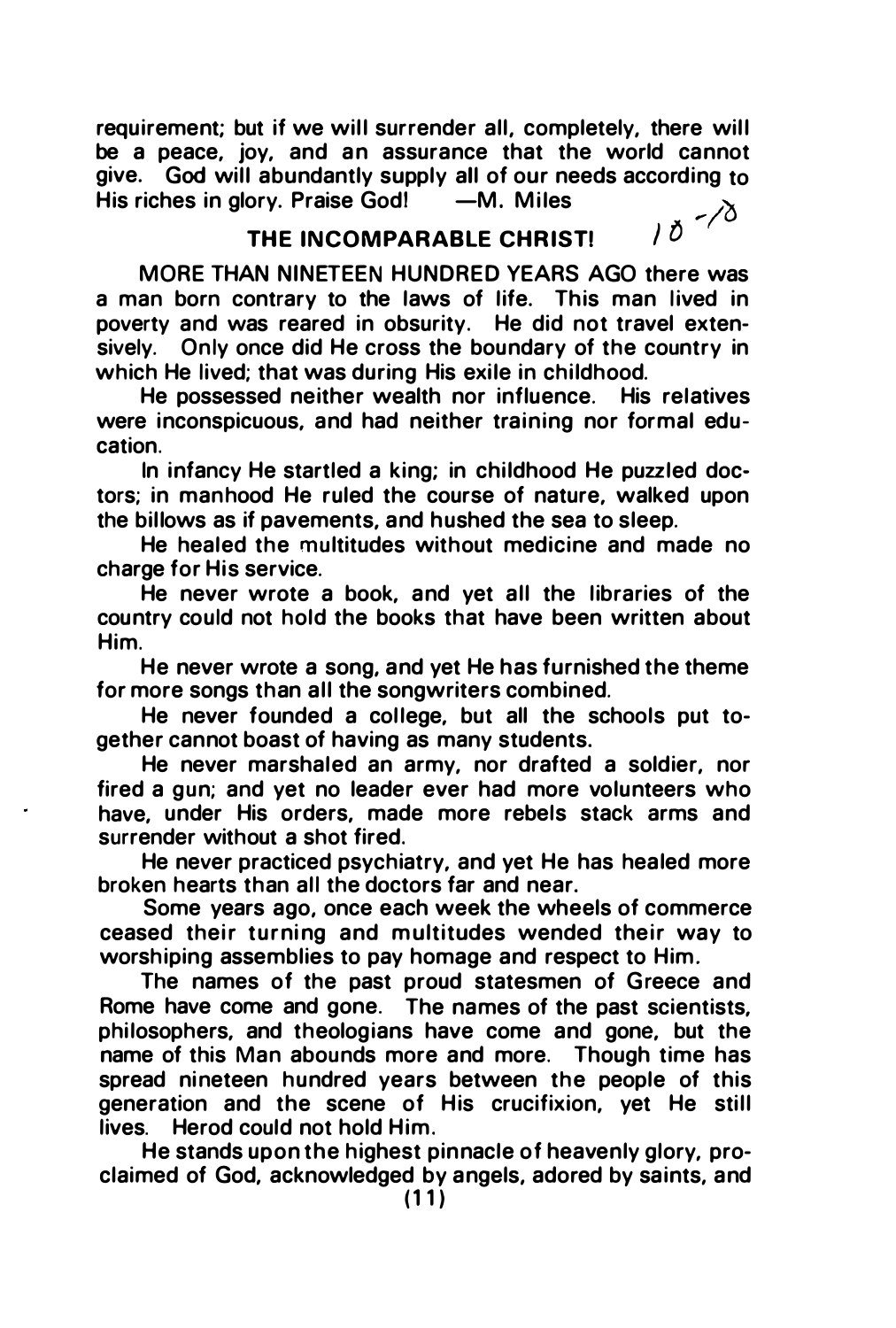feared by devils, as the living, personal Christ, our Lord and Saviour.

We are either going to be forever with Him, or forever without Him. It was the incomparable Christ who said:

''BEHOLD, I STAND AT THE DOOR, AND KNOCK: IF ANY MAN HEAR MY VOICE, AND OPEN THE DOOR, I WILL COME IN TO HIM, AND WILL SUP WITH HIM, AND HE WITH ME." (Rev. 3:20).

-------0-------

#### LESSON 3

#### October 17, 1976

#### HOLY SPIRIT POWER

Gen. 1:1 In the beginning God (Jesus, Holy Spirit) created the heaven and the earth.

2b And the Spirit of God moved upon the face of the wa· ters.

Luke 2:25 And, behold, there was a man in Jerusalem, whose name was Simeon; and the same man was just and de· vout, waiting for the consolation of Israel: and the Holy Ghost was upon him.

26 And it was revealed unto him by the Holy Ghost, that he should not see death before he had seen the Lord's Christ.

27 And he came by the Spirit into the temple: and when the parents brought in the child Jesus, to do for him after the custom of the law,

28 Then took he him up in his arms, and blessed God, and said,

29 Lord, now lettest thou thy servant depart in peace, according to thy word:

30 For mine eyes have seen thy salvation,

31 Which thou hast prepared before the face of all peo· pie;

32 A light to lighten the Gentiles, and the glory of thy people Israel.

33 And Joseph and his mother marvelled at those things which were spoken of him.

Acts 2:1 And when the day of Pentecost was fully come. they (1 20) were all with one accord in one place.

2 And suddenly there came a sound from heaven as of a rushing mighty wind, and it filled all the house where they were sitting.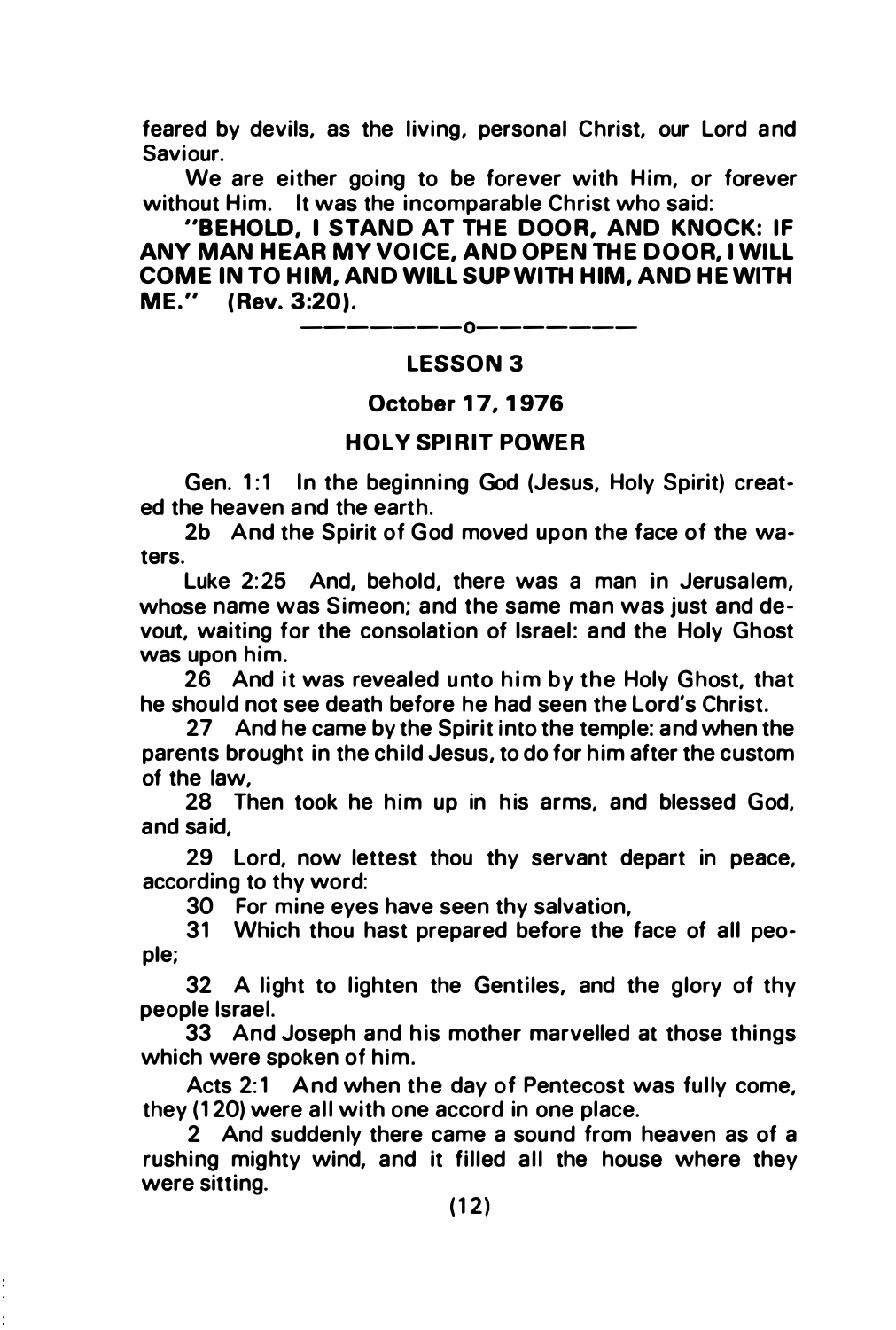5 And there were dwelling at Jerusalem Jews, devout men, out of every nation under heaven.

11b We do hear them speak in our tongues the wonderful works of God.

Acts 15:8 And God, which knoweth the hearts, bare them (Gentiles) witness, giving them the Holy Ghost; even as he did unto us;

9b Purifying their hearts by faith.

Memory Verse: But ye shall receive power, after that the Holy Ghost is come upon you: and ye shall be witnesses unto me. Acts 1:8a.

Central Thought: The Holy Spirit, the third person of the Holy Trinity, moved upon the shapeless mass of waters and darkness in the creation and executed the divine command. Upon the souls of men today, the Holy Spirit can, and will, still move and inspire the wonderful works of God.

Word Definitions: The Spirit of God moved upon the face of the waters. The Hebrew word for "moved" means to brood, that is, to ponder or contemplate or study, and think deeply and seriously. The mother hen who sits long and patiently on her eggs does so with much thought of her little ones to come. They are her "brood." Although darkness covered the face of the deep and the earth was without form and void, the Spirit of God was brooding upon the face of the waters. Is this not a precious thought?

#### LESSON BACKGROUND

The Bible doctrine of the Holy Trinity (Three in One) has borne much speculation and dispute. There is very strong teaching in the religious church world today against the doctrine of three Persons in the Godhead. Souls who are of this opinion conceive the idea that Jesus is all three persons. They are very radical and outspoken in their views. Very little can be done to change their minds on this subject. Just what they do, and how they can get around plain scriptural texts that show the presence of Three Persons in the Godhead, is very strange indeed. A person pretty well believes what he wants to believe. But it would be well for us to realize that God is God, and has His own Way of revealing Himself to the soul of man. Just as we, as human beings, wield an influence of our own in various ways, even so the Lord God Almighty has sent His Son into the world to represent Himself to man, and has sent forth His Spirit to represent the Son, after the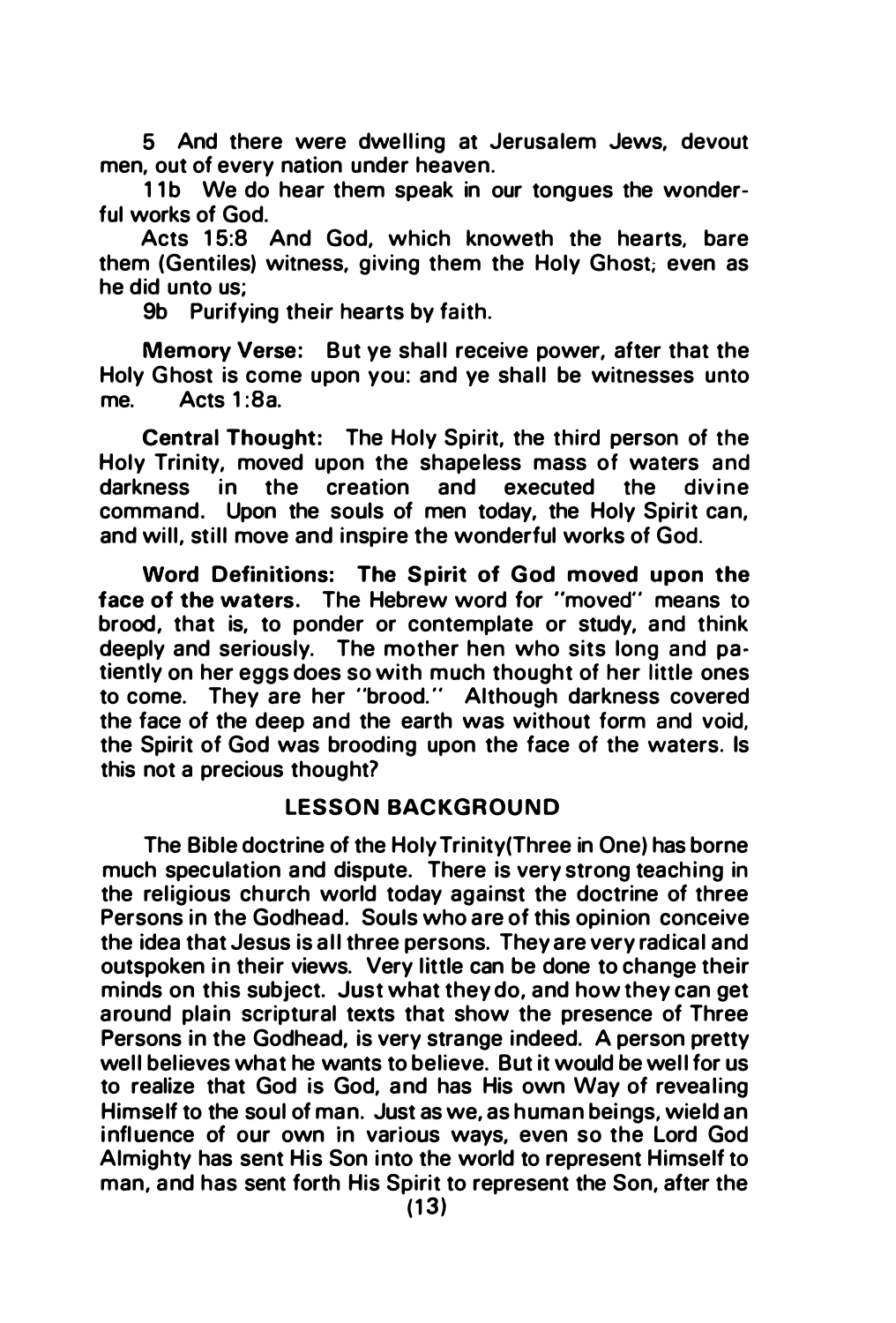Son had ascended back to Himself. The Holy Spirit is the administrator of the New Covenant brought to us from God by Jesus Christ, and sealed with His own precious blood. Woe to the man who trifles with the Holy Spirit! What serious consequences follow the grieving of the same. Let us take heed to the doctrine of the Holy Spirit, and acknowledge Him in His rightful place in the<br>Church and our lives.<br>— L. Busbee Church and our lives.

#### QUESTIONS:

1. What was the Holy Spirit doing upon the face of the waters? 2. What did the Holy Spirit reveal to Simeon? 3. How did He know the baby Jesus when he saw Him? 4. What was the state of the 120 on Pentecost? 5. What does the Holy Spirit do when He comes into our hearts?

#### ADULTS' AND YOUNG PEOPLE'S COMMENTS

The meaning of the word "Spirit" is closely associated with wind and breath. The Spirit of God moved upon the waters. God breathed into man's nostrils the breath of life and man became a living soul. Jesus said, concerning being born of the Spirit, "The wind bloweth where it listeth, and thou hearest the sound thereof, but canst not tell from whence it cometh or whither it goeth." After Jesus had been resurrected, He breathed on the disciples, and said: "Receive ye the Holy Ghost.' ' The coming of the Holy Spirit on the day of Pentecost was as the sound of a rushing, mighty wind. The wind is something one cannot see, but one can see the effects of it.

The Holy Spirit is real, and its advent and entrance into the heart and life and its work there is real. The Holy Spirit sanctifies, cleanses, keeps, quides, inspires, teaches, preserves, unites, blesses, empowers, enables, quickens, enlightens, overshadows, protects, moves, and fills the hearts that He enters with great joy and happiness and victory. It is the richest, most beneficial, and blessed experience one can ever attain to in this world. The Holy Spirit sent from the Father by way of the virtue of the blood of Christ finds its rest in the regenerated, lowly, believer. Oh, How blessed the life that is lived under Its guidance and blessing! Great heed should be taken and diligent earnest watchfulness should be employed, for the Holy Spirit can be grieved, and grieved to the point that He will take His flight. There is no forgiveness for sinning against the Holy Spirit. It is a bleak and hopeless fate for the soul who does despite to the Spirit of grace.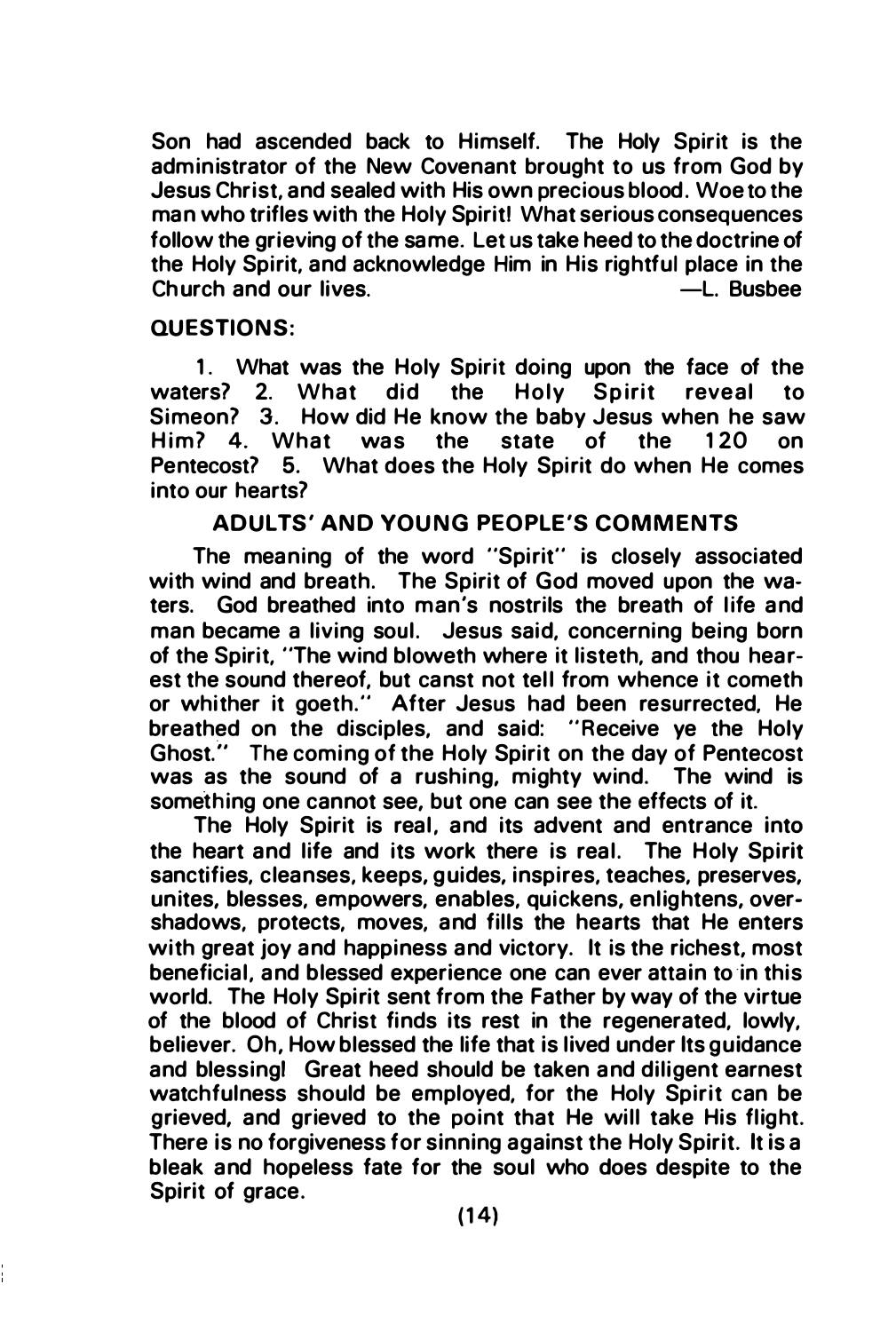The Holy Spirit is sent to inspire and lead the Church in this world for guidance, service a nd victory. To deny the Holy Spirit its rightful place of preeminence will open the door for<br>gross adeception and darkness. Formality, man-rule, and darkness. Formality, committees, boards, and human-run systems are sad evidence of the absence of the Holy Spirit. Let us take heed, and be led by of the Holy Spirit.  $\qquad -L$ . Busbee of the Holy Spirit.

#### FOOD FOR THOUGHT

It is a wonderful thought about the Holy Spirit that "moved upon the waters." Surely it is true of the work of the Spirit of God. He moves upon our hearts and moves upon the hearts of others. The Hebrew word of "moved" means to "brood." But the word in the English language "moved" means to "arouse the emotions: prompt; stir; to change; to cause to act, do, say, etc." Doesn't this describe the workings of the Holy Spirit in our lives? The Holy Spirit anoints us to act, to say, and to do. He will stir our emotions and the very depths of our being. He causes us to move, or He leads us in the right direction. It is precious to know that we are in the center of God's will, and that the Holy Spirit is moving upon our hearts, and speaking through us the glorious things that come from God.

In our lesson we want to note the way the Holy Spirit moved upon the heart of Simeon. Many babies were brought into the temple but when the Christ child came in, the Holy Spirit moved upon the heart of Simeon, and caused him to know that this was the One that was to bring salvation to the world. He lifted up his voice, and through the anointing of the Holy Spirit, spoke words of prophecy.

On the day of Pentecost there was a mighty moving of the Holy Spirit, and it caused people out of every nation to hear the gospel message. Today we need to pray that God will cause a greater moving of the Holy Spirit upon our hearts, so that the gospel may be proclaimed to more in this world.  $-$ M. Miles may be proclaimed to more in this world.  $-M$ . Miles<br>THE SECOND EXPEDIENCE  $\times$ 

#### THE SECOND EXPERIENCE

The Scriptures plainly teach that this second work of grace is for us now.

H. M. Riggle once wrote, "In full salvation we are given a new heart and a new nature. After we are given this divine nature, it is natural and easy for us to serve God. Serving God is then as natural as breathing." This kind of experience comes from a surrendered life. We must have a new nature.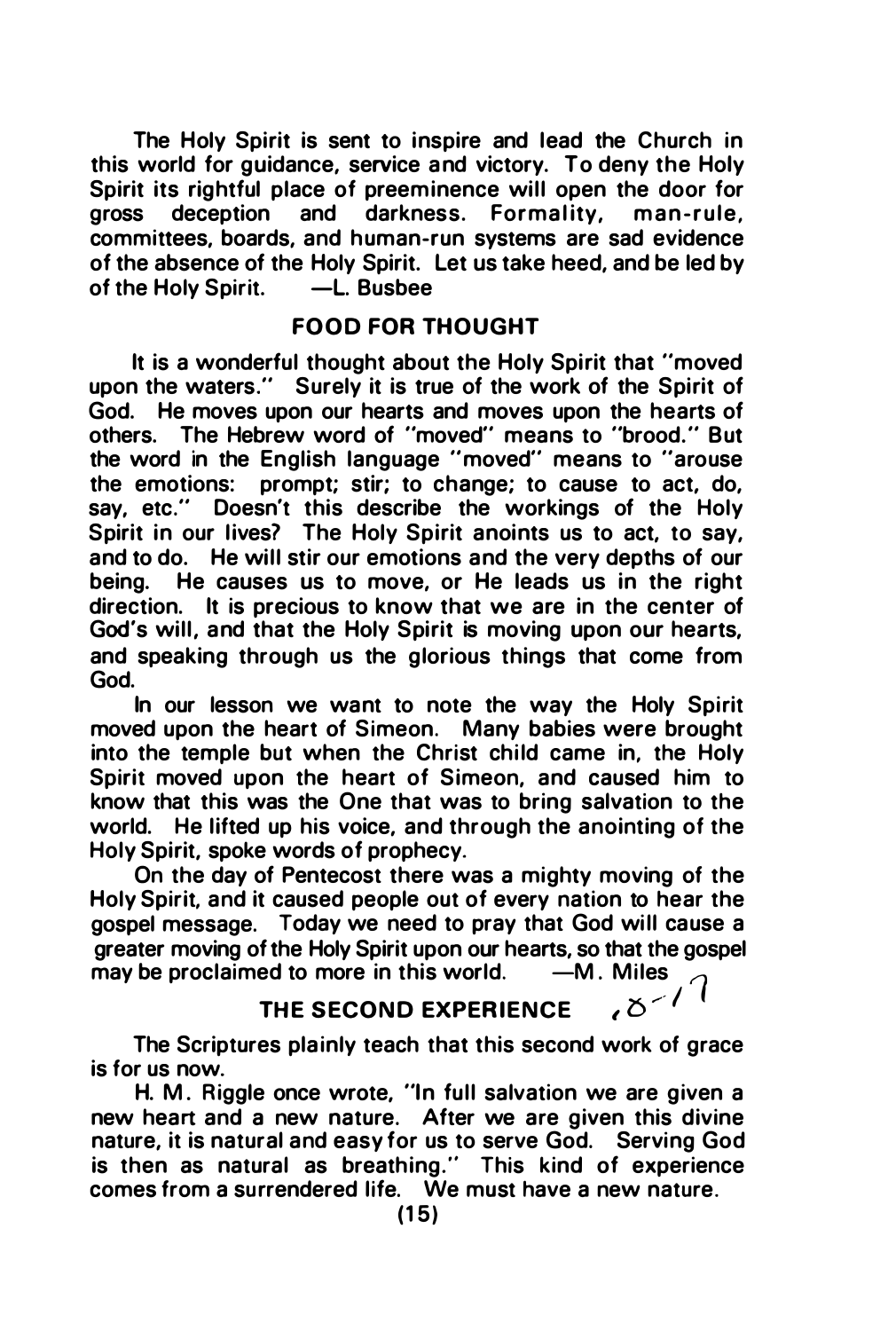We do not have abundant life until we make a complete surrender to God and get his Holy Spirit-his love-in our hearts. This is something more than we get when we are converted. It is a gift that God gives us when we submit all to Him and accept His gift of the Spirit.

Then it is that we are fully saved and have the divine nature of which Peter speaks (II Peter 1 :4), and to which John refers (John 14:17). Of the Holy Spirit Jesus said. "He dwelleth with you," but of the greater experience that He promised the apostles He said, "He shall be in you." A real life of rejoicing comes to the Christian when the Comforter has come.

What brings this joy and satisfaction? First, obedience to God's Word brings it. Then, our life is satisfactory because we have victory every day to keep from saying harsh, unkind words. The result is joy and happiness that money or anthing else of this world cannot bring to us.

That is the joy that Paul had when he was in prison singing praises to God at midnight with his feet in the stocks. That ugly spirit he had had was not in his heart any more. He rejoiced that he had been delivered from that spirit.

With the Spirit of God we will not fail as Peter did when a real test comes. Jesus died that we might have this divine nature. What a wonderful privilege we all have to be set free from the old nature and have the divine nature! It is for us ALL NOW! "For both he that sanctifieth and they who are sanctified are all of one." Hebrews 2:11. -------0-------

#### LESSON 4

#### October 24, 1 976 IN THE BEGINNING

Gen. 1:1 In the beginning God created the heaven and the earth.

2 And the earth was without form, and void; and darkness was upon the face of the deep. And the Spirit of God moved upon the face of the waters.

Job 26:7 He stretched out the north over the empty place, and hangeth the earth upon nothing.

Psa. 102:25 Of old hast thou laid the foundation of the earth: and the heavens are the work of thy hands.

26 They shall perish, but thou shalt endure: yea, all of them shall wax old like a garment; as a vesture shalt thou change them, and they shall be changed.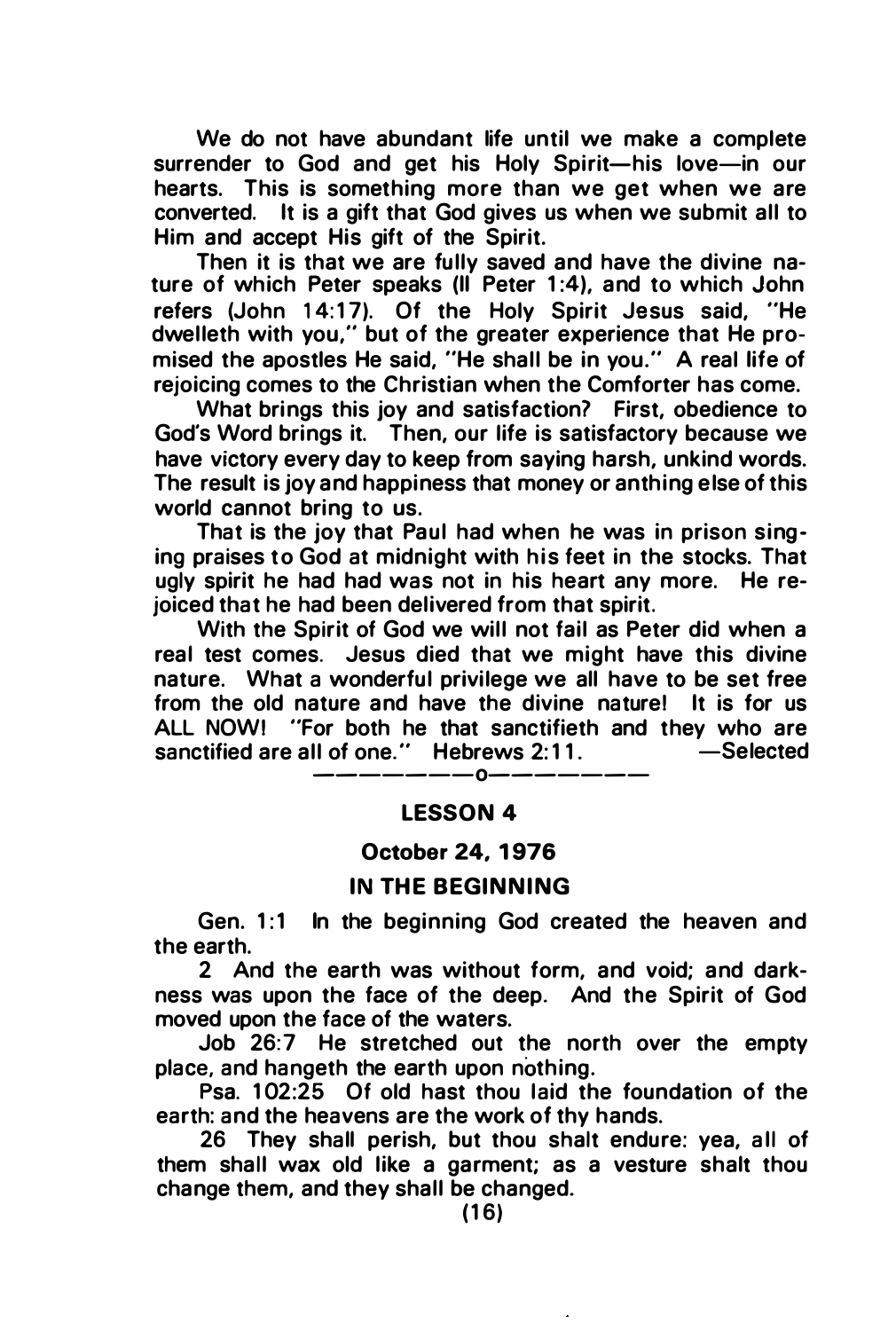Heb. 11:3 Through faith we understand that the worlds were framed by the word of God, so that things which are seen were not made of things which do appear.

Acts 14:15 And (Paul speaks to idol worshippers) saying. Sirs, why do ye these things? We also are men of like passions with you, and preach unto you that ye should turn from these vanities unto the living God, which made heaven, and earth, and the sea, and all things that are therein.

Job 38:1 Then the Lord answered Job out of the whirlwind, and said,

4 Where wast thou when I laid the foundations of the earth? declare, if thou hast understanding.

5 Who hath laid the measures thereof, if thou knowest? or who hath stretched the line upon it?

6 Whereupon are the foundations thereof fastened? or who laid the corner stone thereof.

lsa. 40:21 Have ye not known? have ye not heard? hath it not been told you from the beginning? have ye not understood from the foundations of the earth?

22 It is he (God) that sitteth upon the circle of the earth, and the inhabitants thereof are as grasshoppers; that stretcheth out the heavens as a curtain, and spreadeth them out as a tent to dwell in.

Rev. 4:11 Thou art worthy, 0 Lord, to receive glory and honour and power: for thou hast created all things, and for thy pleasure they are and were created.

Memory Verse: I am the Lord that maketh all things; that stretcheth forth the heavens alone; that spreadeth abroad the earth by myself. lsa. 44:24b.

Central Thought: We must remember that the creation of all things is a miracle of God and does not fit into the uniform pattern of things since that time, therefore science has no explanation for it.

Word Definition: 'Without form and void.'' The Hebrew word translated "without form" is tohu, which means "formlessness, confusion, or emptiness." The Hebrew word translated: "Void" is bohu, which means, "emptiness" and applies primarily to inhabitants. (World needed to be formed into a definite shape and needed inhabitants in order to serve God's creative purposes.} "Created" is a translation of the Hebrew word bara, which means something out of nothing, and its subject is always God. Heb. 11:3.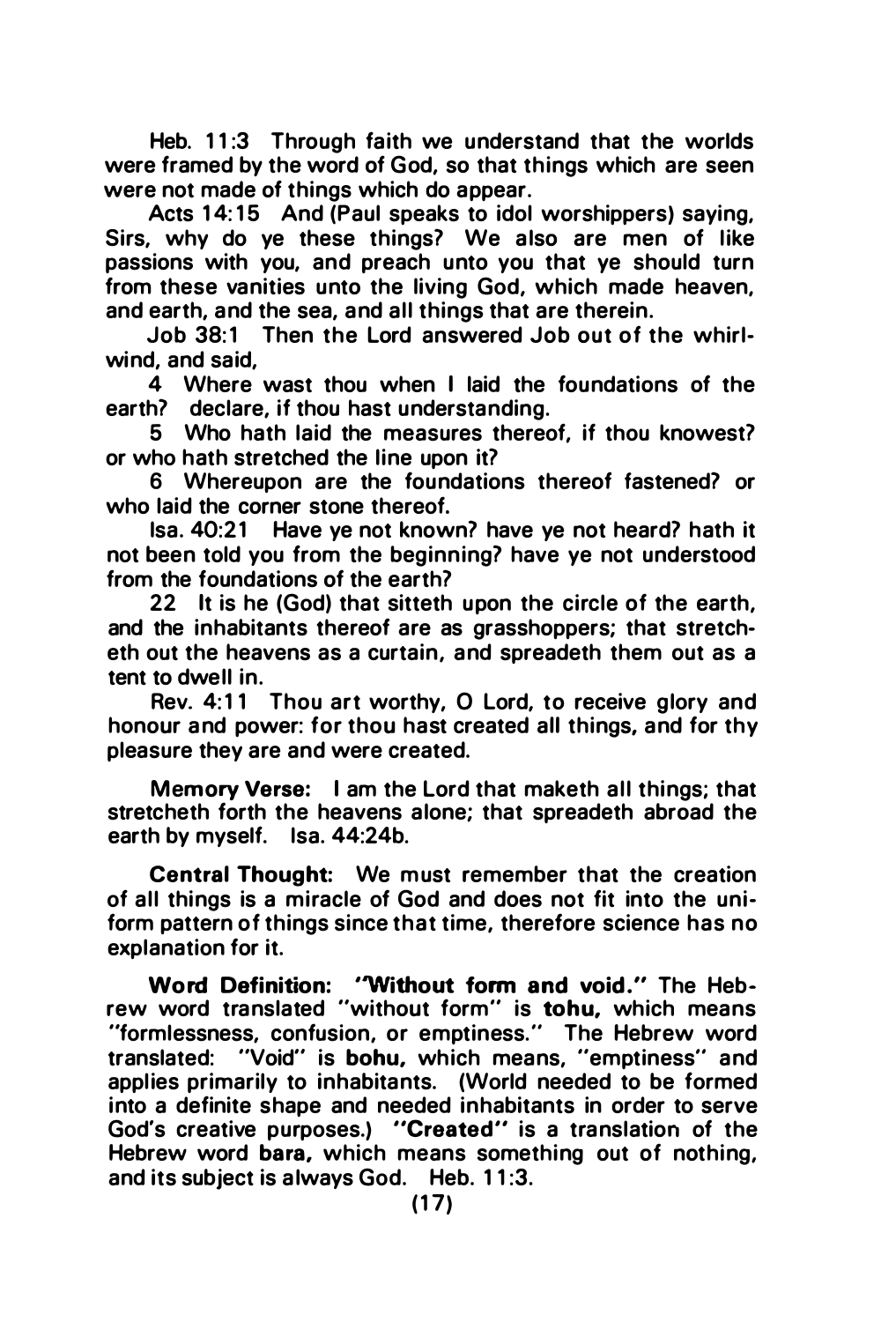#### LESSON BACKGROUND

Since we are living in a dav of unbelief in the Word of God and since our schools are filled with teachers of unbelief, it is important that we study God's Word so we can become established in a solid faith. We need to be able also to help others to have faith in God's creative abilities. Miracles cannot be explained by scientific measurements or ideas. Man is still desperately searching to find answers to many of God's great miracles. They went to the moon and are now exploring Mars. Man searches but never finds the answer. We know the answer because we have faith in a miracle-working God. Regardless of man 's unbelief, God is still God, and there are many of His mysteries which man will never be able to fathom. There is no scientific explanation of Jesus feeding There is no scientific explanation of Jesus feeding the multitude with only five loaves and two fishes (Matt. 14:15-21 ), nor the other miracles that He performed. "Through faith we understand that the worlds were framed by the word of God."

We have used a number of different scriptures, taken from the Bible that are the revelations that God gave the various writers. They wrote through the inspiration given them by the Holy Spirit. Today we know that the world is growing old and is ripening up for destruction, but only lately have scientists agreed to this fact.

There are many false teachings in the world. The scripture, Jeremiah 4:23-28, is used to prove that there was a great catastrophe that occured between the first two verses of Genesis. But in studying this scripture, you will find that it is a prophecy concerning what would happen to the city of Jerusalem. You will note that Jeremiah's reference to mountains shows that this is referring to something different from the original creative acts because there were no mountains at that time. So, to apply Jeremiah's words to the original creation, would be taking his words out of context.  $-M$ . Miles

#### ADULTS' AND YOUNG PEOPLE'S COMMENTS

"In the beginning" takes us beyond the seen to the unseen. These words take us beyond the realm of our natural senses to the realm of the spiritual; from temporal to eternal. "In the beginning" refers to the absolute beginning of created things. There is nothing beyond this but God. We cannot explain God but there are many things that we do know about Him. One thing is that He has a purpose and a plan to work out in every one's life, if each will let Him.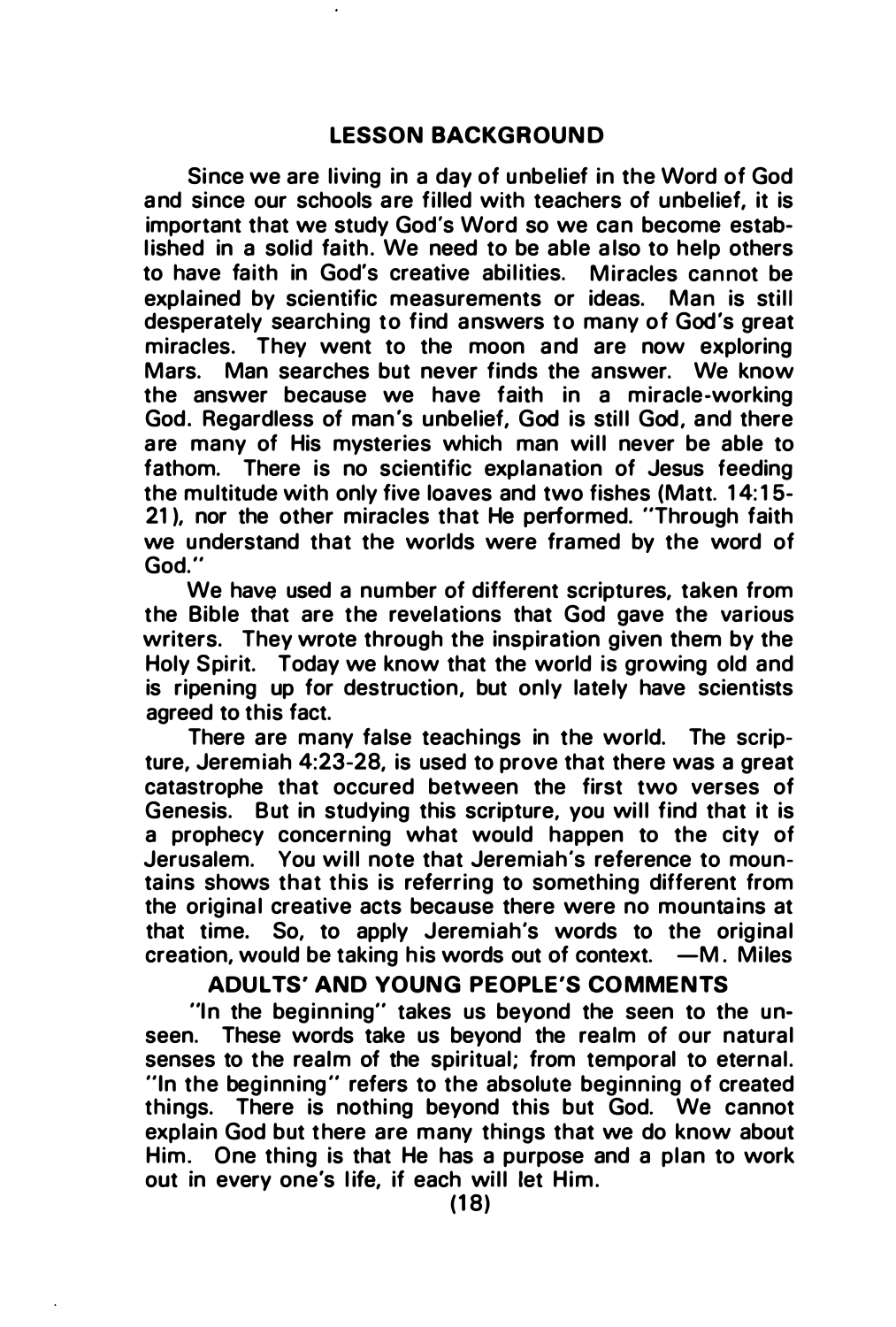Heaven is mentioned first. We need to let our minds dwell more on heaven. Surely God in heaven is our main object of worship and reverence. God is the One whom we need to look to understand and know about His creation. Faith in His miracle-working power will explain all things to us. God made a fully matured world in the beginning, and did not need billions of years to do it. It only took six days. Exodus 20: 11. He has given us a glimpse of His plan and we can see it unfolded in the first verses in Genesis. Everywhere we discern the undoubted wisdom, power, and goodness of the great Creator of all things. Everywhere we meet His benevolent qesign which should suggest to us the thought of the Almighty Creator. "The heavens declare the glory of God. All Thy works praise Thee."

Today, people's lives and minds are "without form and void." Their souls are empty and their minds are in confusion. They are taken up with transient affairs of time when they should be occupied with divine pursuits. They are busy with a round of pleasures when they ought to be enraptured with the visions of eternity. They have followed the lusts of the flesh and it has brought to them much trouble and confusion. They need the God of creation to create a new life within their souls and cause their lives to be in harmony with their Maker. God can speak to the soul that is bowed before Him with a broken and contrite spirit and make a new creature out of it. Old things will pass away and all things will become new. Surely it is one of the greatest miracles that God performs; to change a sinner into a saint of God.

All honor and praise is due unto the One who has "created all things" and can change the man, who is bound by Satan, into a free man and fill him with grace and glory!  $-M$ . Miles

#### QUESTIONS:

1. What is the foundation of the earth? How was it laid? 2. What were the things that are seen made of? 3. Will the present earth and heaven endure forever? 4. For what purpose did the Lord create all things? 5. What was there before the earth came into being?

#### FOOD FOR THOUGHT

It is very necessary when reading and studying the Word of God, for one to diligently apply the mind and thoughts upon what he is studying. As we read the first chapter of Genesis and consider the other scriptures of our lesson, let us think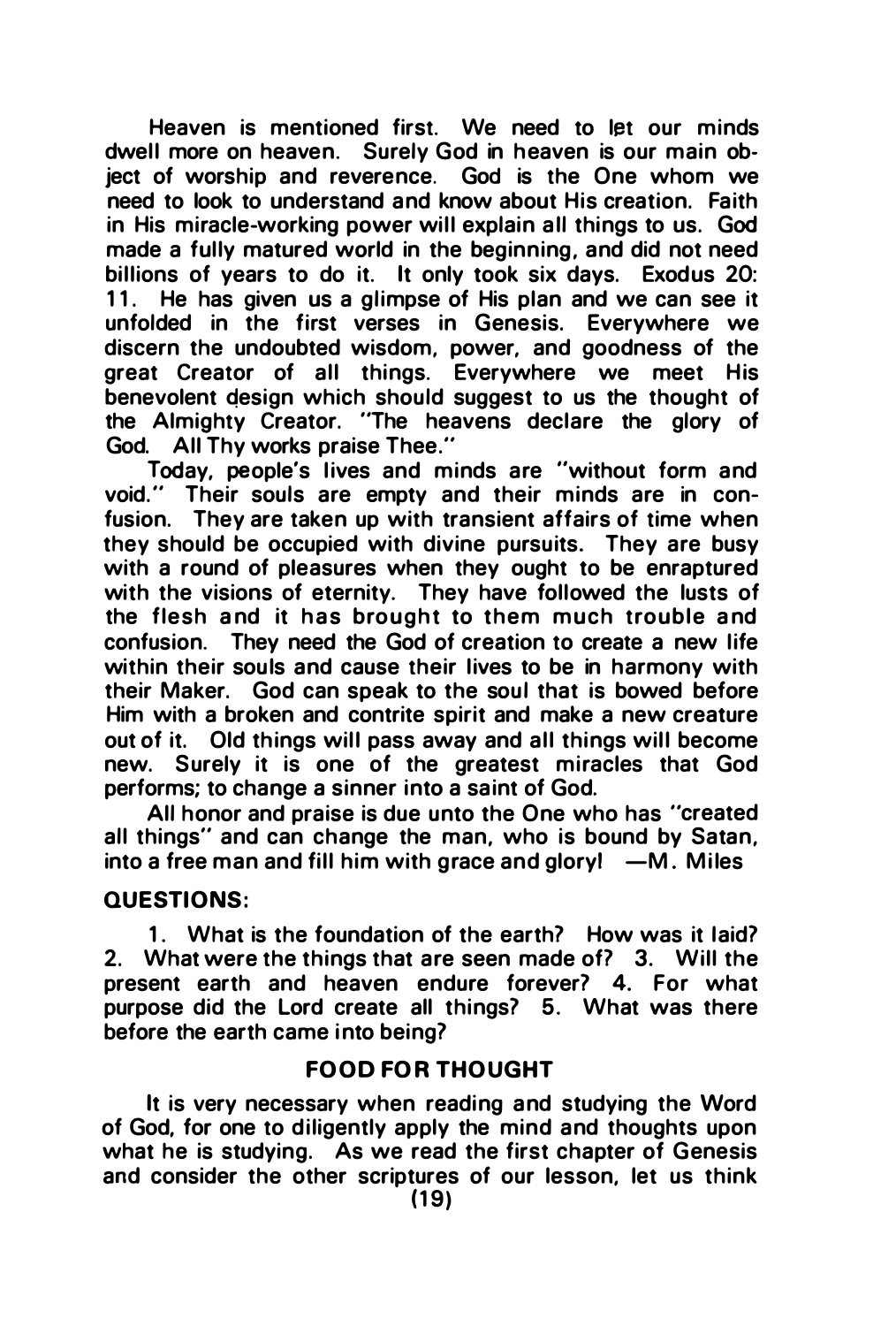deeply and allow the words written to draw a vivid picture in our minds. "The earth was without form, and void; and darkness was upon the face of the deep." What kind of picture is this? Can you imagine what this looked like if it could be viewed? "Without form." There was no shape or substance. An utter waste of nothingness. There was absolutely nothing there to do anything with. "And void." Void here means "utter emptiness, a vacuum." A vacuum is the absence of air and material. A vacuum will draw air and substance very readily. Such was the condition existing when God began to speak the world into existence. "Darkness was upon the face of the deep." The deep here refers to an abyss, a pit of unpenetrable depth. Darkness everywhere; even if there had been any substance, it was engulfed in this deep darkness. But there was nothing, and that nothingness was also veiled in darkness. The depth of this condition assures us that there was nothing present to build anything upon. It was a hopeless scene. But, behold! There is something there! What is it? Can you see? Something solemn and tranquil and powerful is beginning to stir upon the bearing of that dreadful darkness. The clouds of darkness begin to shift and move. There is a Presence. There is Someone there. Then<br>suddenly a Voice booms from the silence. "LET THERE BE suddenly a Voice booms from the silence. LIGHTII" Scarcely has the Voice spoken when brilliant rays of beautiful, clear, holy Light illuminates all around. What does it reveal in the light of its glow? Waters, waters, waters. Waters above, waters below, waters on all sides. This is the beginning of the dawn of a new world. Think of the joy and anticipation of the One who is doing all of this I What thoughts and purposes fill his heart! What does He have in view? What will be the end of<br>this solemn and sacred scene? – – Busbee this solemn and sacred scene?

## THE THEOLOGY OF CREATION  $\cup$   $\cap$   $\vee$   $\emptyset$

Man naturally asks for some account of the world in which he lives. Was the world always in existence? If not, how did it begin? Did the sun make itself? These are not presumptuous questions. We have a right to ask them-the right which arises from our intelligence. The steam engine did not make itself; did the sun? In the text we find an answer to all our questions. I The answer is simple. There is no attempt at learned analysis of elaborate exposition. A child may understand the answer. It is direct, positive, complete. Could it have been more simple? Try any other form of words, and see if a purer simplicity be possible. Observe the value of simplicity when regarded as bearing upon the grandest events.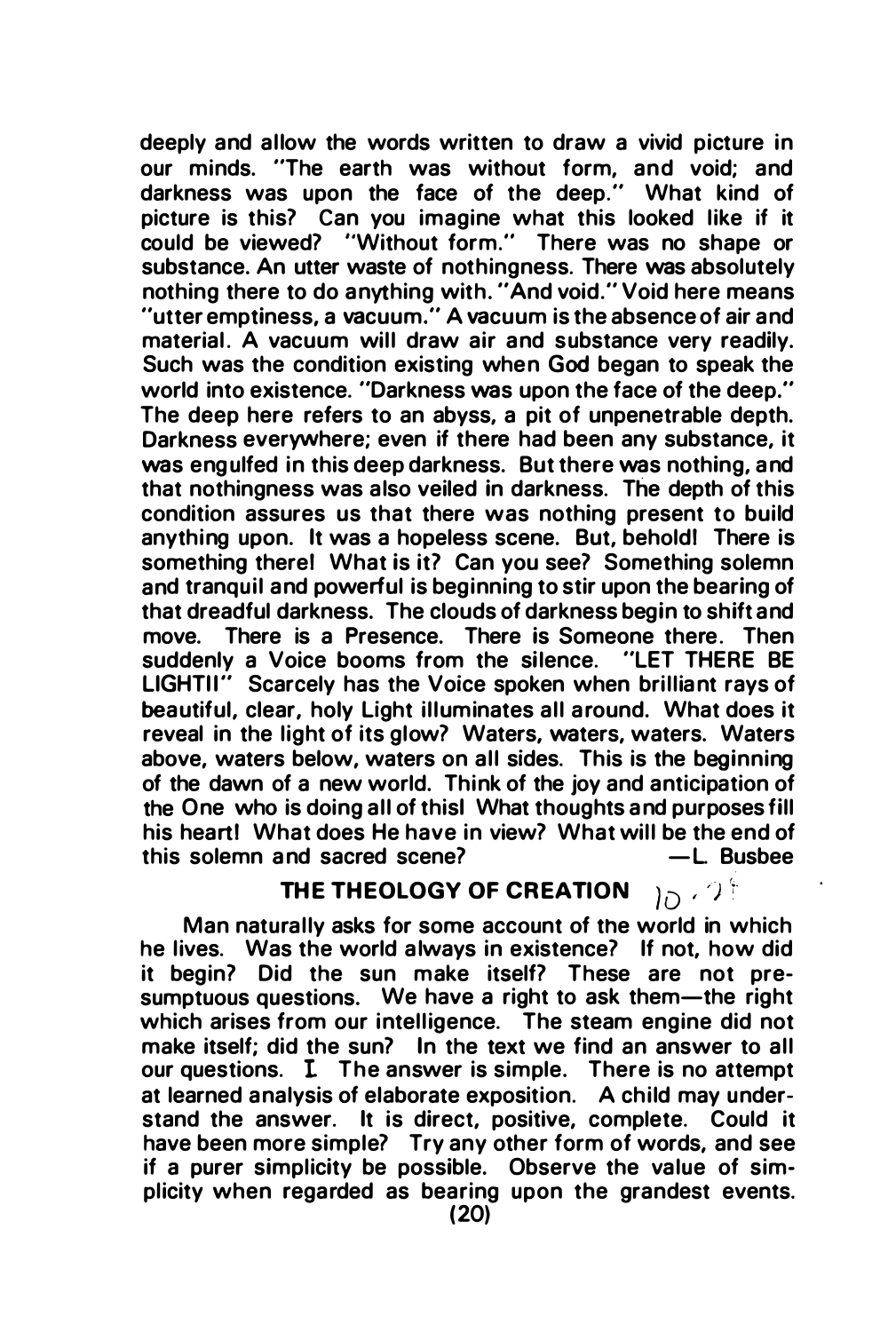The question is not, who made a house, but who made a world; and not, who made one world, but who made all worlds; and to this question the answer is, God made them. There is great risk in returning a simple answer to a profound inquiry, because when simplicity is not the last result of knowledge, it is mere imbecility. II. The answer is sublime. God! God created! 1. Sublime because farreaching in point of time: in the beginning. Science would have attempted a fact, religion has given a truth . . . .<br>2. Sublime because connecting the material with the Sublime because connecting the material with the spiritual. There is, then, something more than dust in the universe. Every atom bears a superscription. It is something, surely, to have the name of God associated with all things great and small that are around us. Nature thus becomes a materialized thought. The wind is the breath of God. The thunder is a note from the music of his speech. 3. Sublime, because revealing, as nothing else could have done, the power<br>and wisdom of the Most High. III. The answer is and wisdom of the Most High.  $\overline{\mathbf{m}}$ . sufficient. It might have been both simple and sublime, and yet not have reached the point of adequacy. Draw a straight line, and you may describe it as simple, yet who would think of calling it sublime? We must have simplicity which reaches the point of sublimity, and sublimity which sufficiently covers every<br>demand of the case. The sufficiency of the answer is demand of the case. The sufficiency of the answer manifest: Time is a drop of eternity; nature is the handiwork of God; matter is the creation of mind; God is over all, blessed for evermore. This is enough. In proportion, as we exclude God from the operation, we increase difficulty. Atheism never simplifies. Negation works in darkness. The answer of the test to the problem of creation is simple, sublime, and sufficient, in relation. (1) to the inductions of<br>Geology. (2) To the theory of evolution. Practical evolution. Practical inferences:  $-1$ , If God created all things, then all things are under His government. 2. Then the earth may be studied religiously, 3. Then it is reasonable that He should take an interest in creation. The example of the Homiletic Com.

(Note to teachers: Have you placed your order for lessons for the 1st quarter of 1977? It is necessary that we have your order no later than Dec. 1, 1976. The first Sunday of the next quarter is Jan. 2, 1977.)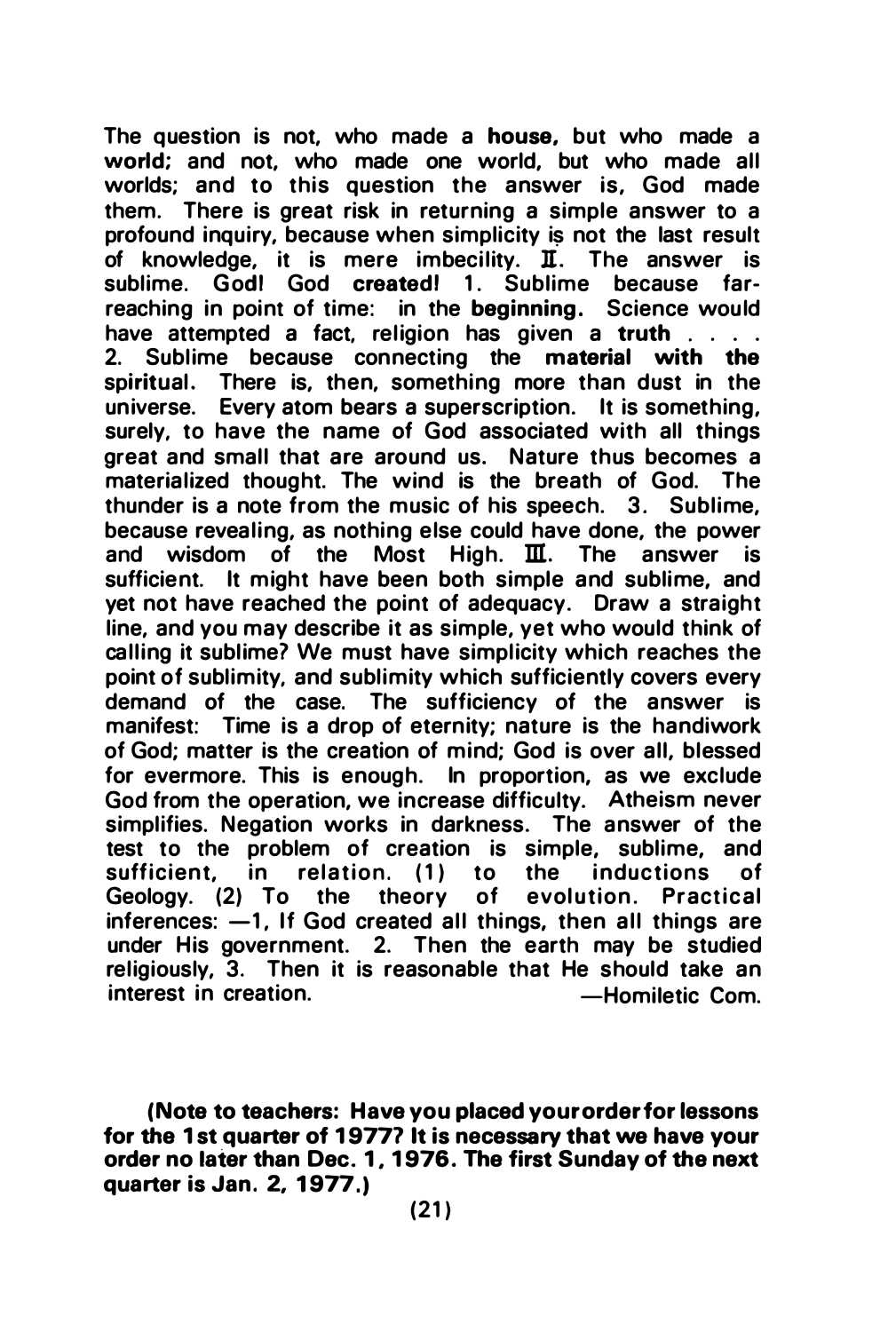#### LESSON 5

#### October 31 , 1 976

#### LIGHT DIVIDED FROM THE DARKNESS

Gen. 1:3 And God said, Let there be light: and there was light.

4 And God saw the light, that it was good: and God divided the light from the darkness.

5 And God called the light Day, and the darkness he called Night. And the evening and the morning were the first day.

Psalms 36:9 For with thee is the fountain of life: in thy light shall we see light.

Isaiah 5:20 Woe unto them that call evil good, and good evil; that put darkness for light, and light for darkness; that put bitter for sweet, and sweet for bitter!

Isaiah 60:1 Arise, shine; for thy light is come, and the glory of the Lord is risen upon thee.

2 For, behold, the darkness shall cover the earth, and gross darkness the people: but the Lord shall arise upon thee, and his glory shall be seen upon thee.

John 1:4 In him was life; and the life was the light of men.

5 And the light shineth in darkness; and the darkness comprehended it not.

9 That was the true Light, which lighteth every man that cometh into the world.

8:12 Then spake Jesus again unto them, saying, I am the light of the world: he that followeth me shall not walk in darkness, but shall have the light of life.

Eph. 5:8 For ye were sometimes darkness, but now are ye light in the Lord: walk as children of light:

10 Proving what is acceptable unto the Lord.

13 But all things that are reproved are made manifest by the light: for whatsoever doth make manifest is light.

Memory Verse: The darkness is past, and the true light now shineth. I John 2:8b.

Central Thought: God has divided light from darkness, and wills that man walk in the fulness of the light of the gospel and to flee from the darkness and sin of the world.

Word Definitions: Light: Illumination. Darkness: absence of light, obscurity. Proving what is acceptable unto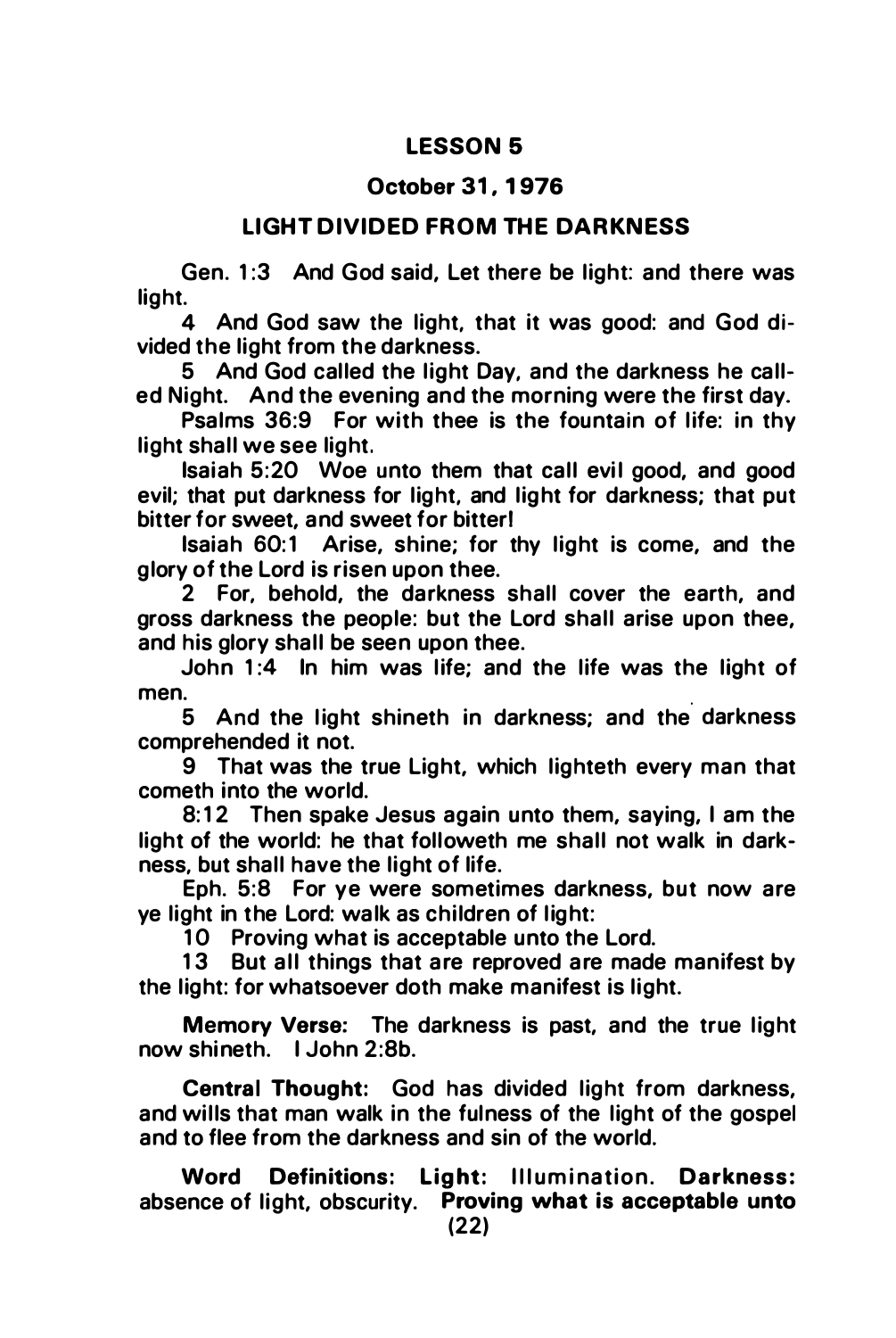the Lord: Discovering, learning, finding out because of the Light of God that reveals. Darkness comprehended it not: did not take, receive, welcome, or perceive.

#### LESSON BACKGROUND

Is it not remarkable and wonderful that the first thing created of all things was Light? We would call your attention to the fact that this Light brought forth on that first day of creation was not the light of the sun or the moon. These two great lights were not created until the fourth day. This special light that God spoke into existence, making it separate and distinct from the darkness, was a light much more important and much greater than the light of the sun. This holds a very special meaning. When we consider how much is said in the Bible about spiritual light and spiritual darkness, we cannot help but be persuaded that this first act of creation of the separation of light from darkness, was something more than a literal light. We know that spiritual darkness is a much more dense and terrible darkness than literal darkness. Jesus said, "If the light that is in thee be darkness, how great is that darkness!" We know that He was speaking about spiritual darkness. Before God would create the world He planned and purposed that the men and women He would create should be illuminated with knowledge, understanding, and wisdom. For this cause we have connected this up with other writings in the scriptures that have to do with the issue of light and darkness yet being divided in the heart of man. Satan seeks to confuse light and darkness, and cause the soul to become unaware of the distinction between the two. He is the Prince of Darkness. God help us to walk in the light of Christ, and not walk in darkness.  $\leftarrow$  L. Busbee not walk in darkness.

#### QUESTIONS:

1. What was the first thing that God created? 2. Was this the light of the sun? 3. Can you think of an illustration of how darkness and light can be confused? 4. Why do we need spiritual light, and what does it do for us? 5. Who is it that will come to the light?

#### ADULTS' AND YOUNG PEOPLE'S COMMENTS

Light is something that most people take for granted, and seldom give a thought to as concerning its value and purpose. But spiritual light is so much, much more important and valuable, for without it the heart of man is in darkness of mind and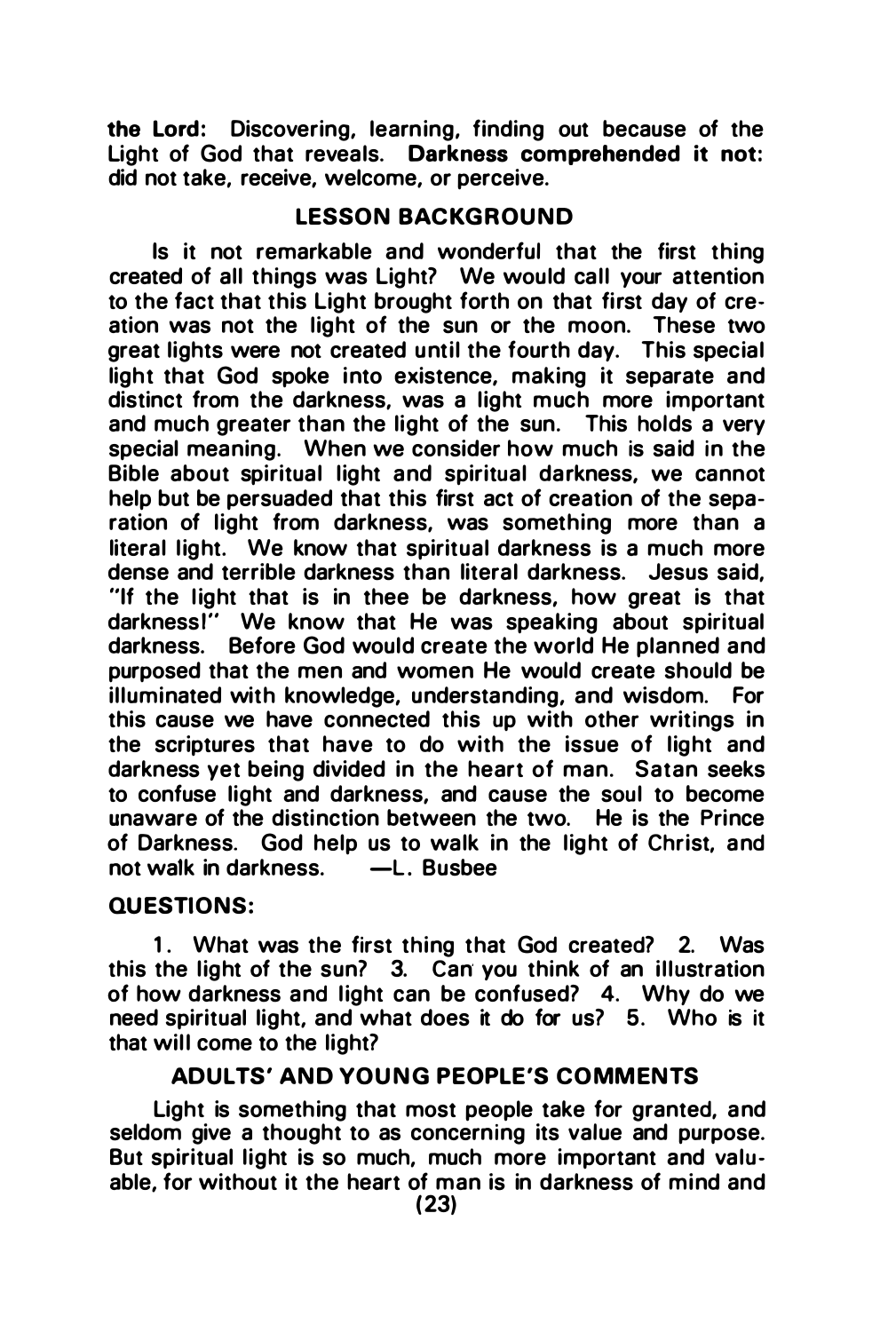heart that keeps him in a way that is sinful and wrong. But God separated the light from the darkness. They are still separated in God's sight, and He would have every soul to realize this. The kind of light that we are interested in is the light that comes into the heart of man causing him to know, to see, and to understand the will and pleasure of God. Darkness is ignorance. Many people are ignorant, and are willing to remain ignorant. They are not groping for light, for they do not realize that they are in darkness. When reproof comes their way, and their evil deeds are caught up with, they are unhappy and miserable. They will not come to the light lest their evil deeds should be reproved. Termites and roaches work under cover of darkness. They do not like the light and will scurry for a hiding place when exposed. So it is with a soul who lives in sin and transgression. Unless they have been touched by the desire for deliverance and are willing to humble their hearts and confess their darkness, they do not welcome the light of God.

There are many other scriptures that speak of light and darkness. Light is a subject so beautiful and inspiring to explore scripture-wise. But the greatest joy comes when we who receive light from heaven in our souls begin to walk in that light. How bright our pathway becomes! The word of God is a light unto our path and a lamp unto our feet. We need light. The world around us is in gross darkness, but to us who fear the Lord, the Sun of Righteousness has arisen with healing in His wings. Praise the Lord for the true Light that now shineth.

-L. Busbee

#### FOOD FOR THOUGHT

"Many have asked, 'How could light be produced on the first day, and the sun, the fountain of it, was not created till the fourth day?' I shall observe that the original word signifies not only light but 'fire,' Isa. 31:9; Ezek. 5:2. I therefore conclude that, as God has diffused the matter of caloric or latent heat through every part of nature, without which there could be neither vegetation nor animal life, it is caloric or latent heat which is principally intended by the original word." (Clarke Com.) So we see that light was already created on the fourth day, but was gathered together in the sun and moon, which are the lightbearers. On the day He created light "He set in motion the rotation of the earth round on its own axis once in 23 hours, 56 minutes and 4 seconds, which is the cause of the distinction between day and night, by bringing the different parts of the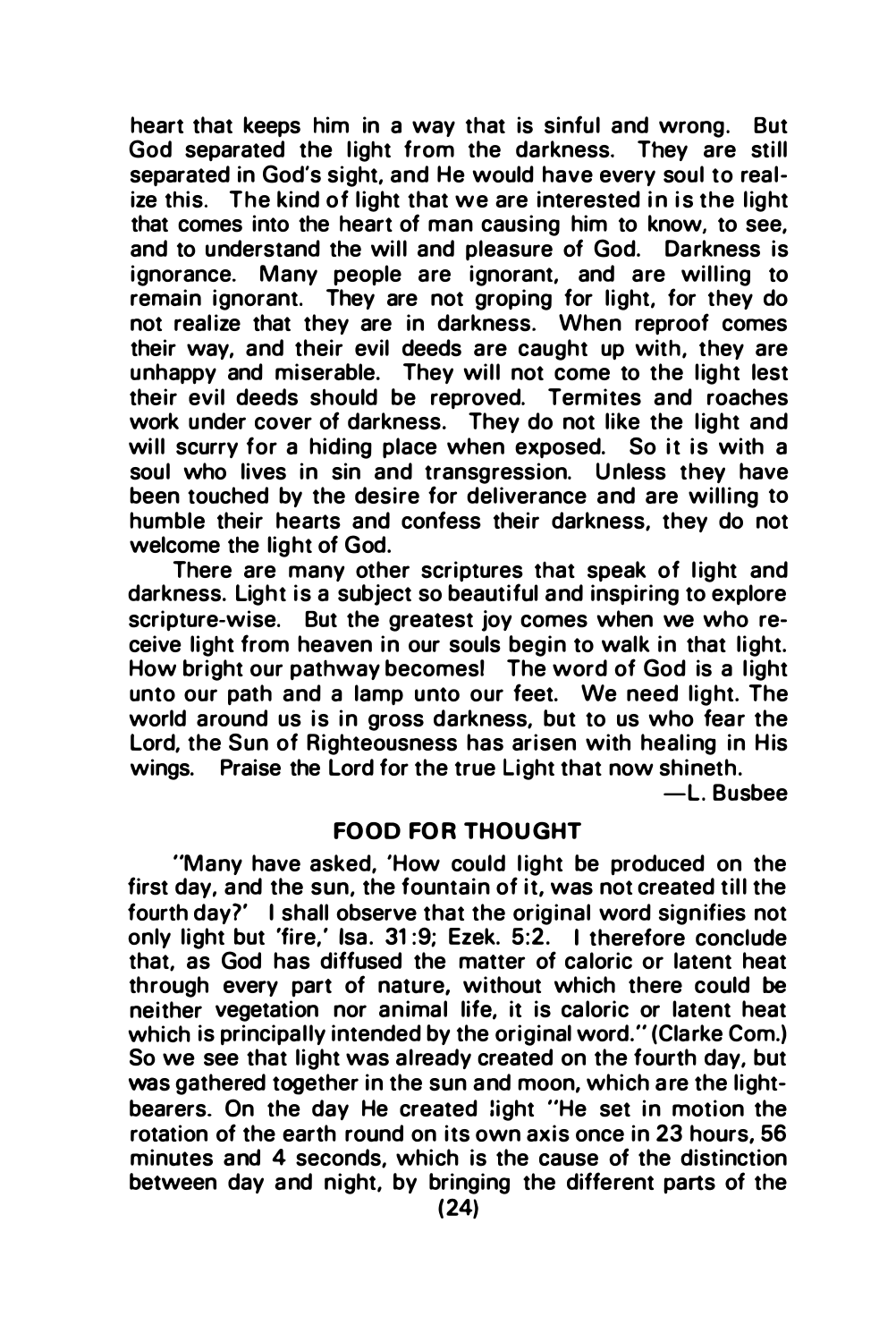surface of the earth successively into and from under the solar rays; and it was probably at this moment that God gave this rotation to the earth, to produce this merciful provision of day and night."

There is a special light that is with God. We note that when Jesus was transfigured before Peter, James and John that "his face did shine as the sun, and his raiment was white as light." Matt. 17:2. The Psalmist said, "Bless the Lord, O my soul, 0 Lord my God, thou art very great; thou art clothed with honour and majesty. Who coverest thyself with light as with a garment: who stretchest out the heavens like a curtain." Psa.  $104:1,2$ . This is food for thought.  $-M$ . Miles

-------0-------

#### Lesson 6

#### November 7, 1 976

#### THE MIRACLE OF WATER

Gen. 1 :7 And God made the firmament, and divided the waters which were under the firmament from the waters which were above the firmament: and it was so.

8 And God called the firmament Heaven. And the evening and the morning were the second day.

9 And God said, Let the waters under the heaven be gathered together unto one place, and let the dry land appear: and it was so.

10 And God called the dry land Earth; and the gathering together of the waters called he Seas: and God saw that it was good.

Job 37:16 Dost thou know the balancings of the clouds, the wondrous works of him which is perfect in knowledge?

 $Isa. 40:12...$  (God) hath measured the waters in the hollow of his hand, and meted out heaven with the span, and comprehended the dust of the earth in a measure, and weighed the mountains in scales, and the hills in a balance.

Psa. 33:1 Rejoice in the Lord, O ye righteous: for praise is comely for the upright.

6 By the word of the Lord were the heavens made; and all the host of them by the breath of his mouth.

7 He gathereth the waters of the sea together as an heap: he layeth up the depth in storehouses.

8 Let all the earth fear the Lord: let all the inhabitants of the world stand in awe of him.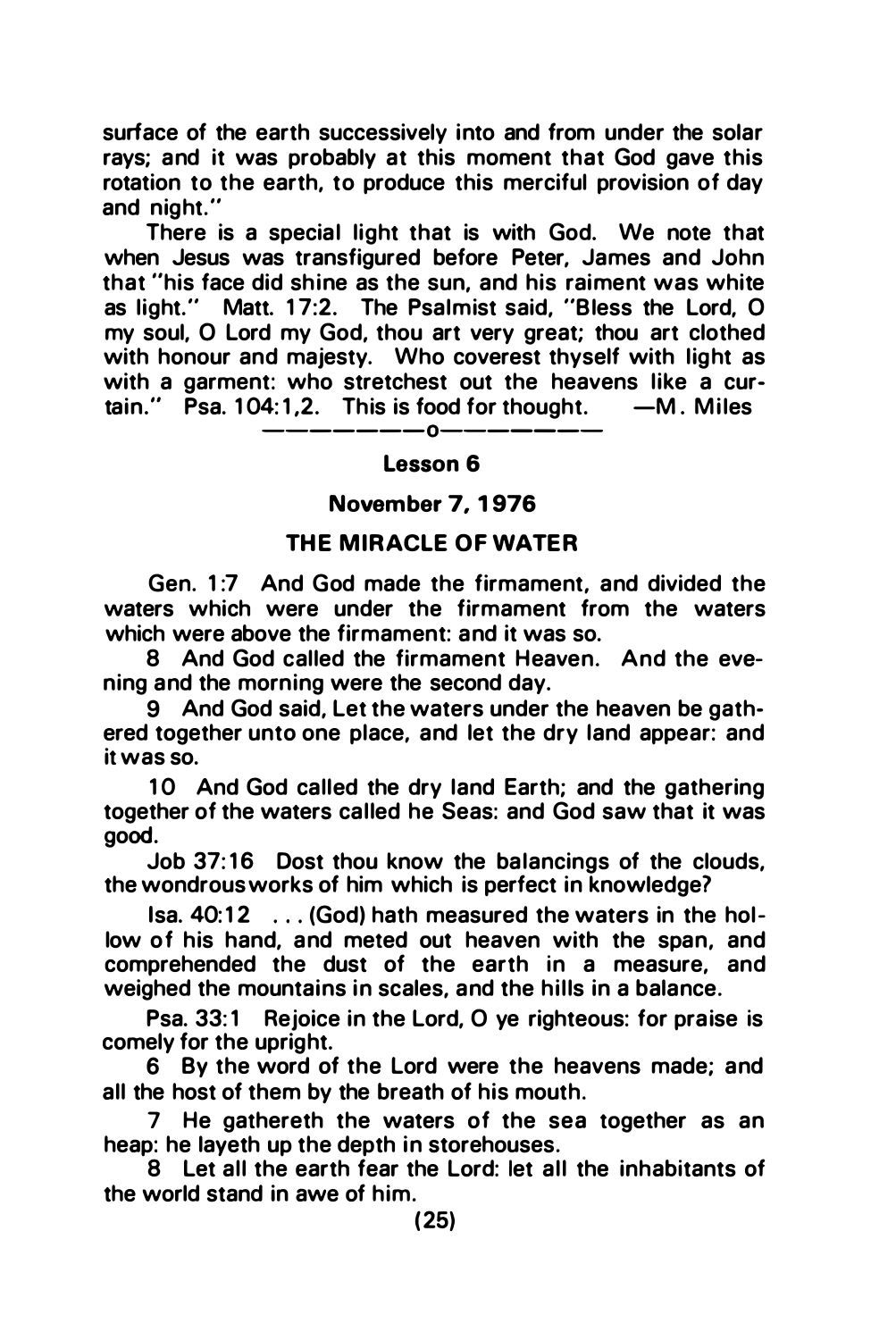Gen. 2:6 But there went up a mist from the earth, and watered the whole face of the ground.

Gen. 7: 11 In the six hundredth year of Noah's life, in the second month, the seventeenth day of the month, the same day were all the fountains of the great deep broken up, and the windows of heaven were opened.

12 And the rain was upon the earth forty days and forty nights.

Eccl. 1:6 The wind goeth toward the south, and turneth about unto the north; it whirleth about continually, and the wind returneth again according to his circuits.

7 All the rivers run into the sea; yet the sea is not full; unto the place from whence the rivers come, thither they return again.

John 4:14 But whosoever drinketh of the water (salvation) that I shall give him shall never thirst; but the water that I shall give him shall be in him a well of water springing up into everlasting life.

Memory Verse: Ho, every one that thirsteth, come ye to the waters, and he that hath no money; come ye, buy, ... without price. lsa. 55: 1 .

Central Thought: The natural water sustains physical life and the spiritual water satisfies the longing of a soul and sustains spiritual life.

Word Definition: The Hebrew word firmament is rakiah, which is translated expansion, something expanded; or something firm and solid. "This intimates, that by the word firmament, (rakiah), the Hebrews understood the heavens, which like a solid and immense arch (though it be soft and liquid) served as a bank and barrier between the upper and lower waters: and that the stars are set in this arch, like so many precious stones in gold and silver.  $(Gen. 1: 17)$  When firmament is taken for the starry heaven, then by upper waters is meant, that sea or collection of waters placed by God above all the visible heavens, and there reserved for ends known to Himself. If by firmament, we understand the air, called the expansion, because it is extended far and wide; and the firmament, because it is fixed in its proper place, from whence it cannot be moved, unless by force; then by the superior waters are to be understood the waters in the clouds: and these may be said to be above the firmament or air, because they are above a considerable part of it." - -Crudence Concordance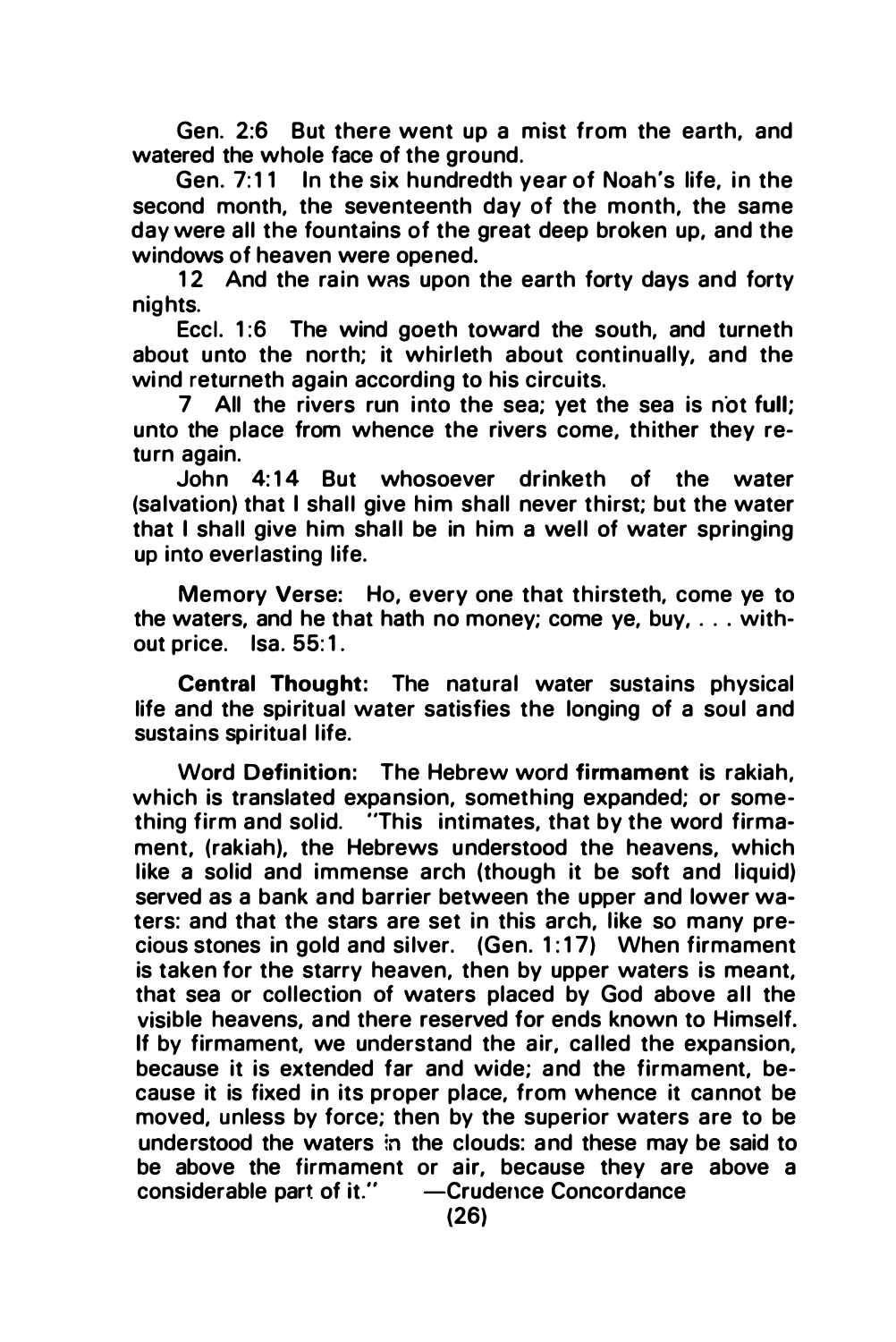#### LESSON BACKGROUND

If we believe and accept the fact that God is a God of miracles, then we will not have any trouble accepting the creation by God in the beginning and the rest of the Bible. There is a blessing in believing.

On the first day of creation the earth was enveloped in water. On the second day of creation God divided the waters which produced a sort of canopy above the earth. He put the firmament or an invisible expanse between the waters in the literal heavens and the earth. By this act, it would seem that the physical laws which cause clouds and keep them suspended were put into operation. Our lesson brings out how there is a "balancing of the clouds." One writer said that only in recent years have scientists recognized this fact but it has been in the Bible all the time. The clouds are upheld by the buoyancy of the air.

At first only a mist went up and watered the earth but since the flood we have had rain. Some seem to think that the first created water canopy caused people to live longer because it filtered out harmful rays of the sun, yet permitted radiant energy, which was necessary for health and growth, to penetrate to the earth. This canopy made a kind of "green" house" effect on the earth. But since the flood in Noah's day, we have rain, and have a constant battle with violent winds and storms.

It is said that three-fourths of the world is covered with water. No doubt in the creation of oceans and mountains there was a gigantic upheaval. It was organized and not a big catastrophic disruption. This took place in one day and not during millions of years. We must remember that we are not trying to harmonize God with science, or science with God. God is the author of true science even though many will not believe it. (Read Ex. 20:11; Isa. 40:12.) God measures and balances out everything perfectly. It's a miracle how the earth rotates on its axis with such regularity. Man surely had nothing to do with any of this, nor does he u nderstand it.

Three-fourths of the earth is covered with water. And as you know that water is composed of three elemental particles, or atoms, two of hydrogen (H) and one of oxygen (0). There are trillions and trillions of molecules in an ounce of water. Water sticks together and only parts when there is force. A needle can be laid gently on water and it will float because the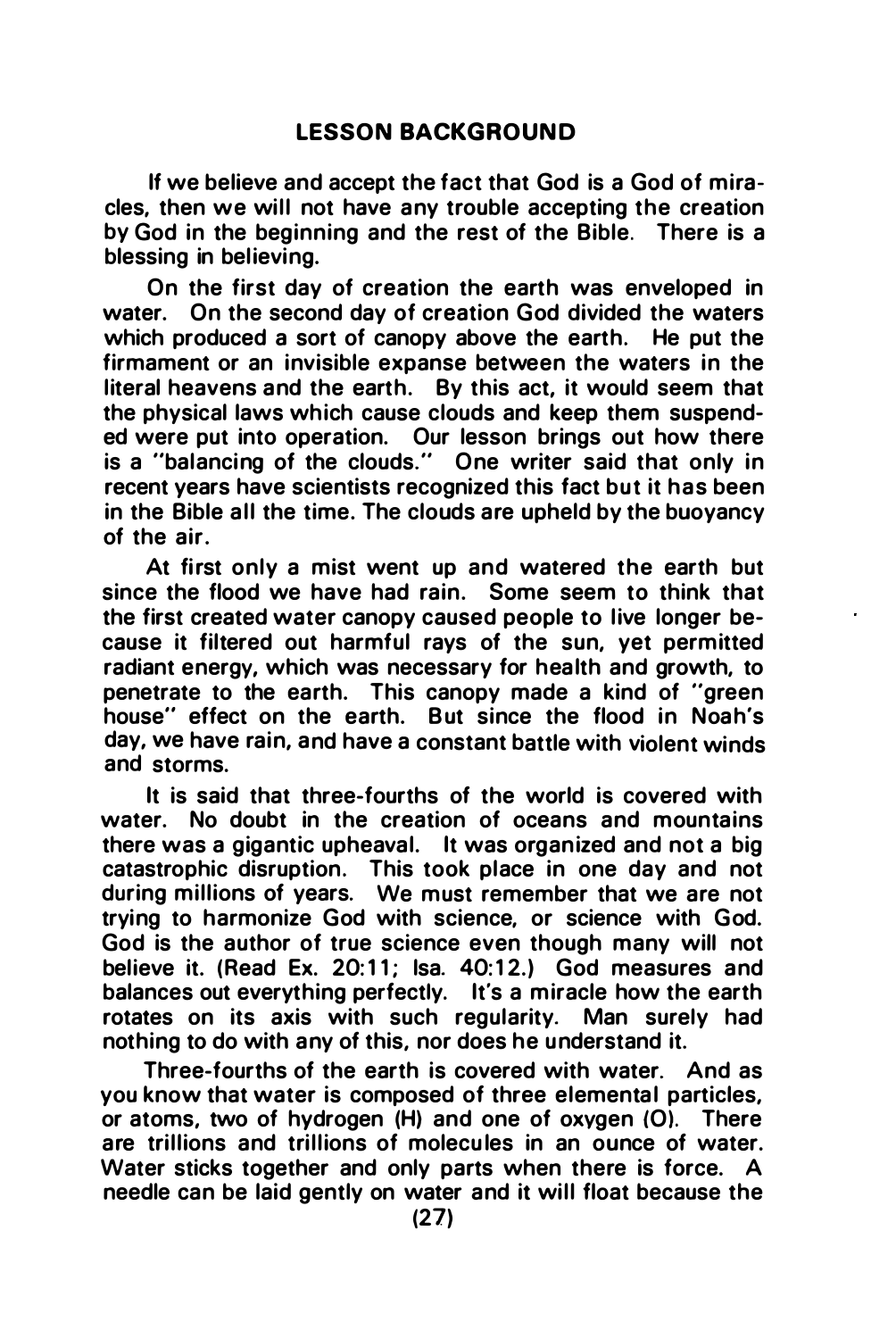surface is not broken. Surely it was a great miracle that God<br>nerformed when he created water. - M. Miles performed when he created water.

#### QUESTIONS:

1. Tell what God did on the second and third day? 2. Discuss the "balancings of the clouds." 3. How m uch of the earth's surface is water and who holds it in His Hand? 4. Discuss how earth was watered before and after Noah's flood. 5. What is the water cycle of the earth and sky? 6. Discuss the water that Jesus gives to satisfy our souls and how far reaching is it?

#### ADULTS' AND YOUNG PEOPLE'S COMMENTS

As we study our lesson we want to worship and adore our great God who can do anything. He made something out of nothing and created all things. To Him be honor. glory, and praise. Surely our God is the same today and is still performing miracles. We need to let our faith take in what God has promised for us.

Why couldn't God bring forth a world with the appearance of age just like he brought forth a full-grown man and woman that he had breathed the "Breath of Life" into, and they became living souls? God can do anything. We notice that the Bible is written in such a way that people can believe it or they can find fault and try to discredit it. I am glad that we believe and accept what God has created as being a fact. God's creation included a balance of all chemical elements so that the earth is able to support life. Surely it is reasonable that God created the entire universe a complete, operational, functioning mechanism.

Water is necessary to maintain life. Let us think of the spiritual water which is so important. Jesus talked to the woman at the well and told her of the spiritual water. She desired to have some of that water so she would not have to come to the well and draw water. Finally, she realized the water that Jesus would give would change her life and cause joy to come into her heart. Oh, how wonderful it is to drink of that fountain of life! It is truly a "well of water springing up" in our souls. It will never go dry as long as we look to Jesus and love and serve Him. It will quench every longing and satisfy our hearts completely. As natural water has influenced many Jives, just so the spiritual water has influenced many lives. We can come and drink to our fill. It is sold without money or price. Money cannot buy this peace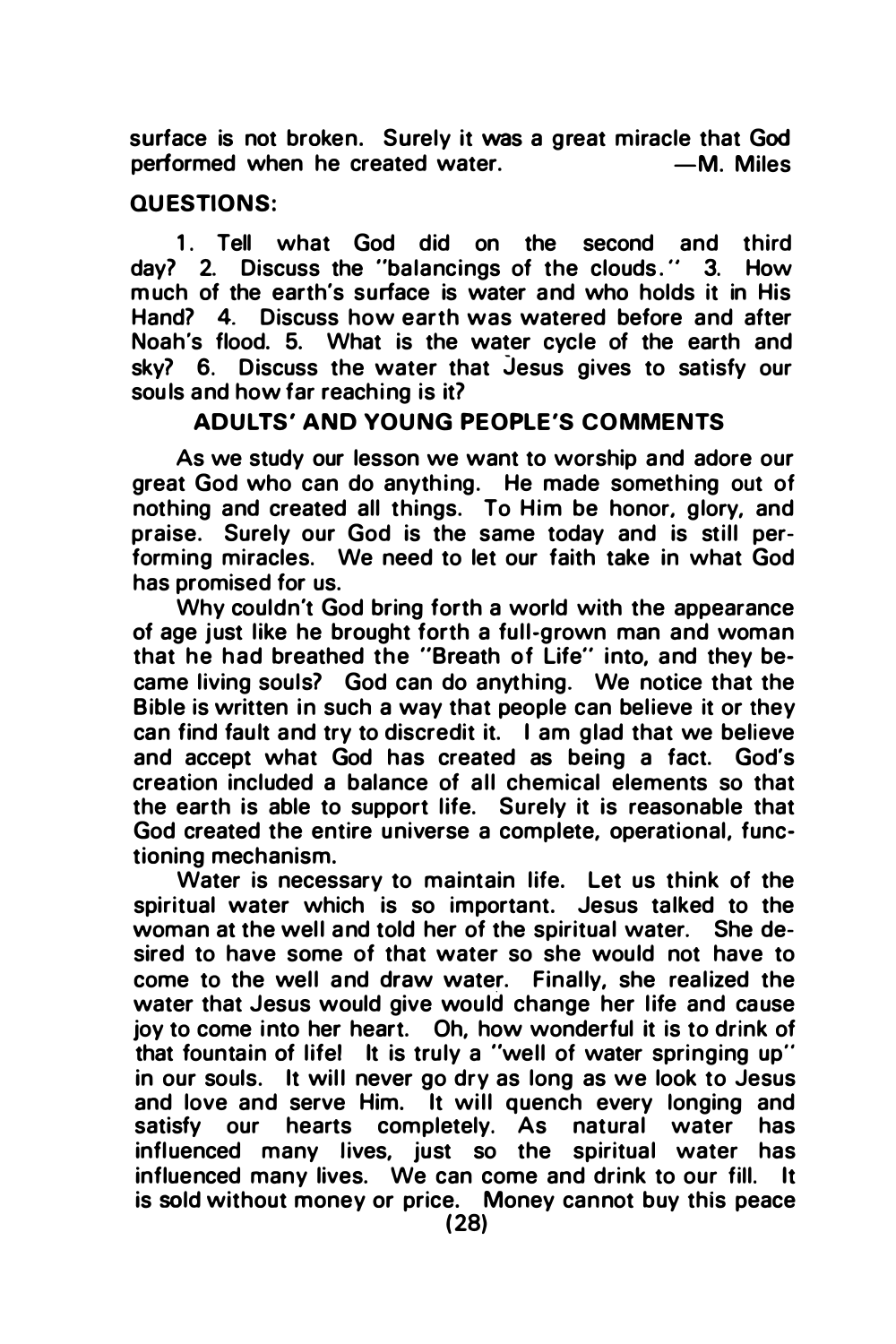and satisfying portion that fills the soul of that one who has surrendered his life to the Lord. We can only recejve it when we come to the Lord with godly sorrow and become completely  $vielded$  to the Lord.  $-M$ . Miles

#### FOOD FOR THOUGHT

In Psalms 24:1 ,2 we read: "The earth is the Lord's and the fulness thereof; the world, and they that dwell therein. For he hath founded it upon the seas, and established it upon the floods." This verse truly goes along with our lesson concerning the miracle of water. Peter mentions how that "by the word of God the heavens were of old, a nd the earth standing out of the water and in the water." II Peter 3:5. He then added how that the world that then was, being overflowed with water, perished. We find that Noah and his family were carried safely through water by the ark which he had built through faith in God's command. We find Jonah swallowed by a great fish and taken to the depths of the waters, and then saved by the mercy of God. Water is a great necessity fo life and health. Water is a source of power, beauty, and pleasure. But everyone knows that water, too much water, is sure and swift destruction. There is a line to be drawn. How many peaceful outings end in tragedy every year because of drownings? Surely this should convey to our minds the truth that we are overshadowed in this life by the danger and threat of death. We should turn to the Lord and put our trust fully in Him. Thus we can be safely carried through the destruction of that last areat day and stand before Him. The South Control and Subsection and Subsection and Subsection and American American -------0-------

# Lesson 7

#### November 14, 1976

#### GOD SPOKE AND IT WAS DONE

Gen. 1:11 And God said, Let the earth bring forth grass, the herb yielding seed, and the fruit tree yielding fruit after his kind, whose seed is in itself, upon the earth: and it was so.

12 And the earth brought forth grass, and herb yielding seed after his kind, and the tree yielding fruit, whose seed was in itself, after his kind: and God saw that it was good.

13 And the evening and the morning were the third day.

Luke 6:44 (Jesus said) For every tree is known by his own fruit. For of thorns men do not gather figs, nor of a bramble bush gather they grapes.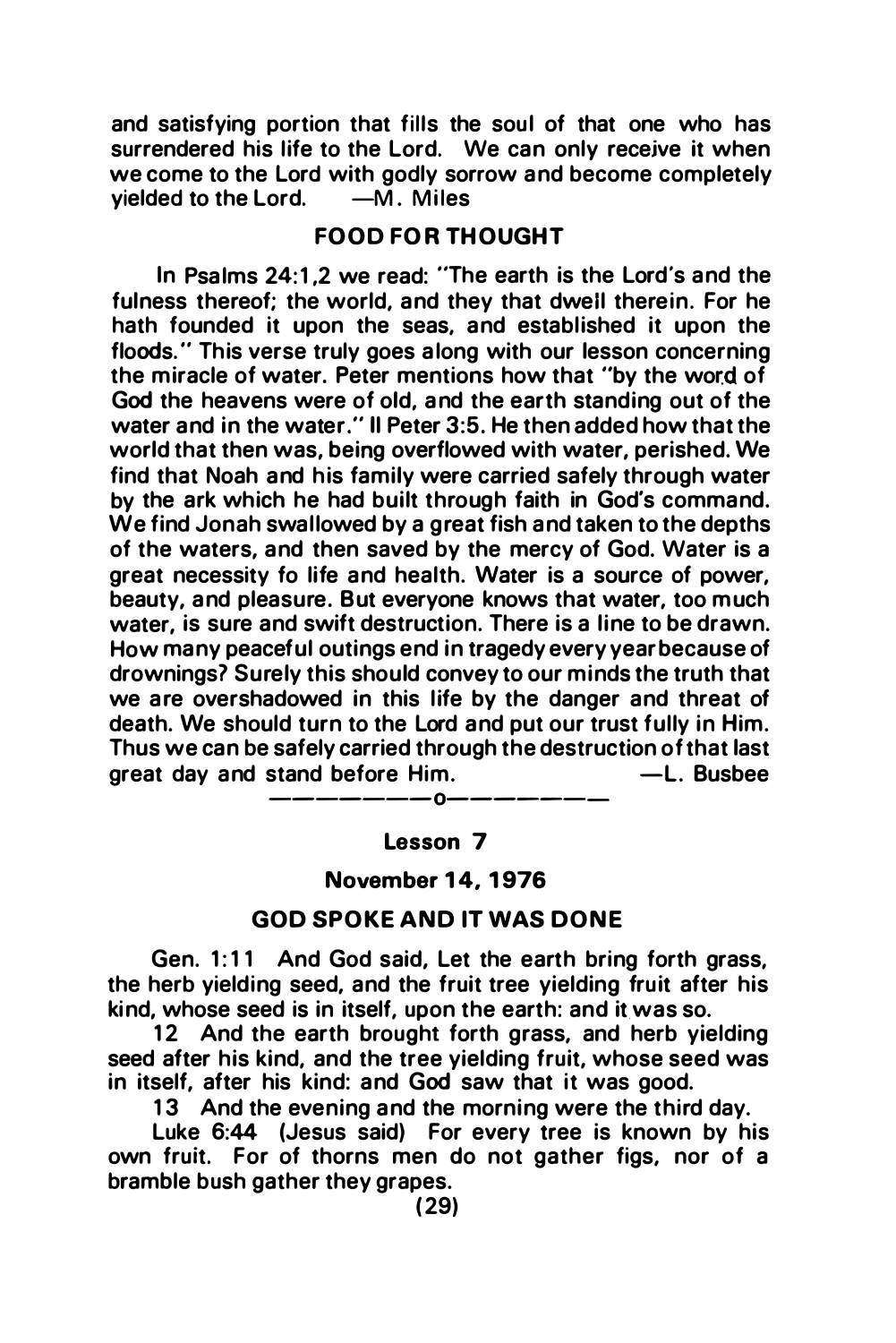45 A good man out of the good treasure of his heart bringeth forth that which is good; and an evil man out of the evil treasure of his heart bringeth forth that which is evil; for of the abundance of the heart his mouth speaketh.

Gen. 1:14 And God said. Let there be lights in the firmament of the heaven to divide the day from the night; and let them be for signs, and for seasons, and for days, and years:

15 And let them be for lights in the firmament of the heaven to give light upon the earth: and it was so.

16 And God made two great lights; the greater light to rule the day, and the lesser light to rule the night: he made the stars also.

17 And God set them in the firmament of the heaven to give light upon the earth,

18 And to rule over the day and over the night, and to divide the light from the darkness: and God saw that it was good.

19 And the evening and the morning were the fourth day.

Psa.  $74:16$  The day is thine, the night also is thine: thou hast prepared the light and the sun.

Psa. 8:3 When I consider thy heavens, the work of thy fingers, the moon and the stars, which thou hast ordained;

4 What is man, that thou art mindful of him? and the son of man, that thou visitest him?

Heb. 2:9 But we see Jesus, who was made a little lower than the angels for the suffering of death, crowned with glory and honour; that he by the grace of God should taste death for every man.

Memory Verse: For he spake, and it was done; he commanded, and it stood fast. Psalms 33:9.

Central Thought: We do not want to follow false theories of man but hold our faith steady in God. Some secrets belong to God.

Word Definition: "Tree yielding fruit": This means all trees that have the power of propagating themselves by seeds. Lights: The rays of the sun fall upon the earth directly under its orb, and because of the earth's smallness, in comparison to the sun, its rays fall upon the moon and are reflected back on the lower hemisphere as the earth completes a revolution on its own axis every 24 hours. Surely a miracle of Godl "For years": This refers to a complete revolution of the earth round the sun, which is accomplished in 365 days, 5 hours, 48 minutes, and 48 seconds.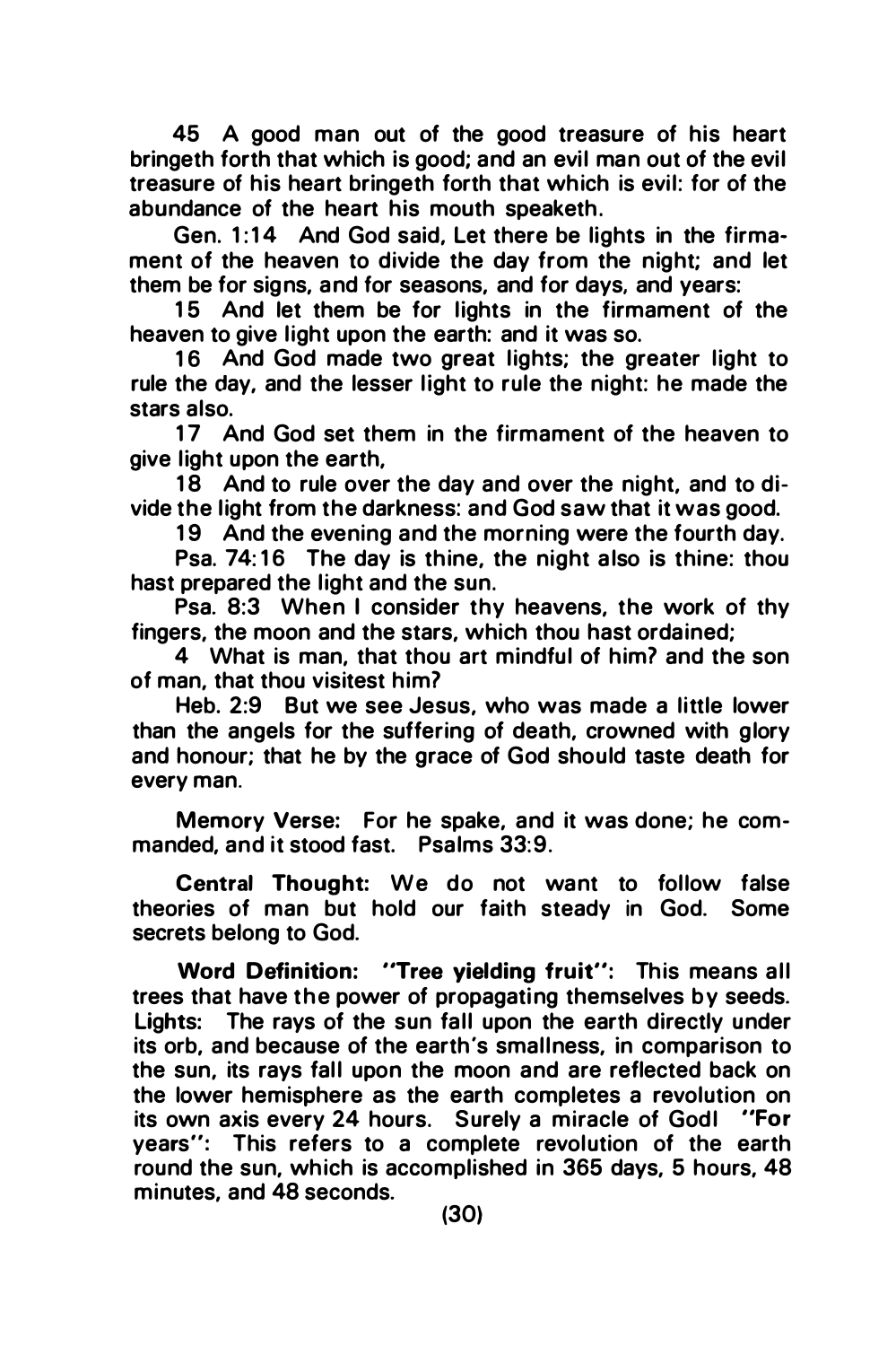#### LESSON BACKGROUND

Creation was accomplished by entirely different processes than we can now study scientifically, so it is clear that the only way we can know anything definitely about creation is by the means of God's revelation to us. It is put in as few words as possible (which are devoted to the subject), the fact that the creation of all things, was done in six literal days. In the Bible we have the words, "in that day" and that would mean in some coming age, but when there is a number before the day, that means a 24 hour day. If we deny the account of creation than we must admit that the Holy Spirit was unable to say what He meant to say. Il Pet. 1:20.21. We also must bear in mind that many things happened in the earth during the great Deluge in Noah's day. That was a curse on the whole earth and many things cannot be explained. The Bible says, "The secret things belong unto the Lord our God: but those things which are revealed belong uto us and to our children for ever, that we may do all the words of this law." Deut. 29:29.

For thousands of years many wise men tried to count the stars and thought they had them numbered but in recent years they have agreed with the Bible that the stars cannot be counted. The Bible says, "The host of heaven cannot be numbered. " Jer. 33:22.

Light was created the first day but not centered in the sun, moon, and stars until the fourth day, when God appointed the planetary bodies to be the bearers of light.  $\qquad -M$ . Miles planetary bodies to be the bearers of light.

#### QUESTIONS:

1. When God spoke and it came to pass, it makes us know that there are some secret things that belong to Him. What scripture in the Bible tells us this? 2. Which was created first, the tree or the seed, the grass or the seed? 3. What did Jesus tell us about God's plan of trees bringing forth after their kind, if man doesn't tamper with them? 4. How does Jesus compare it with the treasures in man's heart? 5. God created light the first day, but what did he do with the light on the fourth day? 6. When we consider with the Psalmist and the Apostle Paul the heavens and God's creation, what are we made to say?

#### ADULTS' AND YOUNG PEOPLE'S COMMENTS

We want to stand in awe and reverence before such a mighty God. We must never let the clever ideas of wordly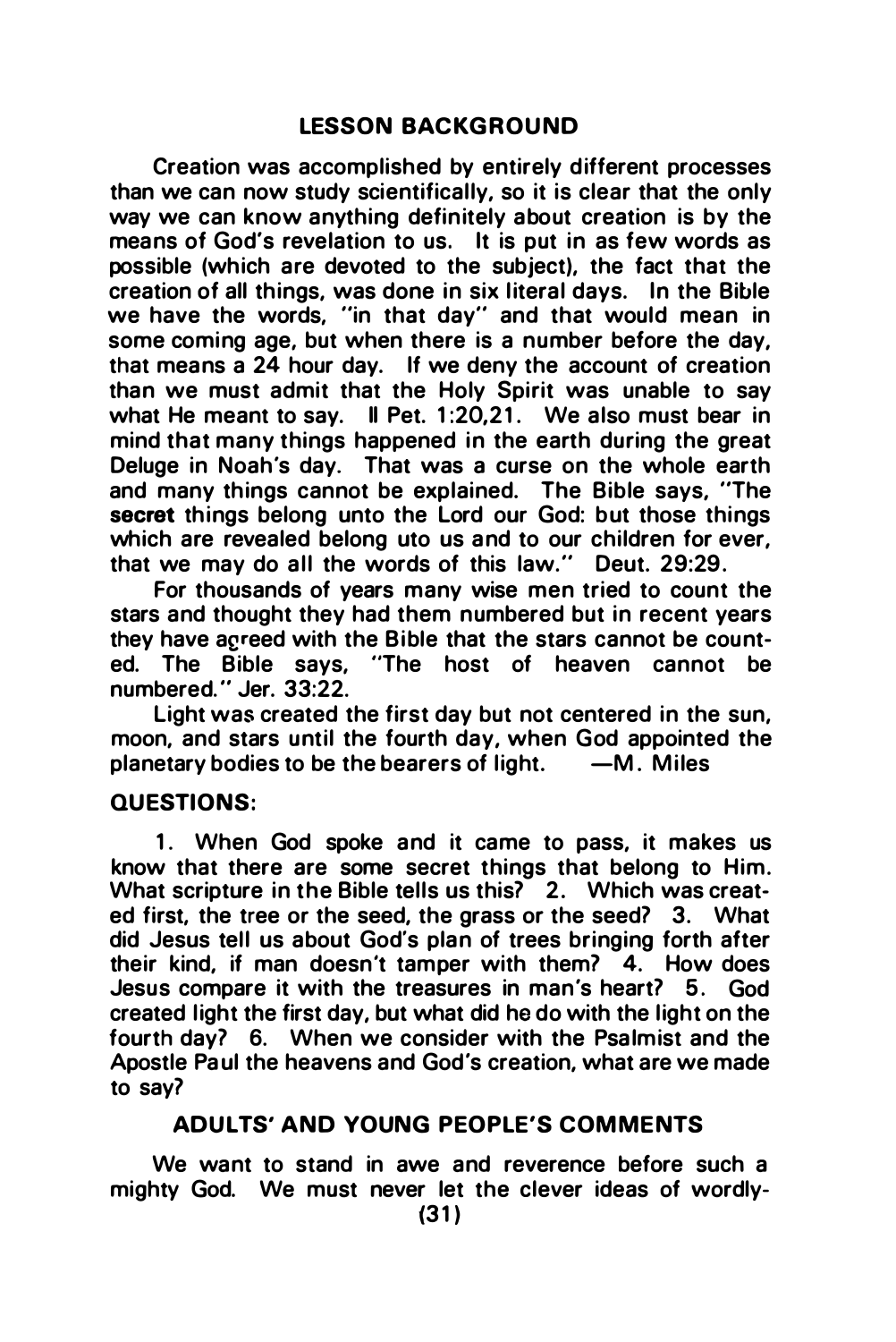minded people sway us from the fact that God is the creator of all things. We must remember that God created a full-grown world and a full-grown man in the beginning and set in motion all that we see today. God spoke and commanded; and today everything that He created is moving according to His plan, except mankind. He made man with a will and he has a choice. whether he wants to obey the desires of his Maker. The sun, moon, stars, plants, trees, and all vegetation are doing what God commanded them to do. How wonderful it is to behold the greatness of Godl It causes us to bow before Him in humility and say, "My God, how great thou artl" God made all things for mankind to enjoy and governs all things according to His counsel. Oh, if mankind would only surrender to God and let Him govern them according to His counsel! Every object that we see teaches us reverence, submission and gratitude unto God. Mankind needs to pray unto the Father of lights that He may open up their understanding so they may know the holy Scriptures which are able to make them wise unto salvation. If God is not your Friend today I beg you to love Him, and when the heavens and earth cease to be, your soul will be with our God of love and wisdom in eternity. Surely we can trust such a great God to take care of our souls after death! He is all-wise and has prepared for the faithful and true, great glories, too immense for us to fathom while in this body. I'm expecting by His grace, to see inside of heaven and enjoy all the glories that are unmatched by anything in this world. Praises unto His matchless Namel

Let us be like a tree planted by the water of life, which flows out from under the throne of God. If we live close to that river of life, we can draw strength to bear the fruit of love, joy, peace, faith etc. Jer. 17:7,8; Rev. 22:1,2; Psa. 1:3. We can then bring forth out of the treasures of our hearts, the kind of fruit that God will be pleased with. What kind of treasure do we have in our hearts? Do we treasure the fads and fashions of this world, the things that money can buy, the fame and honour that the world gives to its own, the pleasures that it affords? Or are there treasures in our hearts of righteousness, goodness, mercy, kindness, forgiveness, peace, longsuffering, faith and all the good things that God gives to us? Surely we are to be lights in this world, so let us watch what kind of treasures that we have in our hearts.  $-M$ . Miles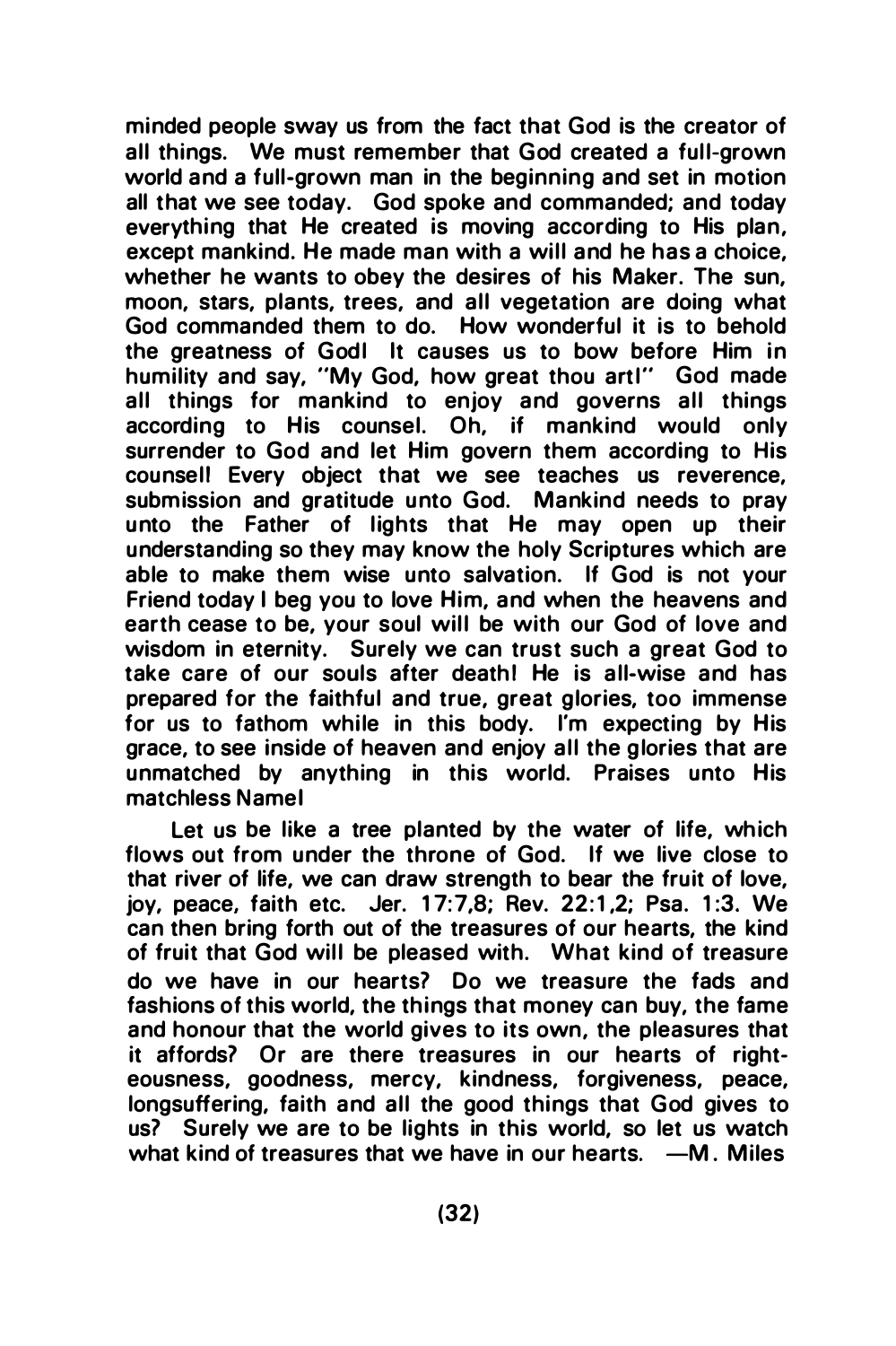"The heavens declare the glory of God; and the firmament sheweth his handiwork." Because of air and atmospheric pollution, and the multiplicity of a rtificial lights from electricity, the majority of people of our modern times give but very little thought to the beauty and the message that the heavens above portray. Have you ever gone out on a starlit night and laid your head back and drunk in the overwhelming beauty of the majesty of the firmament? If you have not, you are missing something that would do you much spiritual good. As a poem says, "Instead of the star-spangled heavens, we look at the dust at our feet; we drain out the cup that is bitter, forgetting the one that is sweet. We mourn o'er the thorn in the flower, forgetting its odour and bloom; We pass by a garden of blossoms to weep o'er the dust of the tomb." How true this is! All nature in its original state as God created it bespeaks of the glory of the Creator. God created all of these things to help remind man of Himself. We live in a society that thinks very, very little of the beauties of nature. Many people see only the walls of their home, office, and car, and the city streets. If they go to the country they go to a commercialized lake and ride in a man-made boat. Our society is missing the least  $-L.$  Busbee  $H - 14$ 

# NO BLANK SPACES IN THE BIBLE

The instant they were in the school room and the door was shut, Cliff's hand went up. "Mr. Anderson," he said, "just why do you say that the Bible is wrong in the story of creation?"

"Don't tell me, Clifford," the instructor began, "that you have been in this class for a semester and a half and haven't learned that. I have a notion to give you a failing grade for the course." Then he laughed. "The Bible's account that creatures were created is absurd. All evidence points to the fact that life stems from a one-celled animal. The more complex an animal is, the more it has developed from the amoeba."

Clifford's eyes met Jim's. There was a question there. For a moment Jim didn't know whether his friend was actually seeking information or was testing him to see whether or not he would really speak for his Lord in class as he had spoken to Clifford out of class. Jim sucked in his breath sharply. This might be the end of his credits in biology. It might mean that he would have to come back to school for another semester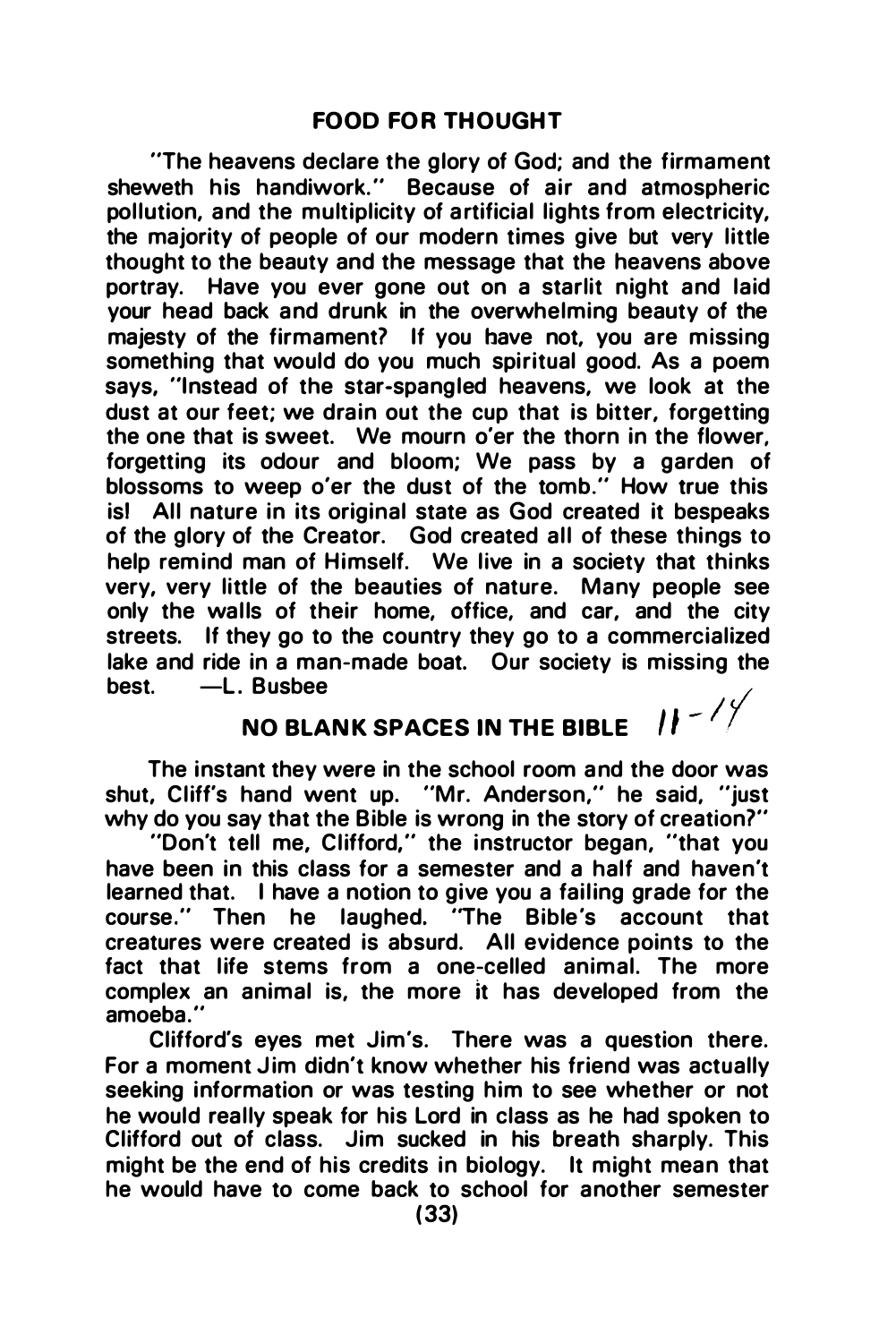before going away, but he could not let Clifford go unanswered. He held up his hand.

'What's the matter, James?" Mr. Anderson asked. "Don't you agree with me?"

"No, sir," Jim said, getting to his feet, "I do not. "

"Would you mind telling me why you do not?" It was obvious that Mr. Anderson was enjoying this affair.

''I'd like to ask you a couple of questions, Mr. Anderson, " he went on. "Do you feel that evolution has the whole answer to creation?"

"You've sat in my classes," the teacher replied. "You know the answer to that one. Of course I do. I believe that evolution is the answer to creation."

"Then evolution can explain every creature and every plant. Is that right?"

"Absolutely! You make me feel as though I've failed as a teacher by asking me such elementary questions."

"I-I thought that was the way I had understood you," Jim said. He took another deep breath. "I was reading about a plant the other day that got me to wondering. The yucca, out in the southwestern United States. Would you say that the yucca is the product of evolution?"

"Evidently you don't hear very well," Mr. Anderson said as the class laughed.

"The yucca has white flowers, but there is no natural means of cross-pollinating the flower to produce seeds to keep the yucca plant reproducing," James said.

"You are wrong in that, James," Mr. Anderson said. The yucca plant is cross-pollinated by the yucca moth. It lays its eggs in the seed pods of the yucca, and the larvae of the moth feed on the growing seeds."

"What I meant, Mr. Anderson," Jim went on, "Is that the yucca plant isn't cross-pollinated like other plants."

"I see," wilted Mr. Anderson, "Go on."

"If the only way the yucca can be cross-pollinated is by the yucca moth, if the only place the yucca moth lays its eggs is in the seed pods of the yucca, and if the only food that the larvae of the moth can feed on is the growing yucca seeds, how does evolution explain it? The yucca could not have been evolved first; because even if a yucca plant had evolved without the moth, it would not have reproduced; so the first plant would have died out. If the moth had come first, it would not have had any place to lay its eggs, so it would have died.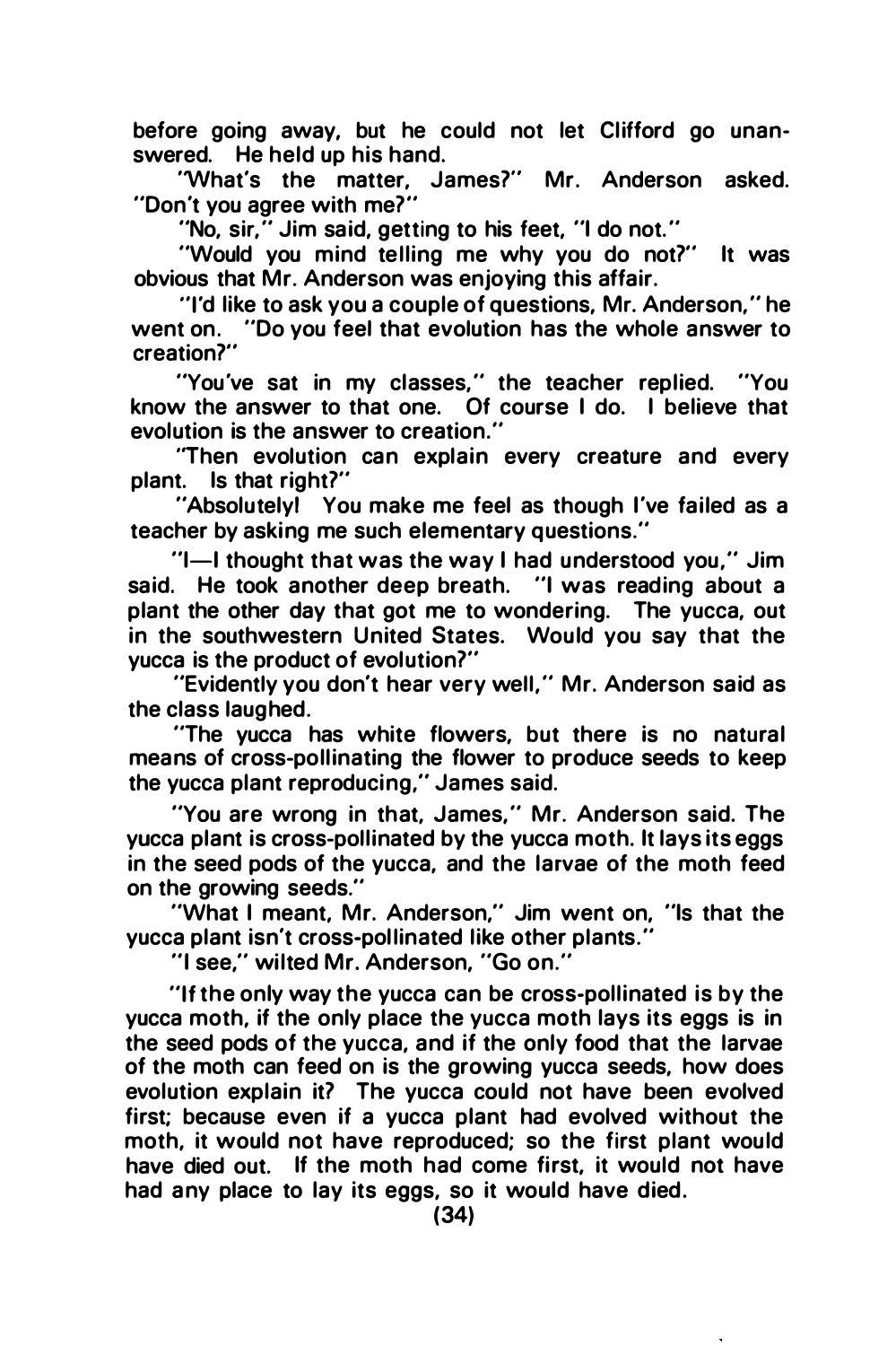There was a ripple of laughter in the class. Jim went on. "Which came first, Mr. Anderson?" Jim asked. "And how did it live until the other got around to evolving?"

"Well," he said, "I must admit that there are certain blank spaces in evolution."

"There are no blank spaces in the Bible," Jim went on. ''The Word of God says, 'And God said, Let the earth bring forth the living creature after his kind, cattle, and creeping thing, and beast of the earth after his kind: and it was so.' That accounts for the yucca plant and the moth and all the rest of creation." He stopped and looked at the flushed face of his teacher. "I can't swallow some of man's theories that leave such blank spaces that can't even be quessed away. I'm going to follow the Word of God."

After Jim sat down the teacher said, "Let's get on with our lesson." —Selected  $-$ Selected

 $-$ - $-$ 

#### LESSON 8

#### November 21, 1976

#### GOD'S CREATION AND THE LAMB

Gen. 1:20 And God said, Let the waters bring forth abundantly the moving creature that hath life, and fowl that may fly above the earth in the open firmament of heaven.

21 And God created great whales, and every living creature that moveth, which the waters brought forth abundantly, after their kind, and every winged foul after his kind: and God saw that it was good.

22 And God blessed them, saying, Be fruitful, and multiply, and fill the waters in the seas, and let fowl multiply in the earth.

23 And the evening and the morning were the fifth day.

24 And God said, Let the earth bring forth the living creature after his kind, cattle, and creeping thing, and beast of the earth after his kind: and it was so.

25 And God made the beast of the earth after his kind, and cattle after their kind, and every thing that creepeth upon the earth after his kind: and God saw that it was good.

Eccl. 3:20 All (man and beast) go unto one place; all are of the dust, and all turn to dust again.

21 Who knoweth the spirit of man that goeth upward. and the spirit of the beast that goeth downward to the earth?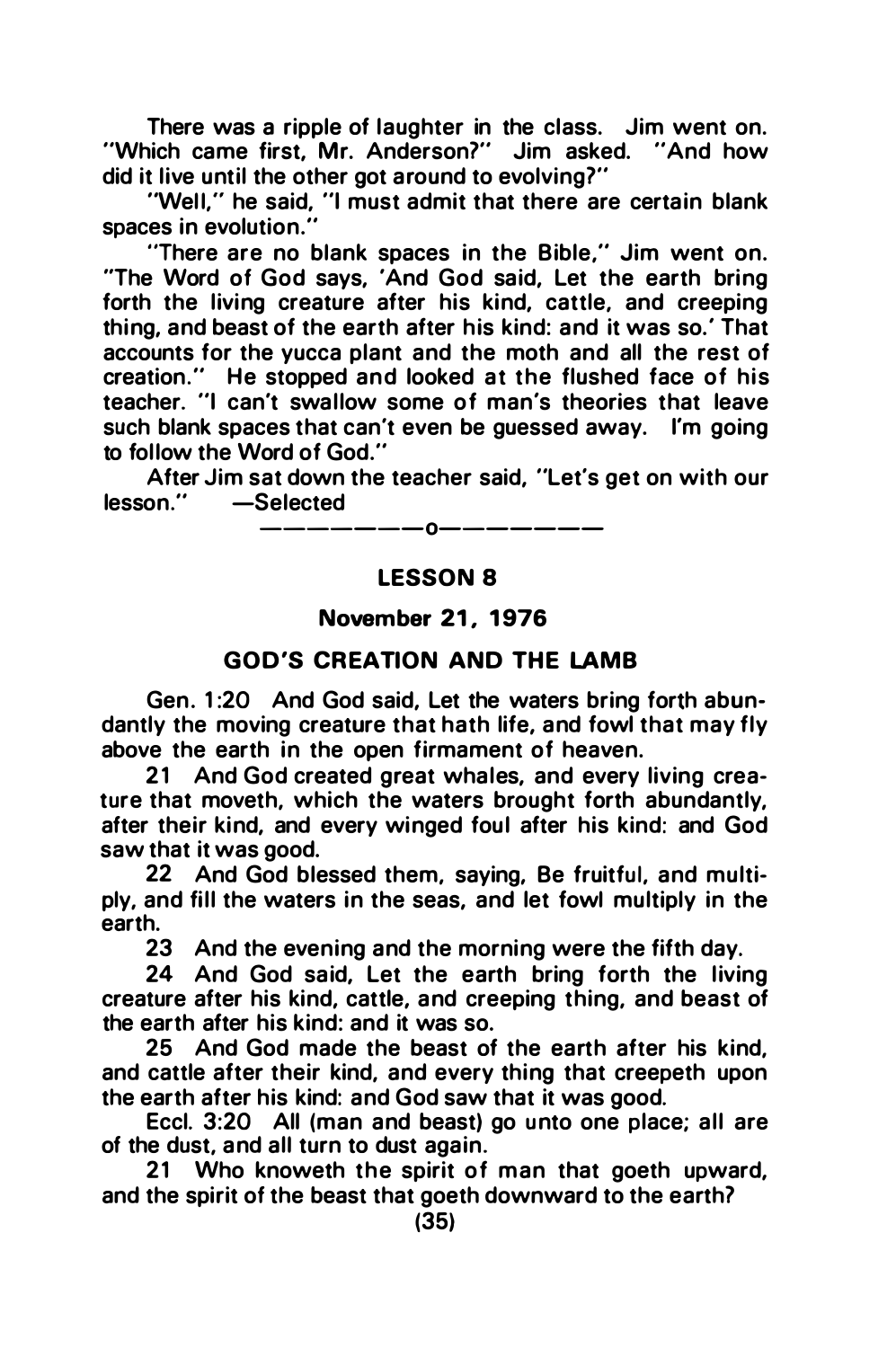Ex. 1 2:5 Your lamb shall be without blemish, a male of the first year: ye shall take it out from the sheep, or from the goats:

23 For the Lord will pass through to smite the Egyptians: and when he seeth the blood upon the lintel, and on the two side posts, the Lord will not suffer the destroyer to come in unto your houses to smite you.

John 1:29 The next day John seeth Jesus coming unto him, and saith, Behold the Lamb of God, which taketh away the sin of the world.

Rev. 5:8 And when he had taken the book, the four beasts and four and twenty elders fell down before the Lamb, having every one of them harps, and golden vials full of odours, which are the prayers of saints.

9 And they sung a new song, saying, Thou art worthy to take the book, and to open the seals thereof: for thou wast slain, and hast redeemed us to God by thy blood out of every kindred, and tongue, and people, and nation;

1 Oa And hast made us unto our God kings and priests.

II Cor. 5:17 Therefore if any man be in Christ, he is a new creature: old things are passed away; behold all things are become new.

Luke 13:32 And he (Jesus) said unto them, Go ve, and tell that fox, (of crafty nature) Behold, I cast out devils, and I do cures to day and to morrow, and the third day I shall be perfected.

Memory Verse: But they that wait upon the Lord shall renew their strength; they shall mount up with wings as eagles; they shall run, and not be weary; and they shall walk, and not faint. lsa. 40:31.

Central Thought: God has absolute, unchangeable laws which govern the reproduction of all animal and plant life. Those laws function within certain limited bounds and they can not be broken. God chose an animal to help us understand the plan of salvation.

Word Definition: "Comparative embryology tries to point out that the beginning embryos of fish, polliwogs, and humans look very much alike. This is true. But it proves nothing for the case of evolution, but does offer a stronger proof of the existence of God. Scientists are defied to attempt to make the embryo of a fish turn out to be a polliwog, a man, or anything other than a fish from the exact same kind of fish which laid the egg in the first place."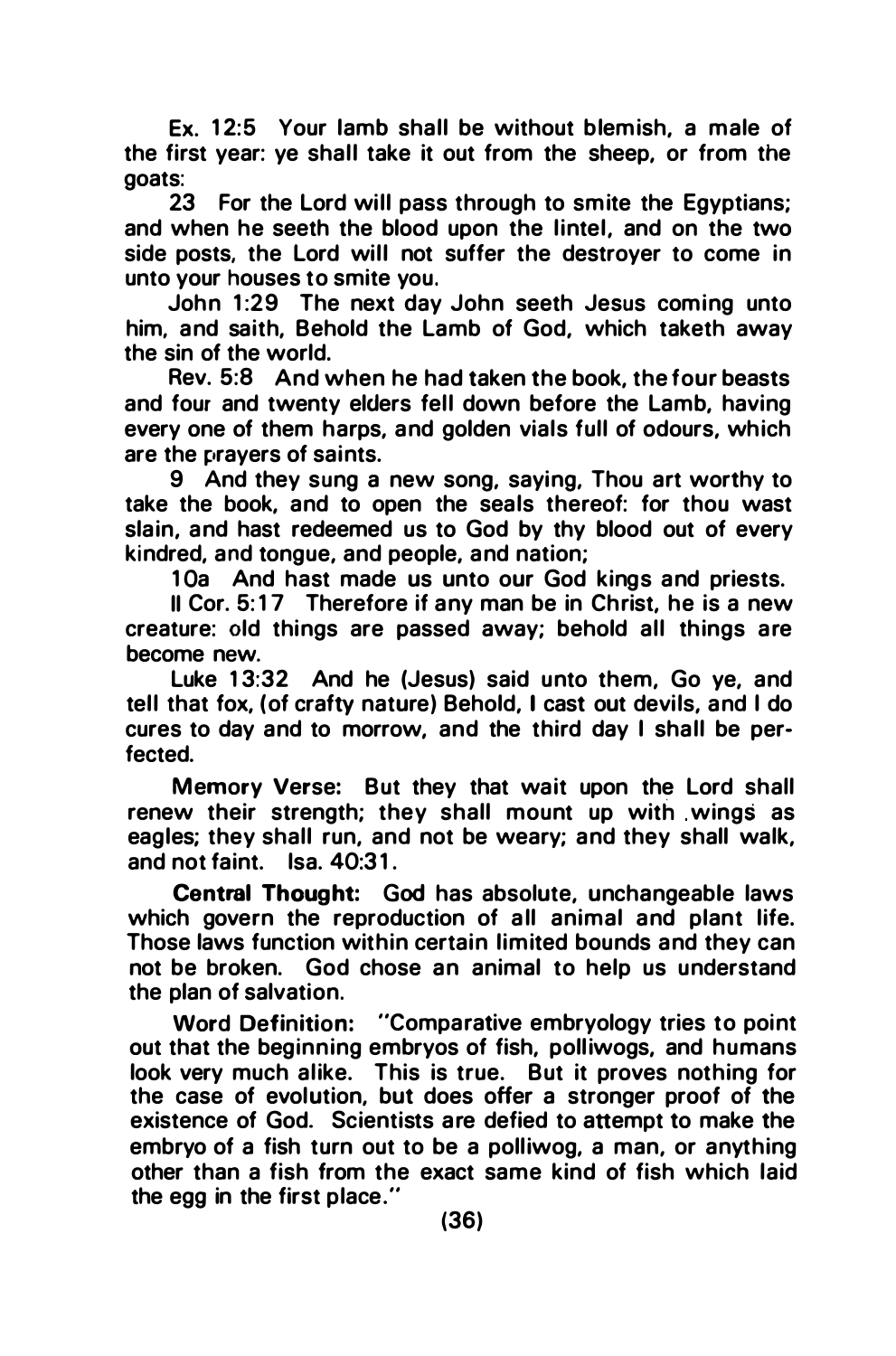The birds, creatures of the sea, insects, animals of the earth bring forth today according to its kind. The command of God for them to "bring forth after his kind" is still in force. Man cannot change the law of God. The bird that lays the egg brings forth birds after its kind. The animals bear young just like their kind. And they are doing that today. An oppossum may have an many as 16 young but only 13 can survive. They stay in her pocket for about a month. When they come out and she goes on nightly prowls, they clamber onto her back. They entwine their tails around her tail, and she holds it over her back like a handrail. God's great plan is going on today.

The female cockroach can produce as many as 180 offspring in 303 days. The newborn cockroach can survive a week without food, even though the mother drops the sac close to food and covers it with debris. They are just obeying God's command to bring forth "after their kind." Cows bring forth after their kind and dogs bring forth after their kind. There might be big, small or medium sized dogs but all are dogs. No crossing of species. This is a miracle and only God could keep it continuing as it is.

We added to this lesson the lamb that God chose to be a type of Christ, also we mentioned the fox that Jesus used as describing Herod's nature.  $-M$ . Miles

#### QUESTIONS:

1 Scientists teach that humans evolved from the embryo of a fish or polliwog. What does the Bible teach us about all animals? 2. Man is able to breed and cultivate many new varieties within a great kind. Are they still the same kind or a new species of life? 3. Man wants to start with matter, laws and "simple" life, but who created matter? 4. Do animals have a soul or do they go back to dust? 5. Why did God tell the Israelites, when they were to leave Egypt that night, to kill a lamb, without blemish and put the blood on their doorposts? 6. What was the lamb a type of? 7. What will the accepting of the blood, as a covering for our sins, do for us?

#### ADULTS' AND YOUNG PEOPLE'S COMMENTS

When we look around us and see life in the animals, plants, birds, insects, and in mankind we know that there must be a Life-Giver. Who is that Life-Giver? It can be no one but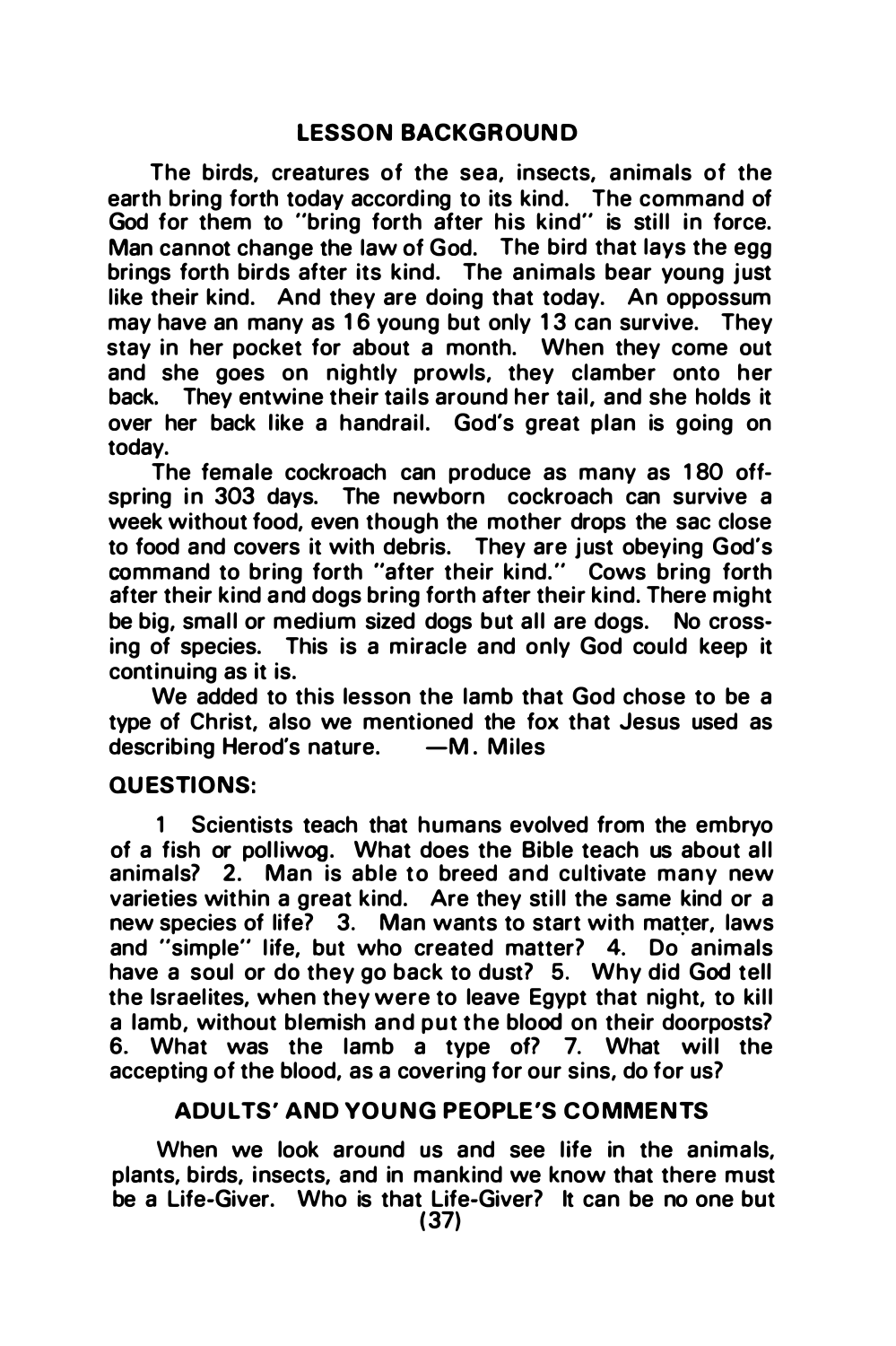God. Oh, how our hearts adore and praise such a great Godl We stand in awe and deep reverence before Him and proclaim, "How great Thou artl" The Almighty God is Life, Self-Existent and is the only One who has life and did impart life to the first man, all animals, all plants, all birds, all insects, and put that something within them which enables them to reproduce according to certain set laws. It is all amazing and man needs to humble himself and glorify such a great Crea-<br>tor. Instead of wanting to acknowledge that God created all Instead of wanting to acknowledge that God created all things, man wants to try to figure it out himself by saying it all evolved. Such rubbish! It is dishonoring to our God of all intelligence. Man wants to start with their theory that evolution begins with matter, laws, and "simple" life. Well, matter must have one time come into existence. Who created matter? It had to have a creator and, of course we know and will admit even if the so-called wise men of the earth will not, that God created matter. An added fact is that matter has been proven to be deteriorating. This proves that the Bible is true, when it says that the earth is growing old like a garment. It is said that "gradually, over a period of seemingly limitless years, the radioactive material disintegrates into lead. There is no new uranium coming into existence today."

The children of Israel were to leave Egypt. God was delivering them from the bondage that they had been under. They were to kill a lamb that was without blemish, and put the blood on the doorpost. When the death-angel, or destroyer passed their house the firstborn would be spared.

The devil, who is the destroyer, is passing by our door. If we do not have the blood of the Lamb of God, Jesus Christ covering our heart's door we will be in for trouble. How wonderful it is that Jesus loved us enough to die on the cross and spill His blood for our salvation! No wonder John stood in reverence and awe when Jesus passed and said, "Behold the Lamb of God, which taketh away the sin of the world." Then we read in Revelation about the four beasts and 24 elders falling down before the Lamb, Jesus Christ, with adoration. He will redeem us from our sins and make us a new creature. Old things will pass away and all things will become new. Praise our God! All blessings and eternal life comes from Him.

-M . Miles

#### FOOD FOR THOUGHT

Animals are used much in the Bible in connection with spiritual thoughts. The ox is used as a type of the ministers of (38)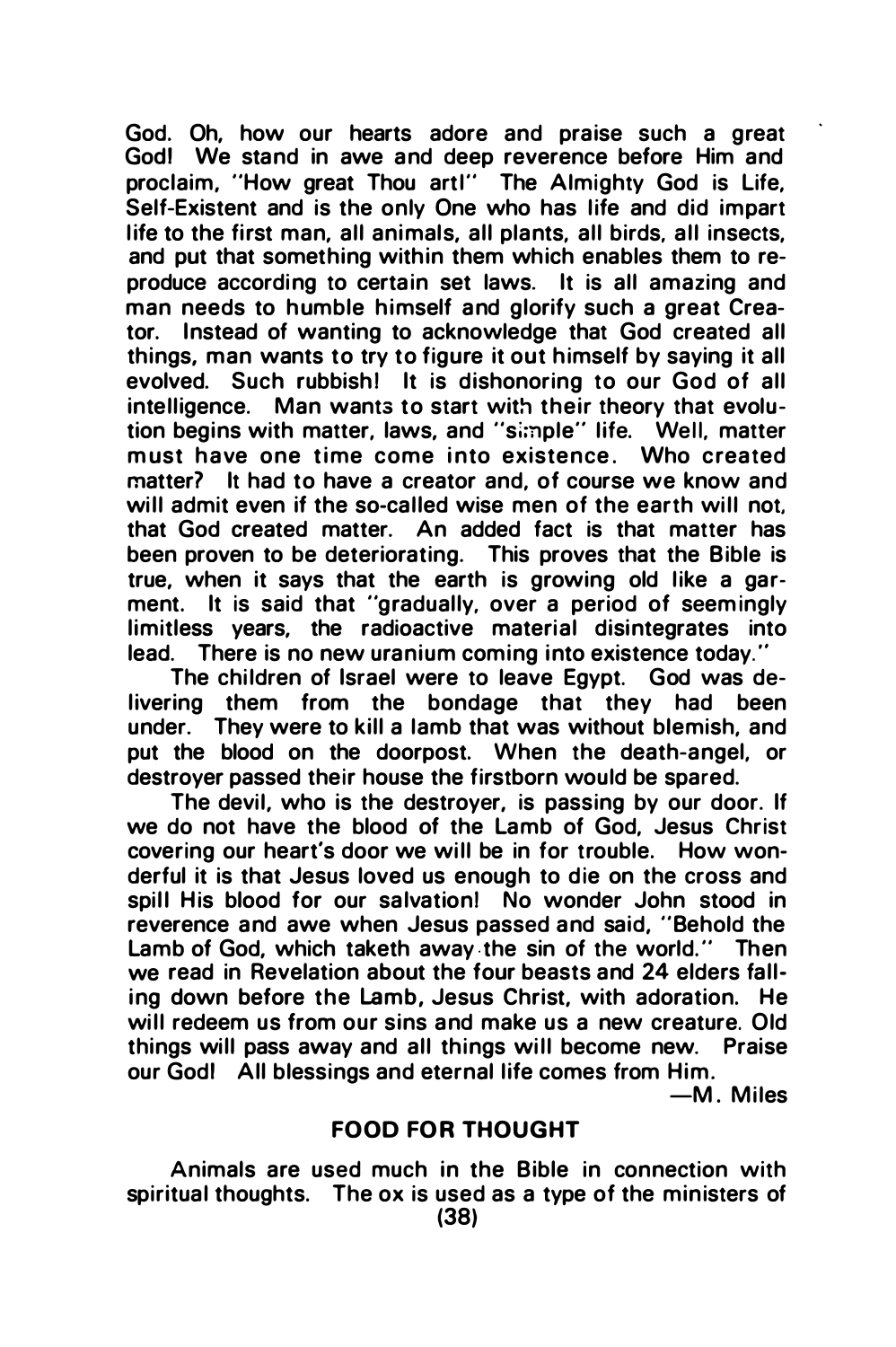the gospel. The ass, or donkey, is used likewise. as a beast of burden to represent the Christian in faithful and lowly service. The ant is used as a reproof against slothfulness. The lion is a symbol of strength and dominion. The lamb is a symbol of meekness and sacrifice. The serpent is usually a symbol of Satan. Eagles are used to illustrate strength of flight and triumph. The horse is mentioned and can be likened unto the experience of holiness. Sheep represent the children of the Lord, and goats are likened unto the children of<br>the devil. The ostrich in the book of Job is noted for her The ostrich in the book of Job is noted for her stupidity and lack of wisdom. The elephant (behemoth) and the whale (leviathan) are noted for their strength. The roe, the hind, and the deer are used as symbols of affection and beauty. These and others mentioned in the Word of God show that the animals are created to portray different attributes of God's character and that which He designs to be in us.  $\frac{1}{2}$  $-L.$  Busbee

# REPLENISH AND MULTIPLY  $1/2$

In February and March ( 1 976) my sister and her husband flew to Nairobi, Kenya, Africa and they toured the Amboseli Game Reserve. It was full of wild animals of all kinds which are native to Africa. The lion is the king of the reservation because of his unusual strength. The lion can carry prey that is much larger than himself. The lioness will bring forth two to six, 12-inch, one-pound cubs. Normally, no more than three, but genera lly, only two will survive. That is God's way of keeping the lions producing the healthiest specimens. The Mother cares for them about three months and then an old-maid baby-sitter lion takes over the care of them while the mother rejoins her pride, which consists of six to 20 lions. Today the king of the forest is fighting for survival as man is killing him off.

The giant of the deep is the blue whale. He measures 100 feet long and weighs about 136.4 tons. (He was weighed in sections.) Whales have no vocal organs. During spouting, the rush of the air, through the pipelike nostrils, produces a whistling that is heard a mile away. They are doing what God has commanded. They reproduce one calf at a time.

The camel is another of God's creation. The lump is a store of fatty flesh which is used when food is scarce and causes him to survive in great desert heat. The camel loves her offspring a few months and then she gives it a nip and the small creature kicks her in the ribs in return and they go their separate ways.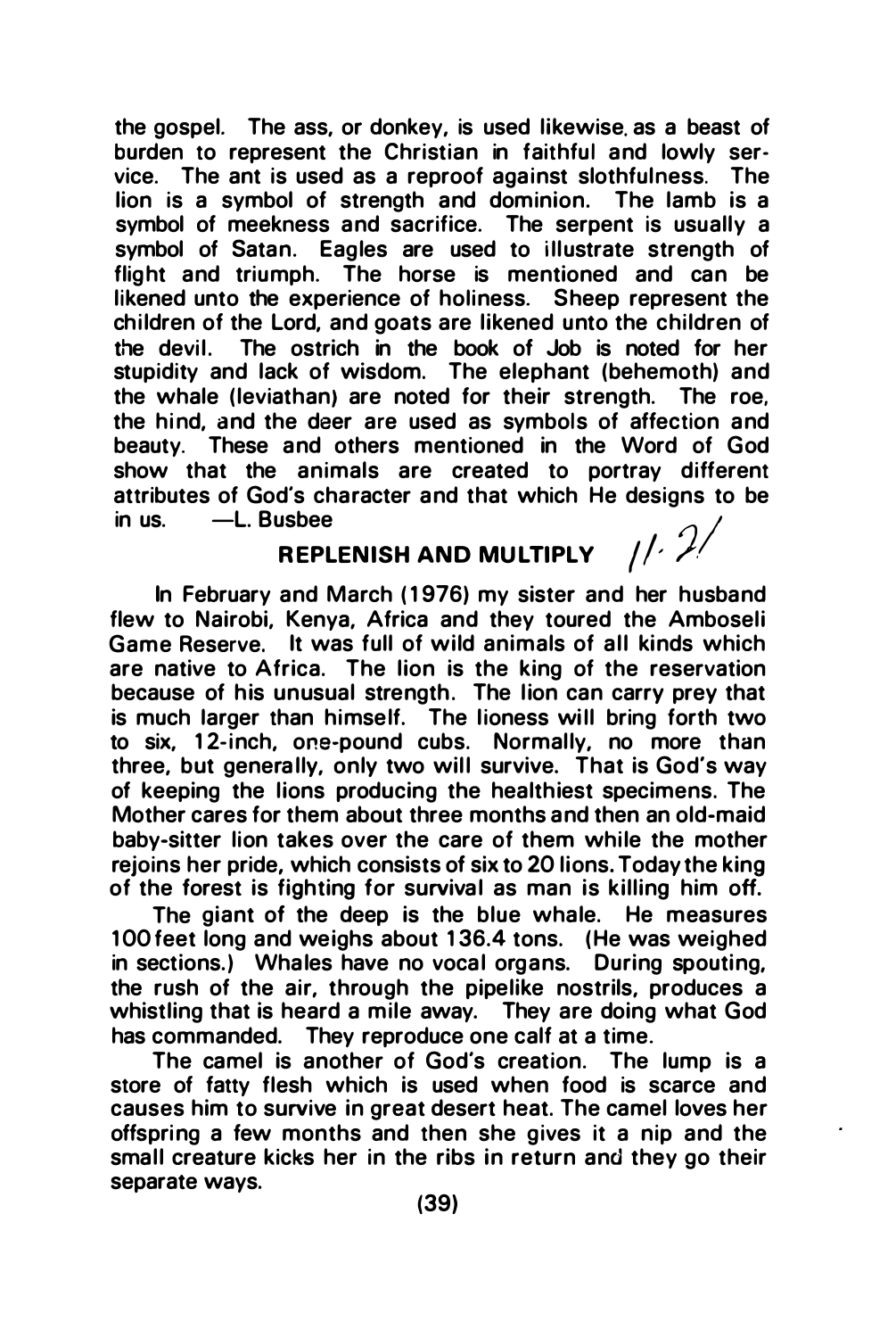For centuries, before cane sugar came into use, the bee was called the sugar factory of the world. A queen usually remains active until some time in her fourth year, and at the height of a season she can lay more than  $2000$  eggs a day  $-$  Most of which will develop into female workers. They are just keeping the command of God to "be fruitful a nd multiply."

There are 32 species of the North American hawk. Hawks kill only when hungry. Their favorite foods are rodents, destructive birds and insects. God's plan is to keep a balance in the world. Food for the animals, birds and insects are different. Each has its favorite, therefore keeping a balance so the earth will not be overrun by a certain kind. Man has interfered and killed certain animals to the point they became extinct, and that throws nature out of balance. Some species get out of bounds. A bird will ride along on an elephant's back and eat the insects off of him. God's plan was perfect in every sense of the word.

The tiny humming bird which weighs about one tenth of an ounce, may come to nest in your yard and has made a nonstop flight of about 500 miles. They can fly backwards. Their nest are often no larger than a quarter, which is camouflaged, and are almost invisible. They will hold two white eggs, the size of peas. They like the nectar of honeysuckle, morning glories and trumpet vines. There are more than 300 kinds and their tiny feathers are beautiful; another of God's creation for us to enjoy.

On and on we could tell about the animals, birds, insects, fish etc. that God has created for us. They all make us know that we have a wonderful and great God, who is beyond our comprehension,yet through Jesus Christ coming here to live and die on the cross for our sins, arising and ascending to heaven, we have a way to come into God's presence, the Creator of all things. There, we can know Him and love Him. Oh, that all would bow in humble adoration before  $-M$ . Miles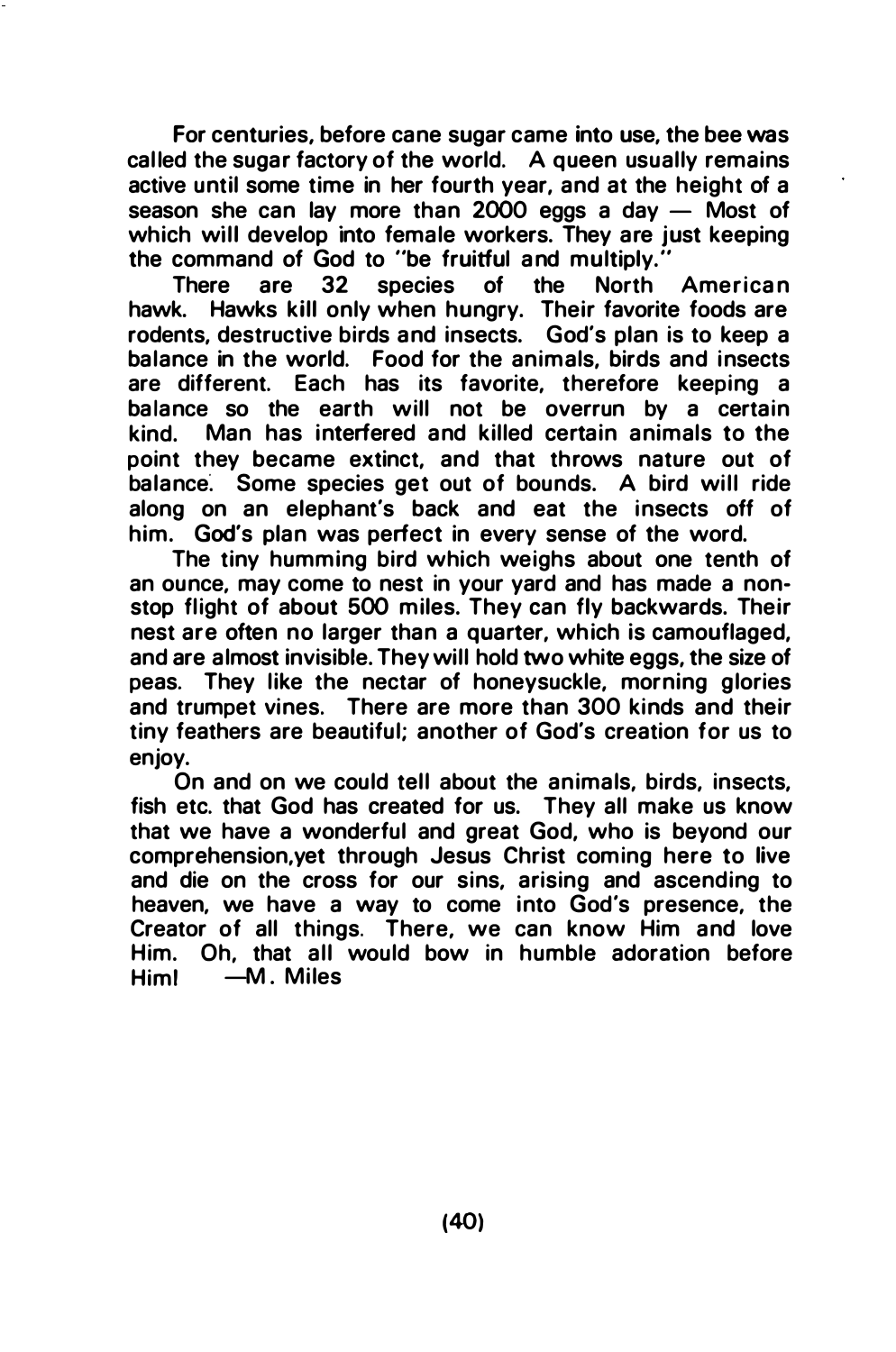#### LESSON 9

## November 28, 1 976 GOD'S CROWNING CREATION

Gen. 1 :26a And God said, Let us make man in our image, after our likeness:

Gen. 2:7 And the Lord God formed man of the dust of the ground, and breathed into his nostrils the breath of life; and man became a living soul.

Gen. 2:21 And the Lord God caused a deep sleep to fall upon Adam, and he slept: and he took one of his ribs, and closed up the flesh instead thereof;

22 And the rib, which the Lord God had taken from man, made he a woman, and brought her unto the man.

Gen. 1:27 So God created man in his own image, in the image of God created he him; male and female created he them.

28a And God blessed them, and God said unto them, Be fruitful, and multiply, and replenish the earth, and subdue it:

30 And to every beast of the earth, and to every fowl of the air, and to every thing that creepeth upon the earth, wherein there is life, I have given every green herb for meat: and it was so.

Acts 17:28 For in him (God) we live, and move, and have our being; as certain also of your poets have said, For we are his offspring.

29 Forasmuch then as we are the offspring of God, we ought not to think that the Godhead is like unto gold, or silver, or stone, graven by art and man's device.

Col.  $3:10$  And have put on the new man, which is renewed in knowledge after the image of him that created him:

Eph. 4:24 And that ye put on the new man, which after God is created in righteousness and true holiness.

Prov. 20:27a The spirit of man is the candle of the Lord, searching all the inward parts.

II Cor. 4:16 For which cause we faint not; but though our outward man perish, yet the inward man is renewed day by day.

Memory Verse: I will praise thee; for I am fearfully and wonderfully made: marvellous are thy works; and that my soul knoweth right well. Psa. 139:14.

Central Thought: Man was the crowning creation of God. He was created in His "image" and "likeness" by  $(41)$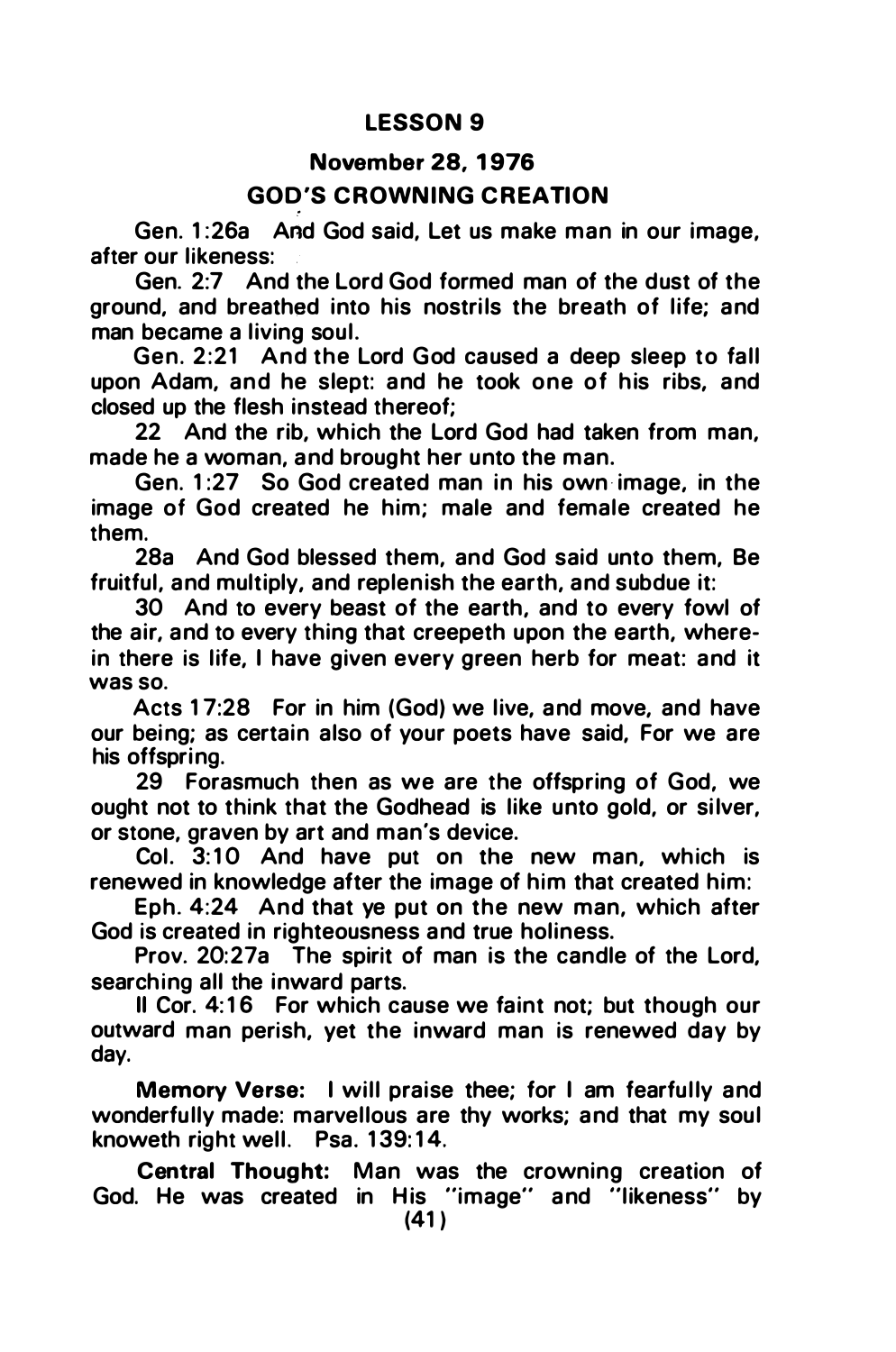endowing him with intelligence, freedom of will and made him a spiritual being.

Word Definition: Soul means "an entity without material reality, regarded as the spiritual part of the person and as having the functions of thinking and willing; the moral or emotional nature of man or the spiritual or emotional warmth. force, etc.; the spirit of a dead person, thought of as separate from the body." - Web. Dic. Soul means "that spiritual, reasonable, and immortal substance in man, which is the origin of our thoughts, of our desires, of our reasonings; which distinguishes us from the brute creation, and which bears some resemblance to its divine Maker. Matt. 10:28, 'Fear him which is able to destroy both soul and body.' This substance must be spiritual because it thinks; it must be immortal because it is spiritual. The Scripture indeed ascribes to beasts a soul, a spirit, life, and respiration, which may be a second acceptation of the word, as in Genesis  $1:24 - 1$ iving creatures' in Hebrew means 'living soul' ... 'This spirit or soul 'is the breath, which is the principle of animal life, which is common to man and beast.' ... 'The life, in Hebrew, the soul of the flesh, is the blood' Leviticus 17:11; Eccl. 3:21. (See Cruden's Concordance) Spirit: "The life principle, especially in man, or the soul." Web. Dic. Human Heart means "the center of emotions, personal attributes etc.; specif., inmost thoughts and feelings." Change of heart, " a change of mind, affections, etc.'' Web. Die. Heart: "The Hebrews look upon the heart as the source of wit, understanding, love, courage, grief, and pleasure. . .. honest and good heart ... broken heart, a clean heart, an evil heart, a hardened heart, a liberal heart, a heart that does an act of kindness, freely, voluntarily, with generosity."

-Cruden's Concordance

#### LESSON BACKGROUND

We trust that you are keeping up with our main thought from the beginning of our lessons. In our first three lessons we brought out that in the beginning God was there, Jesus Christ was there and the Holy Spirit  $-$  the Trinity. The three in One have created all things. What a glorious and perfect creation, our God of all power, has provided for man to dwell in and among! We stand in awe and adoration before our God.

We notice that God said. "Let us make man in our image, after our likeness." "Us" and "Our" are used which make us know that the Trinity was doing it. So the Trinity is the background of our lesson today.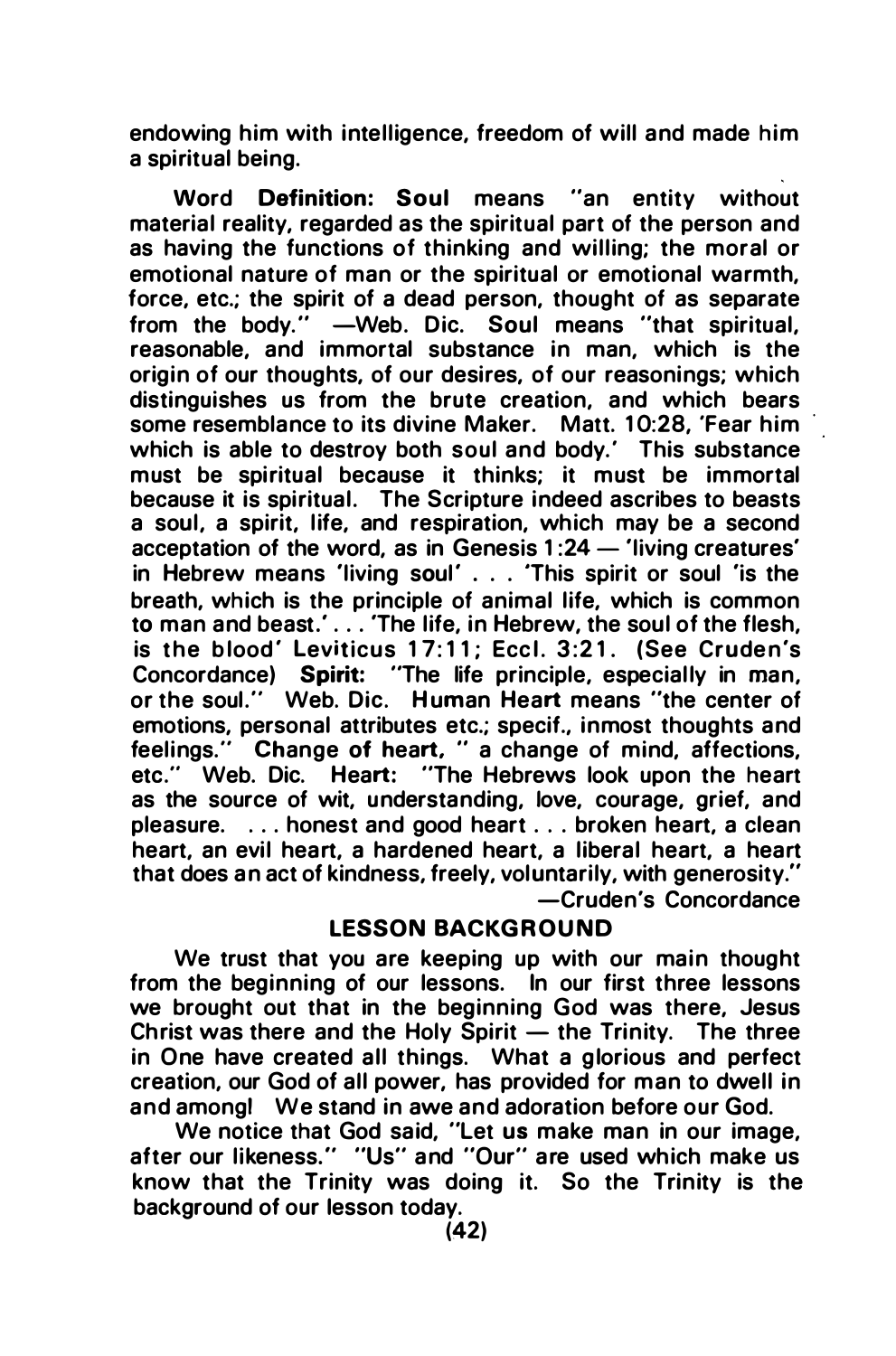We want to take note that in Gen. 1:27 that God created "male and female," but in Genesis, the second chapter we note that he told us how he made them. We inserted the verses so it would read in that way, as man and woman were created on the sixth day. We must note that woman was taken out of man's side and not out of his foot. Woman is to be his help meet and not his slave.

In a later lesson we will discuss in full about the first marriage and what Jesus teaches concerning it. Today let us dwell mostly on how God created man in holiness and with intelligence and his responsibility toward God.  $-M$ . Miles

#### QUESTIONS:

1. What did it mean when "God said, Let us make man"? 2. How was man made in the "image" and "likeness" of God? 3. Discuss the theories of men of the world who teach that man evolved from a "simple" form of life. 4. How does man differ from the animals? 5. How did man lose his holiness and how can he receive it again?

#### ADULTS' AND YOUNG PEOPLE'S COMMENTS

The word Genesis means "beginning." The first chapter tells about the absolute law that life comes only from life. Who then is the Life-Giver? The Almighty God, the One who is Life, the One who was before all things, the One who imparted life to the first man, to the animals, all plants, and also gives them the power to reproduce according to certain set laws. Scientists, evolutionists, atheists, biologists never have been able to offer any kind of evidence that the living can come into existence from the non-living. Evolutionists only guess and offer unreal theories about how life began. They try to make it sound real by adding billions of years to their theory. How sad it is that so many fall for their theories. Even if it were true all things begin with matter, laws, and "simple" life. We know, and they agree, that matter had to come into existence one time, also life, etc. Surely then, it required a Creator. Even "simple" life, as they call it, had to have a beginning. We know, because the Bible tells us, that God was the creator of matter and life. In the beginning God created a full-grown world and a full-grown man and woman. Let us always remember this and not let the theories of man, or their trying to fit a gauge of comparing this with that, cause us to have any doubt of the truth, that God is the Creator of all things and did not need thousands of years to do it. God did not tell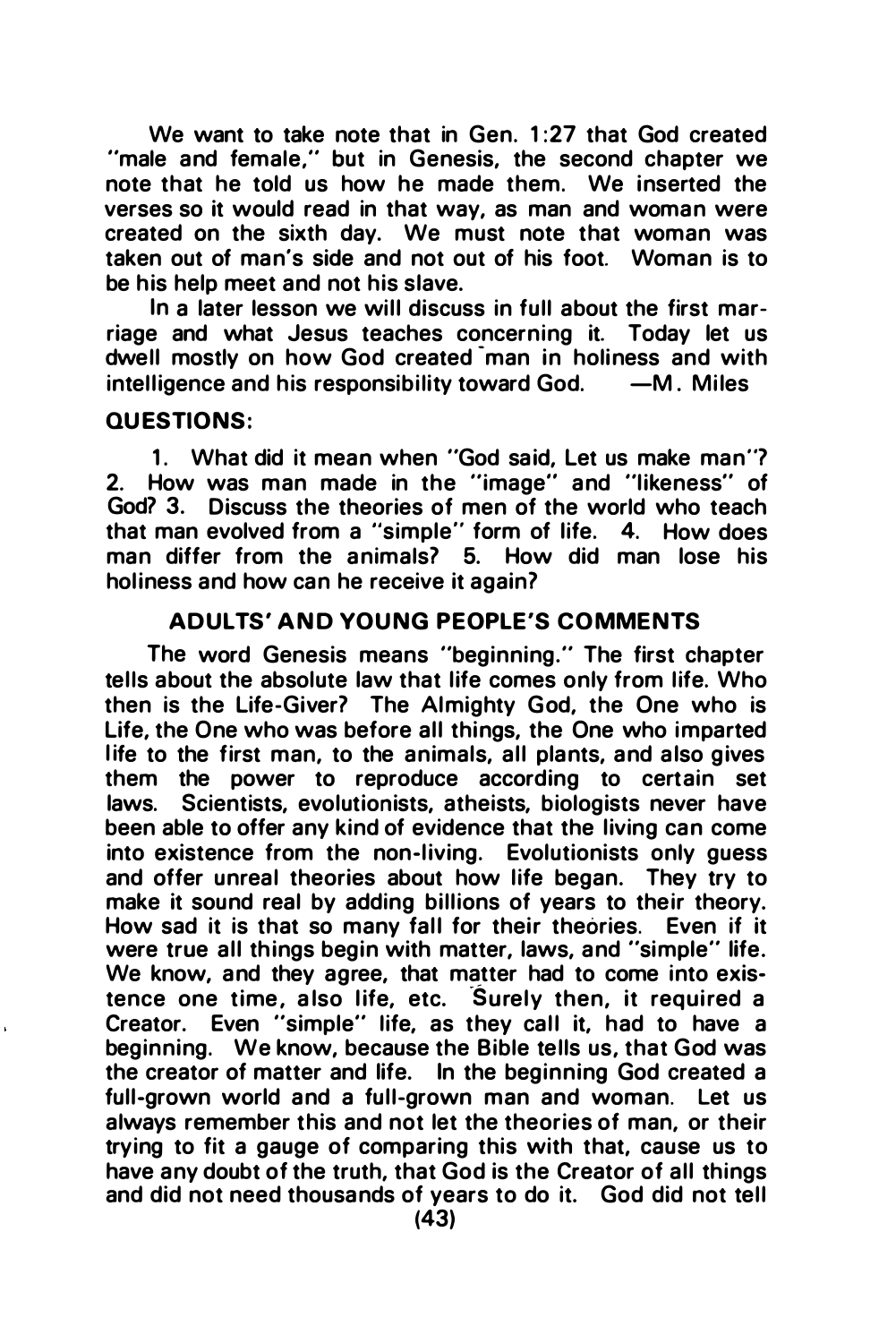us the details of everything so we must not delve into things that God has not revealed to us.

Man was created in the "image of God" and after his likeness. This does not mean physical likeness because "God is a Spirit" (John 4:24) and Jesus said that a "spirit hath not flesh and bones." (luke 24:39) So we then know that man was created in the image and likeness of God by being given special characteristics of the Divine God not found in other creatures. Man is a moral being. His actions are not determined by instinct, as in the animal kingdom, but he has been given a defined clearness of what is right and what is wrong. He also has a freedom of choice and has been given a mind with great intelligence. We marvel at the inventions that God has allowed man to make. This intelligence was given to them by God. Man is also a spiritual being. Our lesson tells us that Adam was "created in righteousness and true holiness," which was a state of purity. We will later study about how Adam forfeited his original holiness by sinning. We also want to note that God made man a two-fold being. He has a body and a soul or spirit. Someday the soul will leave the body to live in eternity. Through Christ all can be ready to meet God who will repent with godly sorrow for their sins. -M. Miles

#### FOOD FOR THOUGHT

After all the beauty and freshness of nature created by God was brought forth, we now see standing in the midst, the noblest of all creatures. Sublime, in noble dignity, with beauty, courage, strength endowed, erect, with gaze turned heavenward, he stands a Man, the King of nature's realm. What were his thoughts when he first came into being? As he looked about at the beauties of earth smiling at him, and the heavens above shining with full splendor, with the air filled with fluttering creatures, and the beautiful garden spread out before Him, what delight and holy awe filled his heart and mind. His lofty, broad and noble brow and countenance proclaiming that inner wisdom and sacred image of His Maker; from eyes serene and steadfast shines his immortal soul. Think of how it all seemed to him as he looked about and began to walk and contemplate on his conscious state. Were there any thoughts or feelings of desire as he beheld all other creatures in pairs and while he was alone? God's presence was there, and we can be sure that God communed and talked with him. Think about these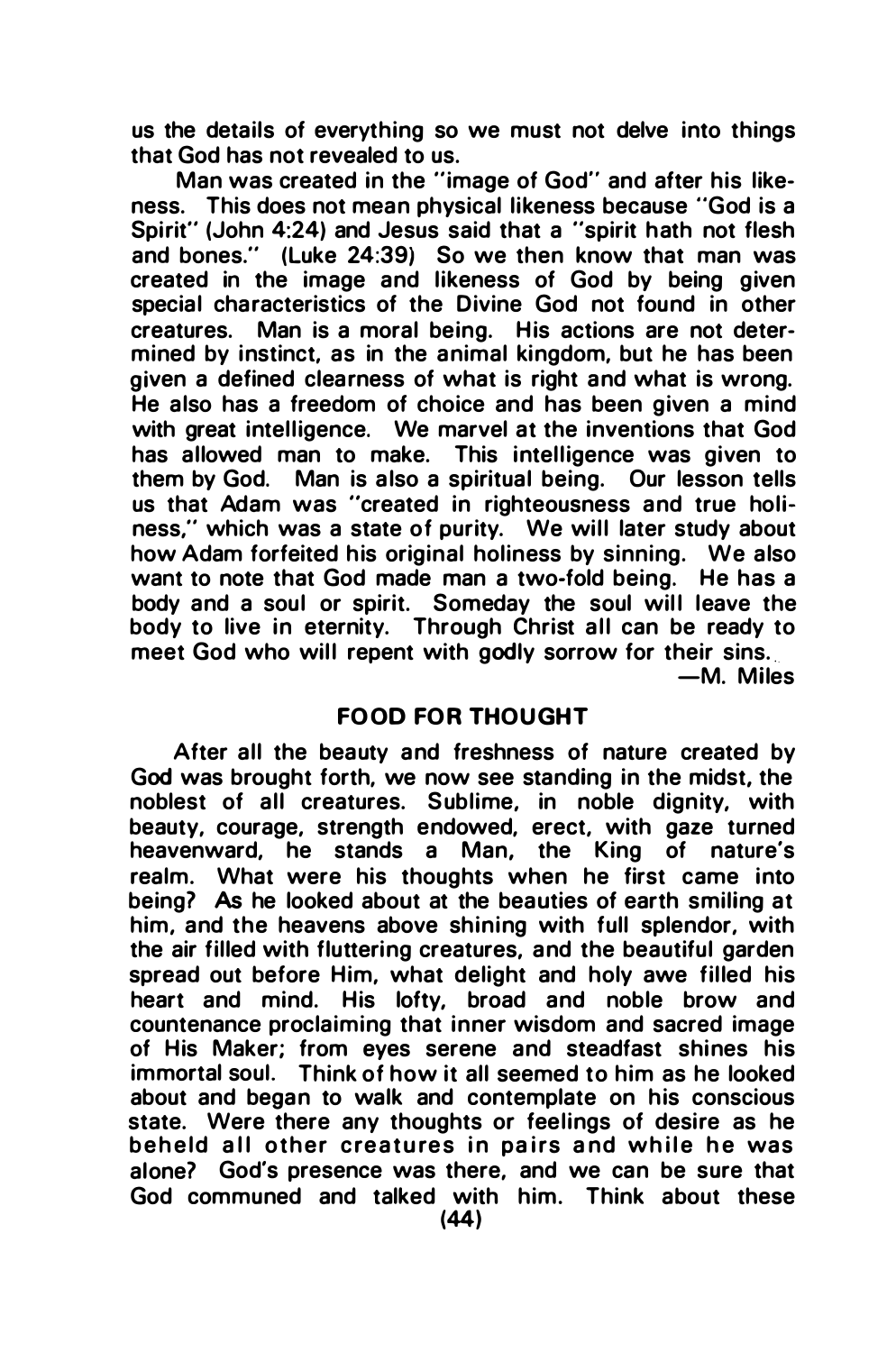things. Behold him as he wakes from the deep sleep, and beholds a creature more lovely than himself looking down upon him with wonder and delight! Oh, these are sacred and holy thoughts. Take some time and ponder upon them. You will find them wholesome and edifying.  $-$ L. Busbee<br>THE LISTENER AT THE DOOR  $/1 - 2\sqrt{2}$ 

Many years ago, up where the spruce and pine make beautiful the hills of Vermont, lived a little boy whom we will call Willie.

Willie had no kind father, for his young heart had been grieved by seeing the form of his loved friend of his infancy shrouded in death. But he had a loving band of brothers and sisters, and a mother who nobly strove to stand in the place of both parents towards her fatherless little ones.

But Willie's mother did not feel that she had given her heart to God; and coming from church one day, bowed beneath a sense of guilt before God's pure eye, she sought her own room for prayer.

Willie followed as far as the door, and throwing himself on the floor, he placed his ear at the crack, that he might hear his mother pray. And that prayer, it has ever since lingered in his heart. Such earnest pleading for mercy for herself and her children, through the Lamb which was slain on Calvary, that God would indeed give her a good hope, which should grow daily brighter and brighter, and at last end in perfect rest-that having knowledge and strength given her from heaven, she might train her little ones in the way their heavenly Father would be pleased to see them walking in. There in the bedroom the mother wept and prayed, and there too, on the floor, with his ear at the crack, little Willie was an attentive listener.

Years have come and gone, and trusting in the merits of Christ Jesus, the mother has welcomed the summons, "Child, your Father calls, come home." But departure, her pious heart was gladdened by seeing her children treading the road towards the upper country, the home of the redeemed.

Part of them are in a foreign land proclaiming to benighted souls the surpassing love and compassion of Him who "spake as never man spake;" while little Willie, grown to manhood, a faithful, earnest, Christian, from Sunday to Sunday tells from the sacred desk the wondrous story of the Saviour's life of toil and death of agony for us miserable sinners. Rejoicing as he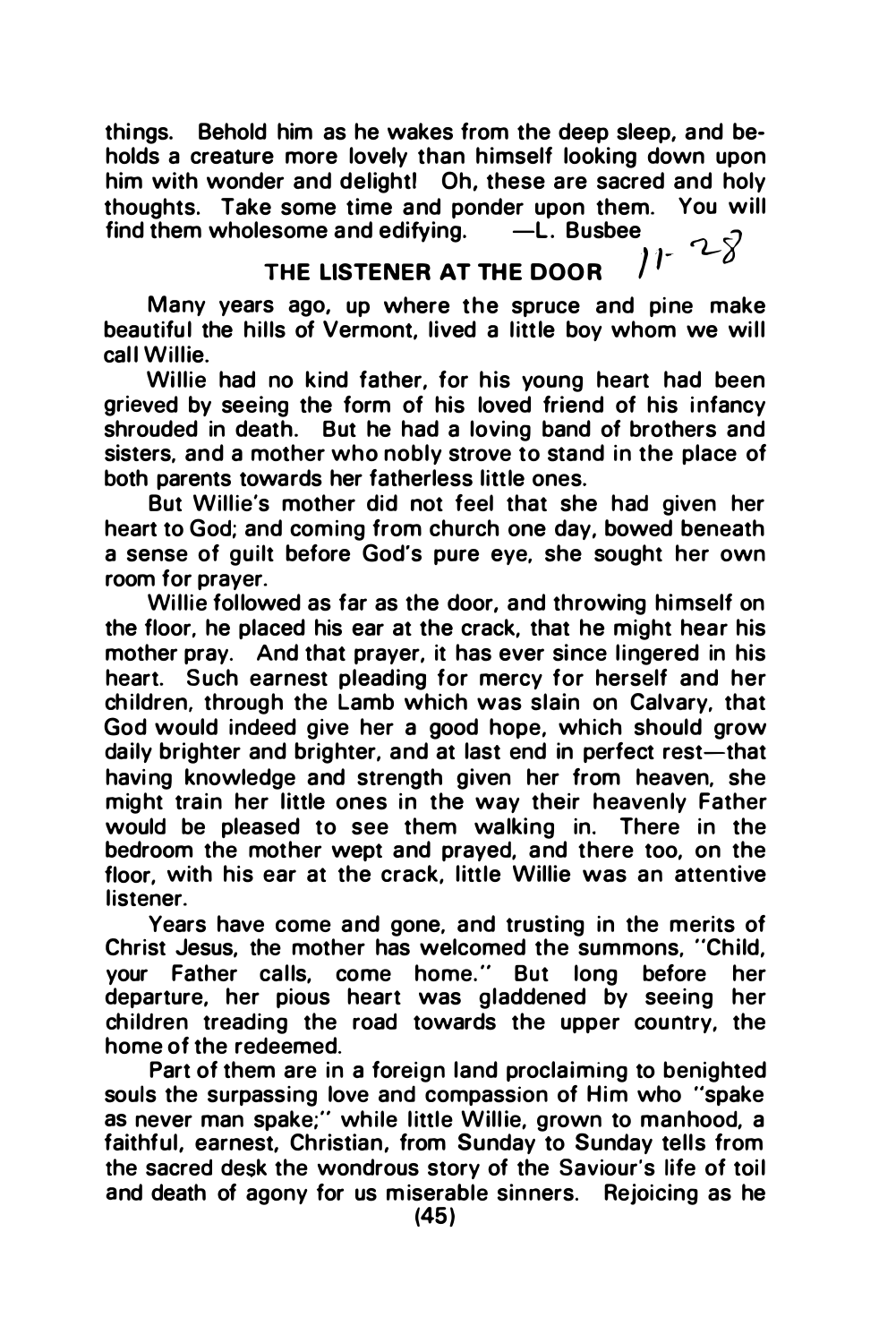does to labor for the extension of his Redeemer's cause, as a pleasant remembrance he cherishes the recollection of the day when he heard, through the crack of the door, his mother's petition for mercy. Many souls has he been the means of leading to the ark of refuge, both by the truth and boldness of his preaching, and the beautiful faith mirrored forth in his daily life. - "Sketches From Life," 1871

 $---$ 

#### Lesson 10

#### December 5, 1976

#### GOD'S GARDEN

Gen. 2:8 And the Lord God planted a garden eastward in Eden; and there he put the man whom he had formed.

9 And out of the ground made the Lord God to grow every tree that is pleasant to the sight, and good for food; the tree of life also in the midst of the garden, and the tree of knowledge of good and evil.

10 And a river went out of Eden to water the garden; and from thence it was parted, and became into four heads.

12 And the gold of that land is good: there is bdellium and the onyx stone.

15 And the Lord God took the man, and put him into the garden of Eden to dress it and to keep it.

16 And the Lord God commanded the man, saying, Of every tree of the garden thou mayest freely eat:

17 But of the tree of the knowledge of good and evil, thou shalt not eat of it: for in the day that thou eatest thereof thou shalt surely die.

Jer. 31:12 (Prophecy) Therefore they shall come and sing in the height of Zion, and shall flow together to the goodness of the Lord, for wheat, and for wine, and for oil, and for the young of the flock and of the herd: and their soul shall be as a watered garden; and they shall not sorrow any more at all.

lsa. 61 :3 To appoint unto them that mourn in Zion, to give unto them beauty for ashes, the oil of joy for mourning, the garment of praise for the spirit of heaviness; that they be called trees of righteousness, the planting of the Lord, that he might be glorified.

Isa. 58:11 And the Lord shall quide thee continually, and satisfy thy soul in drought, and make fat thy bones: and thou shalt be like a watered garden, and like a spring of water, whose waters fail not.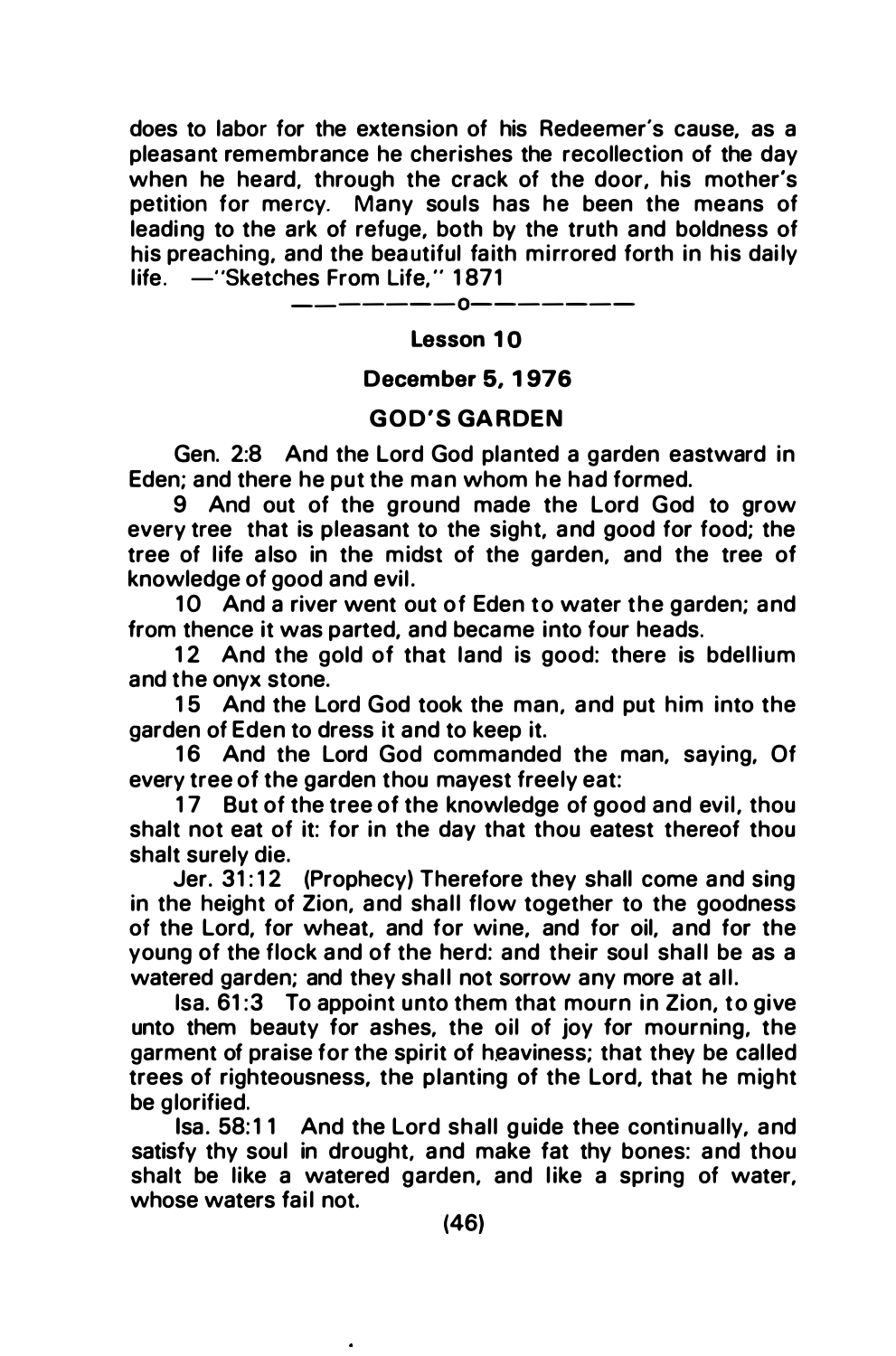Ezek. 34:26 And I will make them and the places round about my hill a blessing; and I will cause the shower to come down in his season; there shall be showers of blessing.

John 4:14 (Prophecy fulfilled) But whosoever drinketh of the water that I shall give him shall never thirst; but the water that I shall give him shall be in him a well of water springing up into everlasting life.

Gal. 5:22 But the fruit of the Spirit is love, joy, peace, longsuffering, gentleness, goodness, faith,

23 Meekness, temperance: against such there is no law.

Song of Sol. 4:16 Awake, 0 north wind; and come, thou south; blow upon my garden, that the spices thereof may flow out. Let my beloved come into his garden, and eat his pleasant fruits.

Memory Verse: Herein is my Father glorified, that ye bear much fruit; so shall ye be my disciples. John 15:8.

Central Thought: God put man out of the garden because of sin, but through Christ He put the garden in man.

Word Definition: Eden means "pleasure." In the "Septuagint" it is called "paradise." "Eden most probably was situated in Armenia, near the origin of the rivers Tigris and Euphrates." Tree of life "so called, because it was a natural means of preserving man's life, and freeing him from all infirmities, diseases, and decays, during his abode on earth; and also a sacramental pledge of his continuance in that life. upon condition of his perfect obedience. But this tree of life was to him a tree of death, because of his infidelity." Tree of knowledge of good and evil "so called, because by eating of it man came to know experimentally the vast difference between good and evil; and the greatness of that good he formerly enjoyed, by the loss of it; and the greatness of that evil he had brought upon himself, by the feeling of it. And this was another sacramental pledge, which sealed death spiritually, temporally, and eternally, in the case of disobedience .... Jesus Christ is called the tree of life, Rev. 2:7: 22:2. He will be to all members a tree of eternal life, satisfying and refreshing them with fellowship and communion with himself."

-Cruden's Concordance

#### LESSON BACKGROUND

It is just speculation, as to the situation of the Garden of Eden, as it probably was swept away in the Deluge at Noah's time.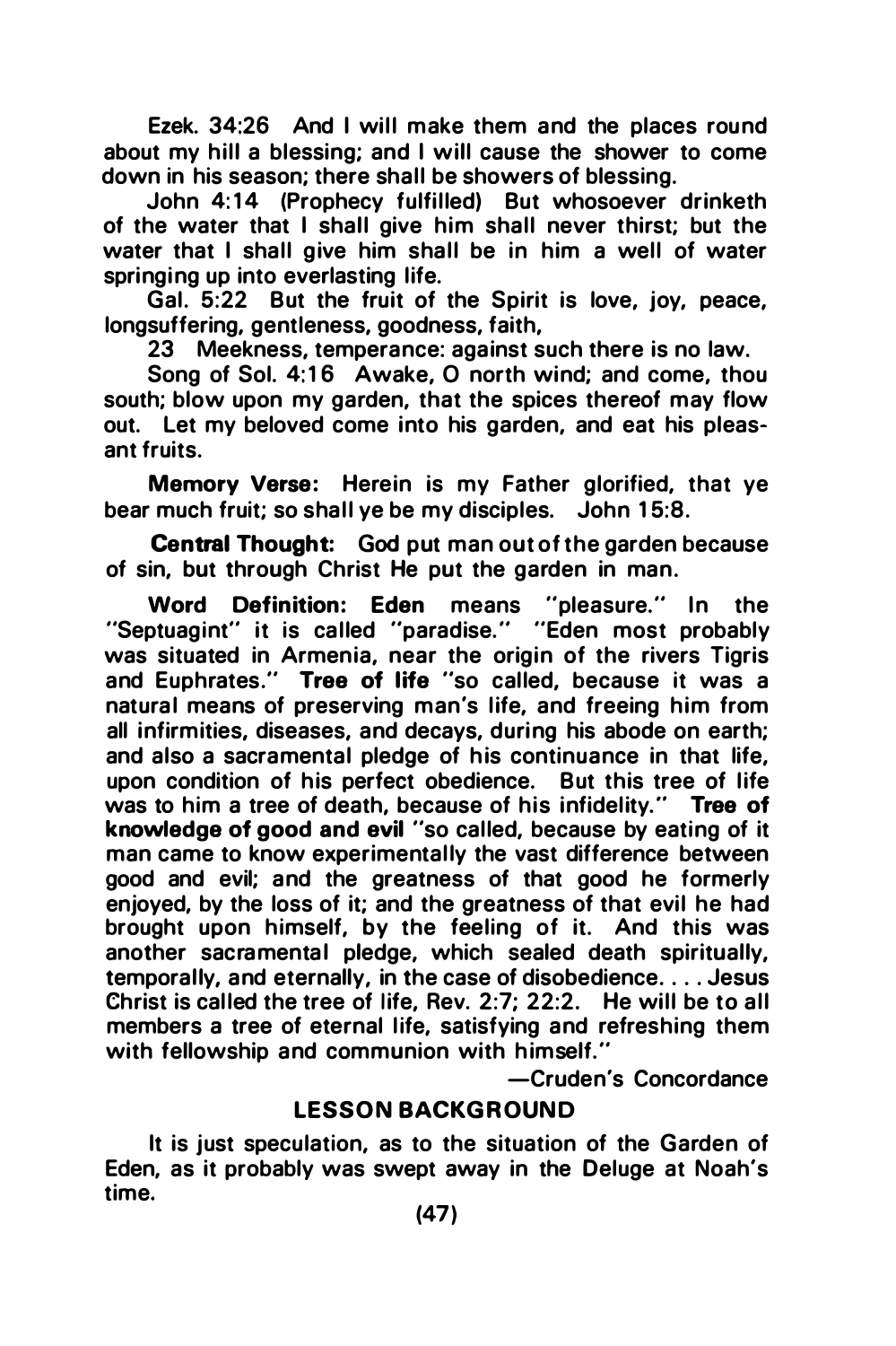I trust that you will get the main thought of the lesson, which is that God put man in the garden but he sinned and was put out, so God put the garden in man or in his heart. Jer. 31:12 makes us know that the "soul shall be as a watered garden" when Christ would come, and also be a "planting of the Lord," and men be as "trees of righteousness." Isa. 61:3. Ezekiel had a vision of that garden in the soul<br>with "showers of blessings" falling upon it. Praise "showers of blessings" falling Godl Then we see these prophecies being fulfilled through Christ. As Jesus talked to the Samaritan woman at the well, who had come to draw water, he told her of that heavenly water, from which she could drink and never thirst. It would be in her "a well of water springing up into everlasting life." The garden would always be flourishing and never would be hit by a drought. The souls of those, who had Christ's spirit dwelling within would be beautiful gardens, filled with all the graces of the Lord; and as the north wind of trials blow upon it, out would flow the fragrance that God would love and others<br>would be benefited. – M. Miles would be benefited.

#### QUESTIONS:

1. What kind of a garden did God provide for Adam? 2. Did Adam work in this garden and what trees were important? 3. Since Adam sinned and was cast out of the garden, where did God then plant his garden? 4. Discuss the "plantings of the Lord" and the "trees of righteousness." 5. Christ brought what kind of water? 6. What kind of fruit grew in the new garden that was planted in the soul of man? 7. What does the "north wind" of trials do to the garden in our soul?

#### ADULTS' AND YOUNG PEOPLE'S COMMENTS

God gave Adam the best and most glorious creation of his plant life to dwell among. The flowers had burst forth, in all of their glory, and the most luscious fruit and garden vegetables were abundant. The trees, in all of their stateliness, waved in the gentle breeze. The birds sang praises unto their Maker, as<br>the animals grazed upon the hills of beautiful the animals grazed upon the hills of beautiful greenery. Nothing was lacking. God had "made to grow every tree that is pleasant to the sight, and good for food," in that beautiful garden of Eden. There was a river that flowed through the garden and it had four heads. Gold, precious stones and all that was beautiful were there. Now God told Adam to "dress it and keep it." Some think that only sin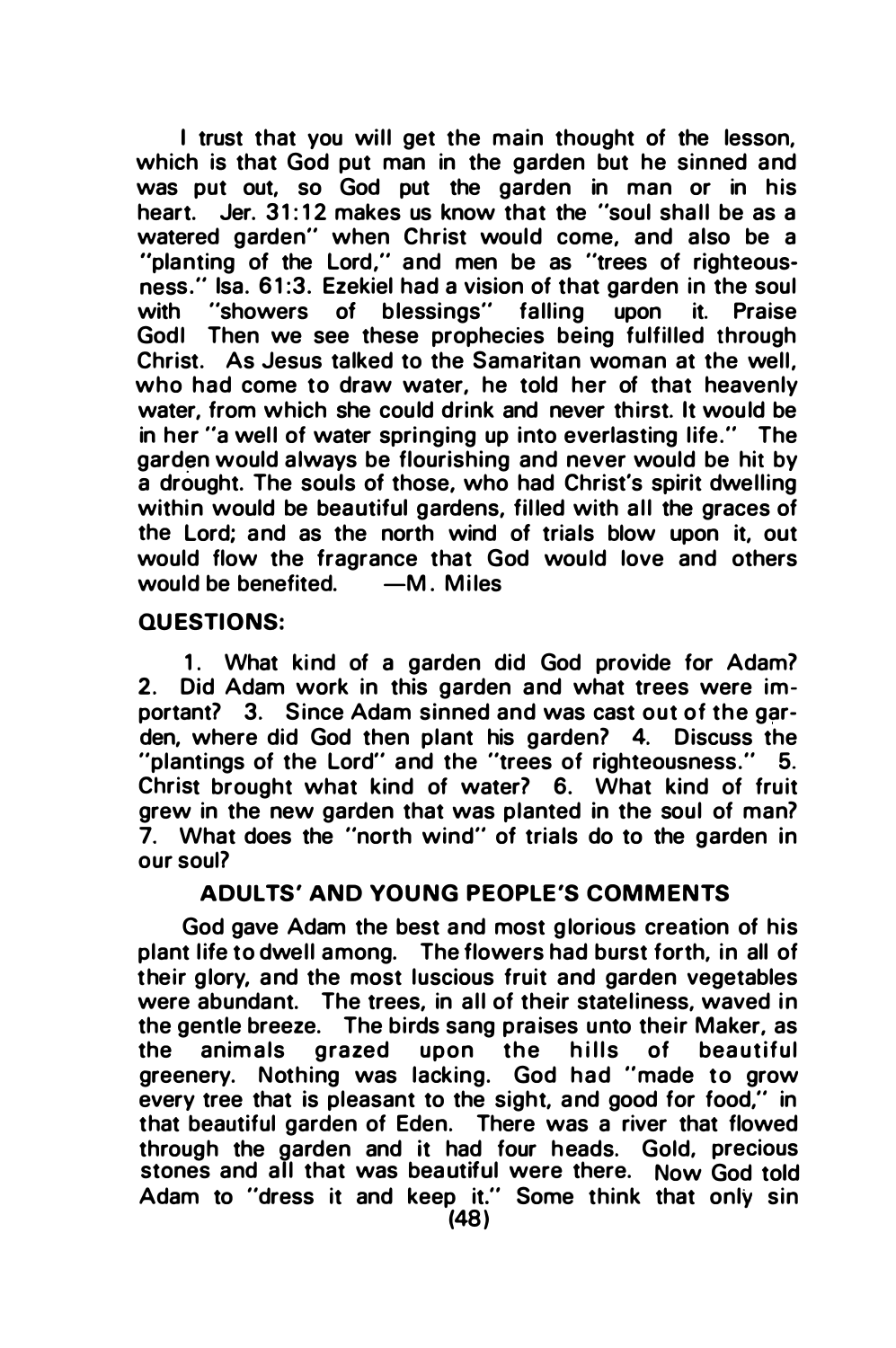caused man to have to labor but sin just brought pain with labor. God's plan was for man to labor, as labor is beneficial for him. God does not condone laziness of any kind. Work is good for a person. An idle brain is the devil's workshop.<br>Notice what God said to Adam. "God commanded the

Notice what God said to Adam. "God commanded the<br>man." This was firmly and directly proclaimed to man." This was firmly and directly proclaimed to Adam. There was no doubt about this command. God is just as particular in His commands today as He was then. He does not leave us in doubt as to what He requires of mankind. Through sin Adam was cast out the the garden. Man failed to keep the garden according to God's commands. But what a merciful God we serve! God formulated another plan. He would put the garden in the soul of man. He looked on mankind and brought forth the plan of salvation. How glorious is the entrance of the Spirit of Christ into the heart. The "soul shall be as a watered garden." We shall be a "planting of the Lord." Christ shall be in us a "well of water springing up unto everlasting life." How wonderful it is to have that "springing up" in the soull It causes our souls to rejoice and the love of God floods our very being. How precious is the communion of the Spirit with our spirits! As we keep filled with the graces of the Lord, which are love, joy, peace, longsuffering, gentleness, goodness, faith, meekness, temperance; the "showers of blessings" will fall upon our souls and lives. All of these graces within need some of the "north wind" of trials and sometimes the blasts are severe enough to cause fragrance to flow out. We sometimes are surprised at the graces within when in depths of suffering. When our hearts are seemingly squeezed and twisted with the pain of shocks and disappointments, we look up to God and He sends a healing balm. Through this, the sweet spices of the graces of God flow out and are a sweet odor that God loves. With the comfort wherewith we are comforted we can comfort others.

-M. Miles

#### FOOD FOR THOUGHT

The garden of Eden was man's first home. It was beautiful and delightful in every sense of the word. What peace, contentment, and happiness man and his help meet must have enjoyed, watching the beautiful flowers and trees bloom and shed their gracious fruit! But wholesome and satisfying was their favored loti But the most wonderful thing that brightened it all was the presence of the Lord God that often walked and talked with them. As we think of those beautiful scenes of long ago, and meditate upon their reality to Adam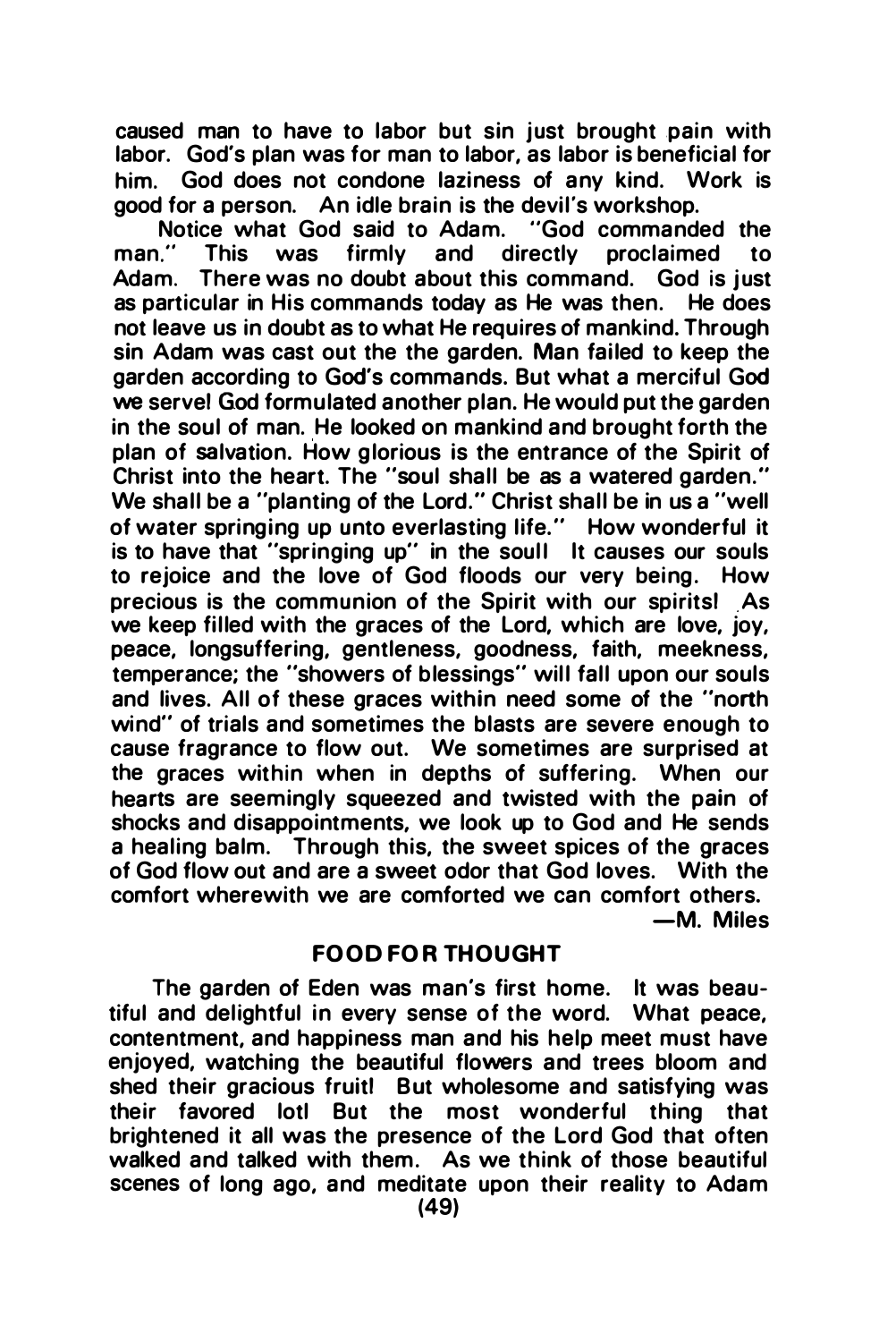and Eve, we wonder: "Why did they yield to the enemy of their souls to lose such a treasure of estate?" But we know that just as Satan bequiled the minds of our fore-parents, even so is he working today to make God's blessings seem less desirable than the vain worldly things around us. And how he has succeeded in deceiving many precious souls to the intent to fill their hearts with sorrow and despair a nd separate them from God. Be assured that Satan is still at his job of seeking to corrupt our minds from the simplicity that is in Christ. Christ came to restore the garden of the Lord in our hearts, but Satan<br>is ever seeking how he can destrov it.  $-$ L. Busbee is ever seeking how he can destroy it.  $-$ L. Busbee<br><del>كريت من عدد عدد من عدد عدد م</del>

#### THERE'S NO GOD UP HERE

A lady, with her little boy and his nurse, was recently spending some months at a fashionable watering place. She was a professed Christian, and when at home was accustomed to attend services regularly, and to live, outwardly at least, consistently with her profession.

But at the Springs she had been less strict, mingled more in gay society, and partaken with apparent eagerness in fashionable amusements. Her little son, though but four years old, did not fail to observe the change, and it soon had its effect upon his pliant character. When told one evening to kneel at his mother's knee and repeat his usual prayers before retiring to rest, he closed his eyes for one moment, and then opening them jumped up, exclaiming, "Oh, no, mamma, I mustn 't pray 'till we get home. There's no God up here, you know."

What a reproof to that erring mother came thus from the lisping tongue of her infant child, and what a lesson of practical infidelity had she been unconsciously instilling into his susceptible mind. How many professing Christians thus practically deny their Saviour before their children, and instead of leading their little ones to Jesus, teach them to doubt His very existence; instead of feeding them with the bread of divine truth, poison or starve them by the influence of their own example. Where should there be consistency if not before our own households, in the presence of those for whom God has made us in a great measure responsible? The little ones around our knee will be in the main what we make them by our daily example. The household servants who minister to our daily comfort look up to us as their guides and models in the practical duties of religion, and both will judge not only our own sincerity, but the character of the religion we profess, not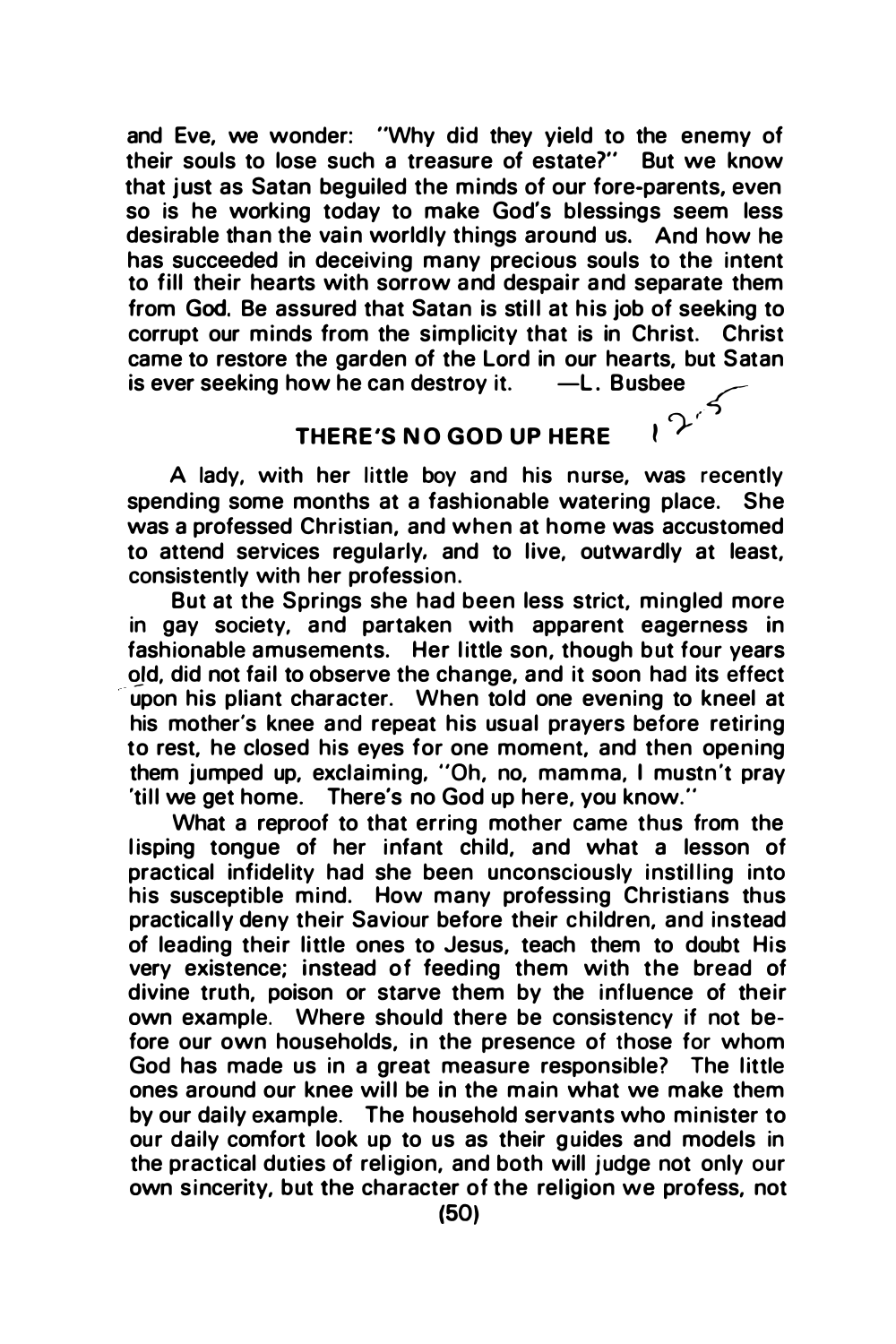so much by our words as by the tenor of our daily lives. If the latter be inconsistent and worldly, to our households we deny Christ, whatever professions we make to the contrary, and at our hands may be required the blood of immortal souls.

-"Sketches From Life," 1871

#### -------0-------

#### LESSON 11

#### December 12, 1976

#### THE FIRST MARRIAGE

Gen. 2:20 And Adam gave names to all cattle, and to the fowl of the air, and to every beast of the field; but for Adam there was not found an help meet for him.

18 And the Lord God said, It is not good that man should be alone; I will make him a help meet for him.

22 And the rib, (Adam's) which the Lord God had taken from man, made he a woman, and brought her unto the man.

23 And Adam said, This is now bone of my bones, and flesh of my flesh: she shall be called Woman, because she was taken out of Man.

24 Therefore shall a man leave his father and his mother, and shall cleave unto his wife: and they shall be one flesh.

Matt. 19:3 The Pharisees also came unto him, tempting him, and saying unto him, Is it lawful for a man to put away his wife for every cause?

4 And he answered and said unto them, Have ye not read, that he which made them at the beginning made them male and female,

5 And said, For this cause shall a man leave father and mother, and shall cleave to his wife: and they twain shall be one flesh?

6 Wherefore they are no more twain, but one flesh. What therefore God hath joined together, let not man put asunder.

7 They say unto him, Why did Moses then command to give a writing of divorcement, and to put her away?

8 He saith unto them, Moses because of the hardness of your hearts suffered you to put away your wives: but from the beginning it was not so.

9 And I say unto you, Whosoever shall put away his wife, except it be for fornication, and shall marry another, com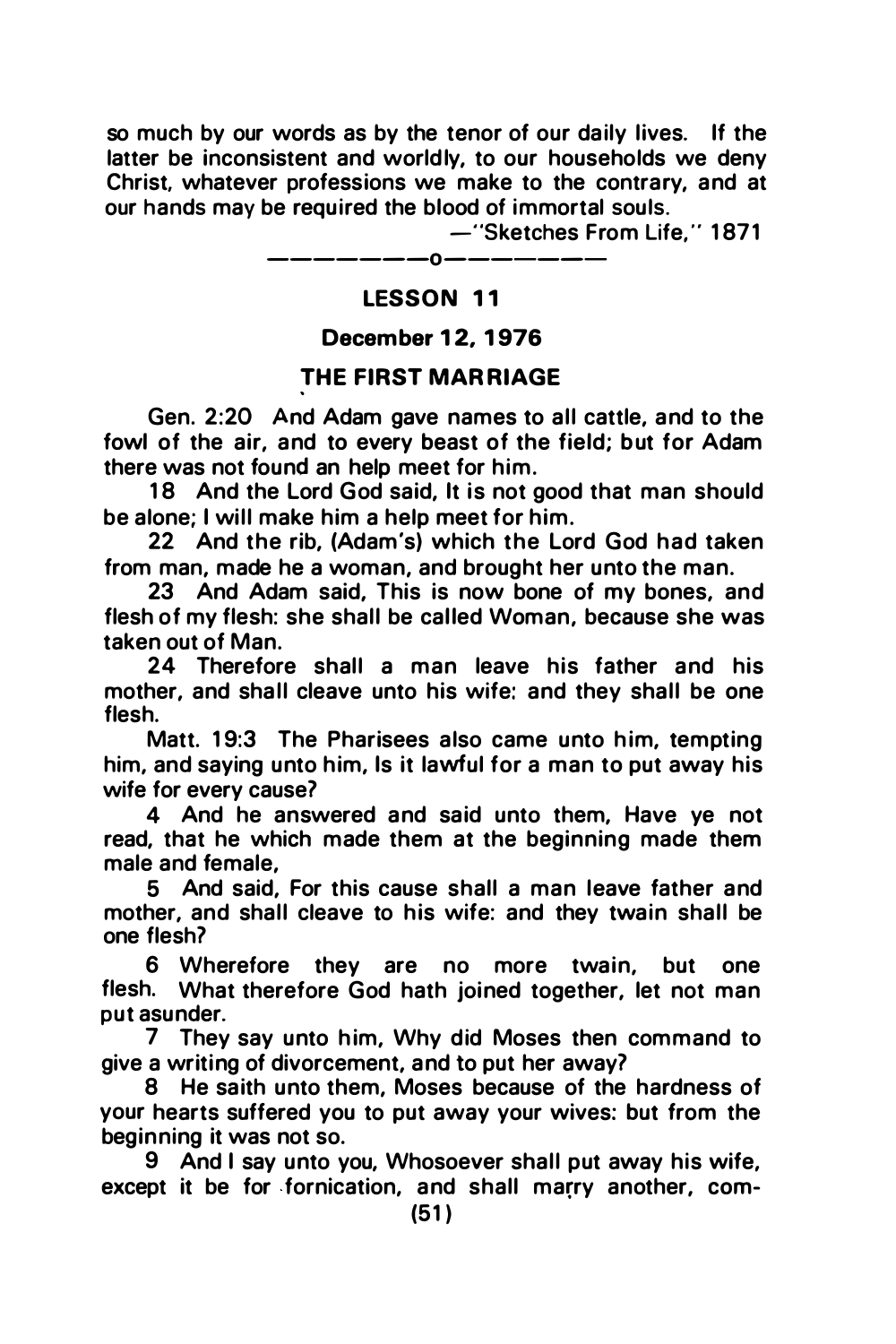mitteth adultery: and whoso marrieth her which is put away doth commit adultery.

I Cor. 7:10 And unto the married I command, yet not I, but the Lord, Let not the wife depart from her husband:

11 But and if she depart, let her remain unmarried, or be reconciled to her husband: and let not the husband put away his wife.

Memory Verse: What therefore God hath joined together, let not man put asunder. Mark 10:9

Central Thought: Man was created with the need of having fellowship with his Creator and also having fellowship with his own kind. God completed His work of creating man by creating woman, who was adapted to man mentally, physically, and spiritually.

Word Definition: Marriage means "living together as husband and wife or closely or initimately joined." (Web. Dic.) "Marriage signifies a civil contract, by which a man and a woman are joined together, which was instituted by God for the prevention of uncleanness, the propagation of mankind, and that the parties so contracting might be mutual helps and comforts to one a nother." Cruden's Concordance

#### LESSON BACKGROUND

The word "made" used in the phrase, "God ... made he a woman" (verse 22) in the "Hebrew is different than the word that is commonly used in the creation account. This word has to do with a building process and applies to the fashioning of a structure of importance."

On the sixth day God created all the animals and His crowning creation  $-$  man. He was created a full-grown man who could communicate intelligibly. No sin had corrupted his mental powers. All the animals on the sixth day were brought to him to be named. After naming all of them he failed to find any of his kind. "And the Lord God caused a deep sleep to fall upon Adam, and he slept: and he took one of his ribs, and closed up the flesh instead thereof." Verse 21. God took that rib from Adam's side. Woman is to be man's help "The head of the man is Christ: and the head of the woman is man; and the head of Christ is God." I Cor. 11 :3. But we must remember "For as the woman is of the man, even so is the man also by the woman; but all things are of God." I Cor. 11:12. Man comes from woman inasmuch as the descendants of Adam are born of woman.  $-M$ . Miles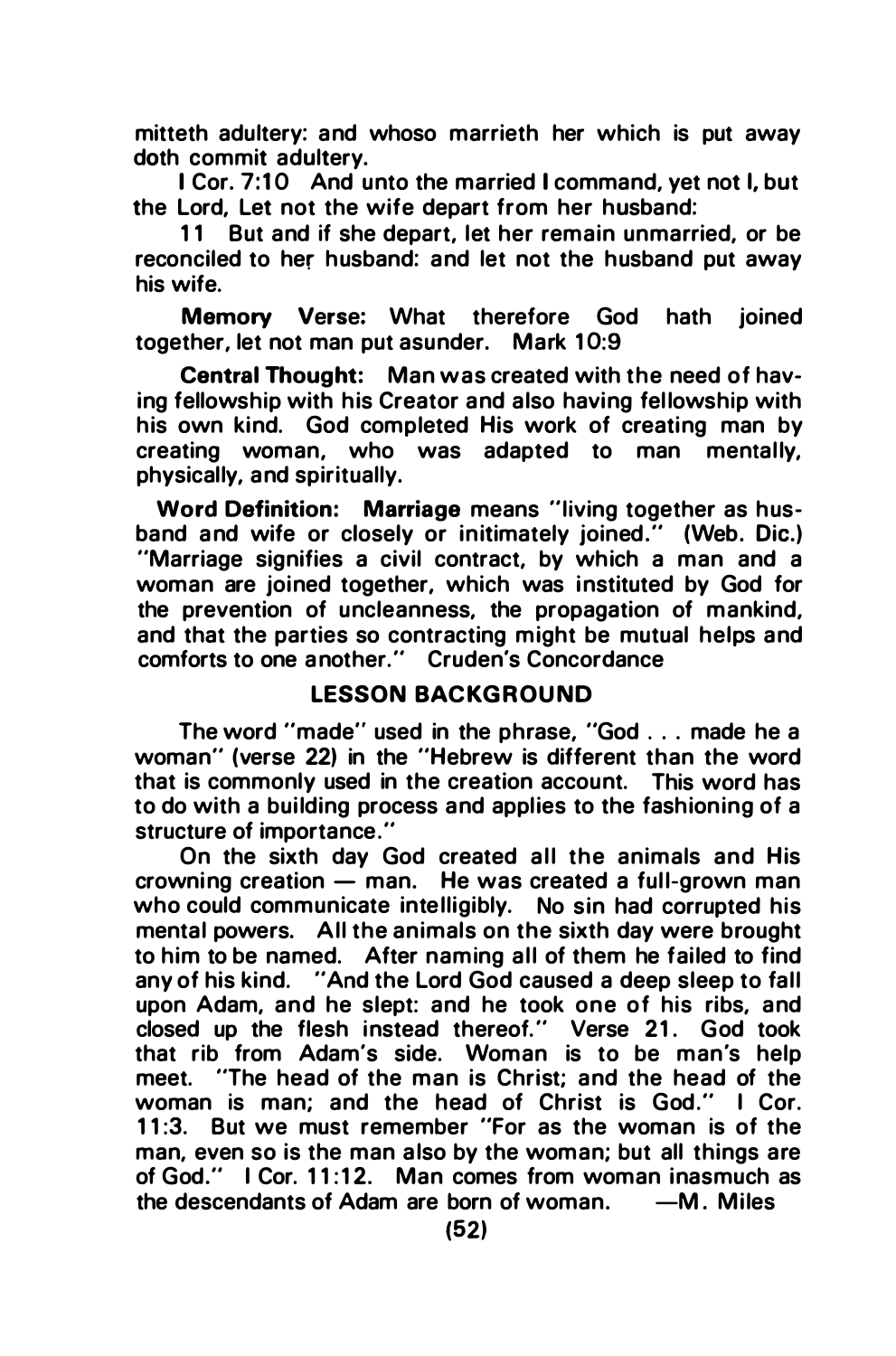#### QUESTIONS:

1. Why did God say that man should not be alone? 2 What does "bone of my bones, flesh of my flesh" teach us about the feelings of a husband toward his wife? Discuss other scriptures on this teaching. qual ification should one have who is contemplating marriage? 4. Did Jesus permit divorce? 5. How should one face a mistake in marriage?

#### ADULTS' AND YOUNG PEOPLE'S COMMENTS

As the bride walks down the aisle and is "brought" to the man that she is to marry, you can see the love in her face and also on the face of the bridegroom. I am sure that Adam's face was full of love as God "brought her (Eve) unto the man (Adam)." This was the plan of God and He "brought" her to Adam. She was to be his delight and pleasure. She was to fulfill all of his desires for companionship. Adam's face must have lit up and as he looked at Eve he said, "This is now bone of my bones, and flesh of my flesh." He loved her and she was to be part of him and he would treat her in that way. He would never hurt her as that would be the same as hurting himself. He would never expect more of her than she could do, but they would walk together in harmony and love. Jesus looked back upon that marriage as he talked to the Pharisees and called their attention to that first marriage as being an example for marriage today. He told them that a young couple were to leave father and mother and were to cleave together. Cleave means "glued, adhere and cling, or to be faithful to." Surely there is no place for divorce in marriage. "What God hath joined together, let not man put asunder." "Cleave," "joined" and "shall be one flesh" all point to the unity of persons, and not just a uniting of two bodies. This would include a unity of interests, affections and love for one's Maker and God. This would bring forth a marriage according to God's plan that would last "until death do us part." The husband is to be the "head of the wife." When he loves her as his own body, the wife will be pleased to submit herself to him in all ways pleasing to the Lord.

We do reap what we sow, and if a mistake is made in mar-<br>riage. God has grace for each other to bear and arace for each other to bear and forbear. Some have testified, that through prayer, God gave love to them, since they had made a mistake. Divorce is not the solution to the problem. Vows taken before God, and made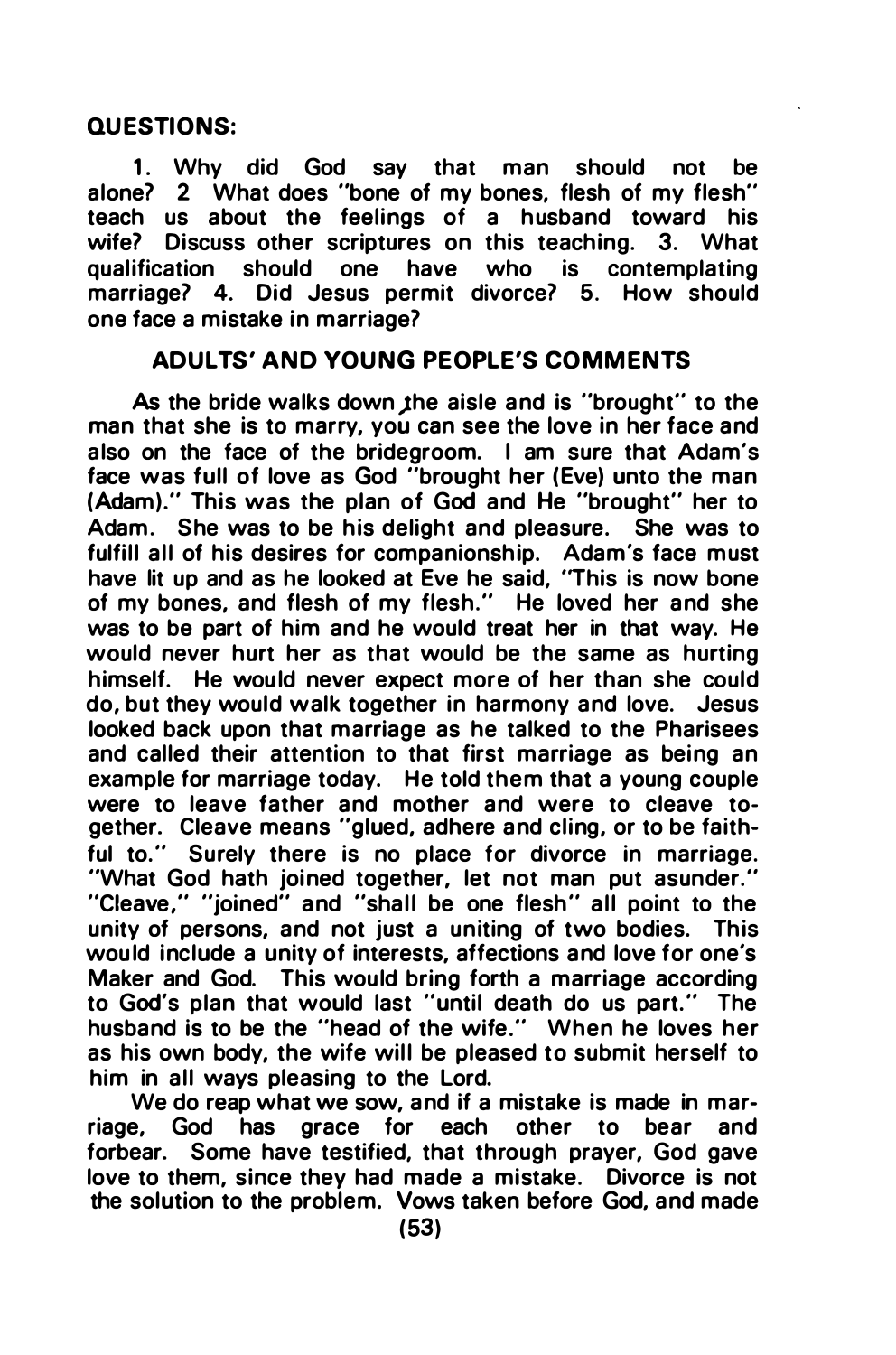to each other, are binding in God's sight. Those who have taken the route of divorce have never been able to get away from their own conscience and God's Word. A poll was taken on divorces, in late years, and the fact was established that 50%, even after five years, regretted the action. Possibly others did not speak from their hearts.

Young people should guard their affections and not let them go out to the opposite sex until they are old enough to think from a mature angle. Marriage is so serious that it is not for those in their teens. It is more serious than a business venture involving thousands of dollars. Statistics prove that 50% of teen-age marriages end in divorce within a five-year period. (Notice that the Bible speaks of only numbering those over twenty years of age. I Chronicles 23:27). Many times, how one marries determines his eternal destiny. The one that you are thinking about should be established in the truth and prove that he or she has a solid, settled experience of salvation. The Bible says to "marry only in the Lord." Each should be settled emotionally, spiritually, and be able to face severe stresses and strains of establishing a home.  $-M$ . Miles

#### FOOD FOR THOUGHT

It is to be noticed that God did not create man and woman at the same time. It seems evident that man may have noticed that the animals he named were in pairs. Perhaps he may have wondered about this, and may even have felt a longing for a companion. God had a purpose for not giving him a companion right at the first. This created more love and delight in the heart of Adam for Eve. Then the beautiful manner in which God chose to create the woman gives even more lustre to God's purpose. He caused a deep sleep to come upon Adam, and took out one of his ribs, closing up the flesh where it had been. He fashioned the woman from that rib taken from Adam's side. He could have taken some more dust of the ground to make a woman. But she would not have meant nearly so much. As Adam looked upon the help meet (not help mate, there is a difference, you know) and realized that this beautiful creature came from his side, what close and endearing emotions filled his heart toward her. Here was the first marriage, and here the sacred holy bond of matrimony was set in motion. Would to God that every marriage were as God ordained and purposed as this one! $-\mathsf{L}$ . Busbee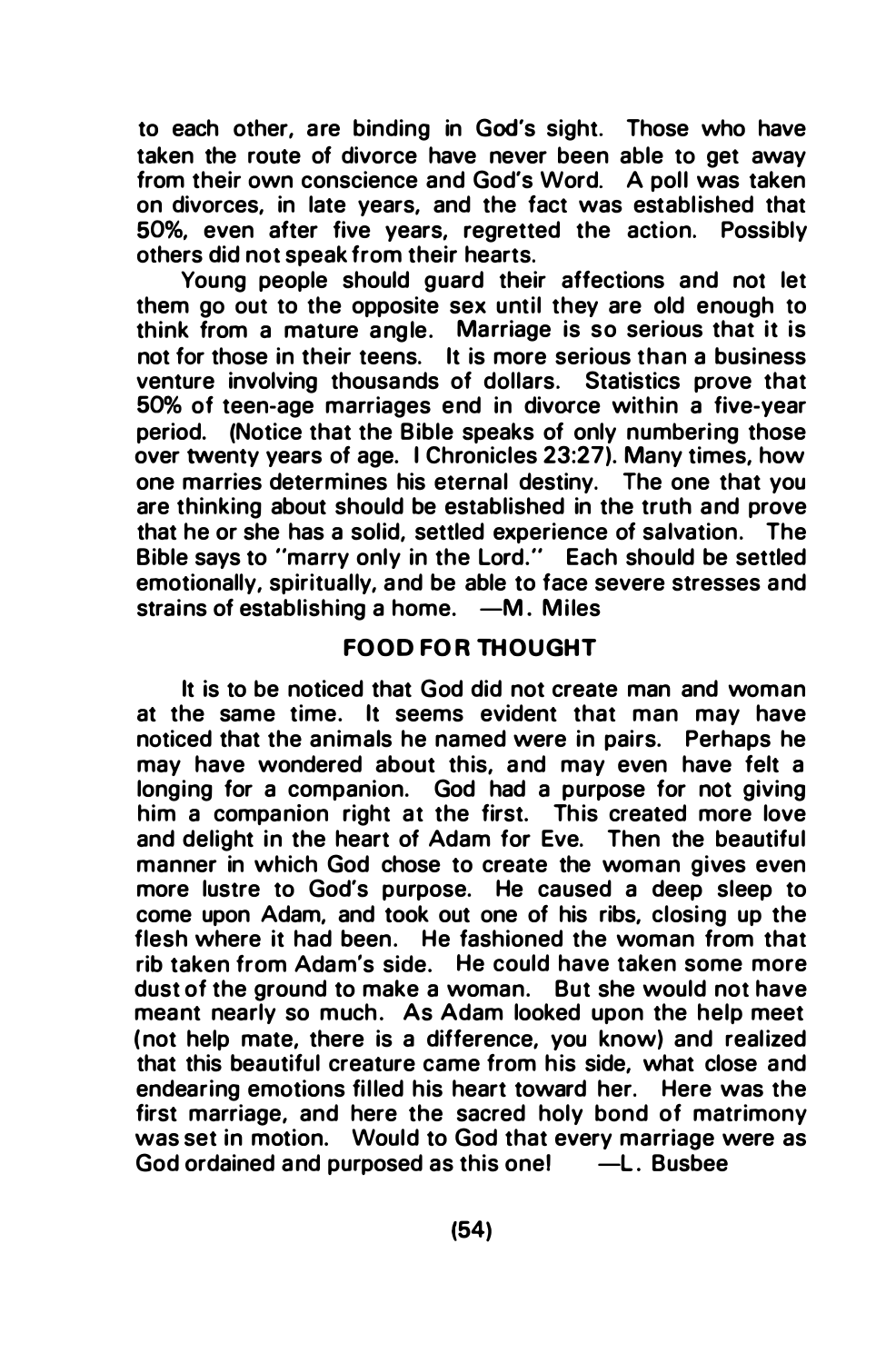$12^{12}$ 

#### THE WIFE'S SIX-MILE WALK

In  $N$   $\blacksquare$  H ived Mr. and Mrs B  $\blacksquare$ . The husband was a rough, profane, wicked man, a despiser of the gospel of Christ, caring only for the things of this life. His wife was interested in the subject of religion, and at length, as she hoped, was led to embrace it.

After a time, she desired to attend services and make a public profession of her faith in Christ, and made known her wish to her impenitent husband, from whom she received some opposition, and a stern refusal to provide her a conveyance to the place where she wished to go for examination, which was about three miles distance, over long and rugged hills. When asked if he would furnish her with the horse and carriage, he roughly answered, "No; if you must go, you may go on foot; I shall not help you." She bore all this with meekness, resolving at the same time that she would be steadfast in duty, and leave the event with God; also to make the effort to walk, even though it cost her pain, and her strength seemed so unequal to the task.

After attending to the wants of her little family, at an early hour in the afternoon she was on her way to the appointed place. At night she retraced her steps, and reached her home after a fatiguing walk of six miles over those weary hills, and prepared the evening meal, and retired to rest, but not without first imploring grace to help in her trials, and patience to endure; also that the heart of her husband might be softened, and that he might speedily experience the power of renewing grace.

He maintained the same coldness and dissatisfaction up to the hour for retiring, but the meek spirit of his wife, and her consistent, patient course troubled him. He could not sleep, and in the still hours of the the same night rose from his couch, and in bitterness of spirit walked his room, crying, 'What must I do to be saved?"

The conflict was severe, but not long. He felt himself to be the chief of sinners, and was enabled soon to surrender all to Christ, and received His love into his heart. His wife's strict and patient performance of duty, and her prayers, were the means which God blessed to his conversion. His oaths were laid aside, while prayer and praise dwelt upon his lips.

He soon attended the same services with his wife, and has long been esteemed a man of prayer.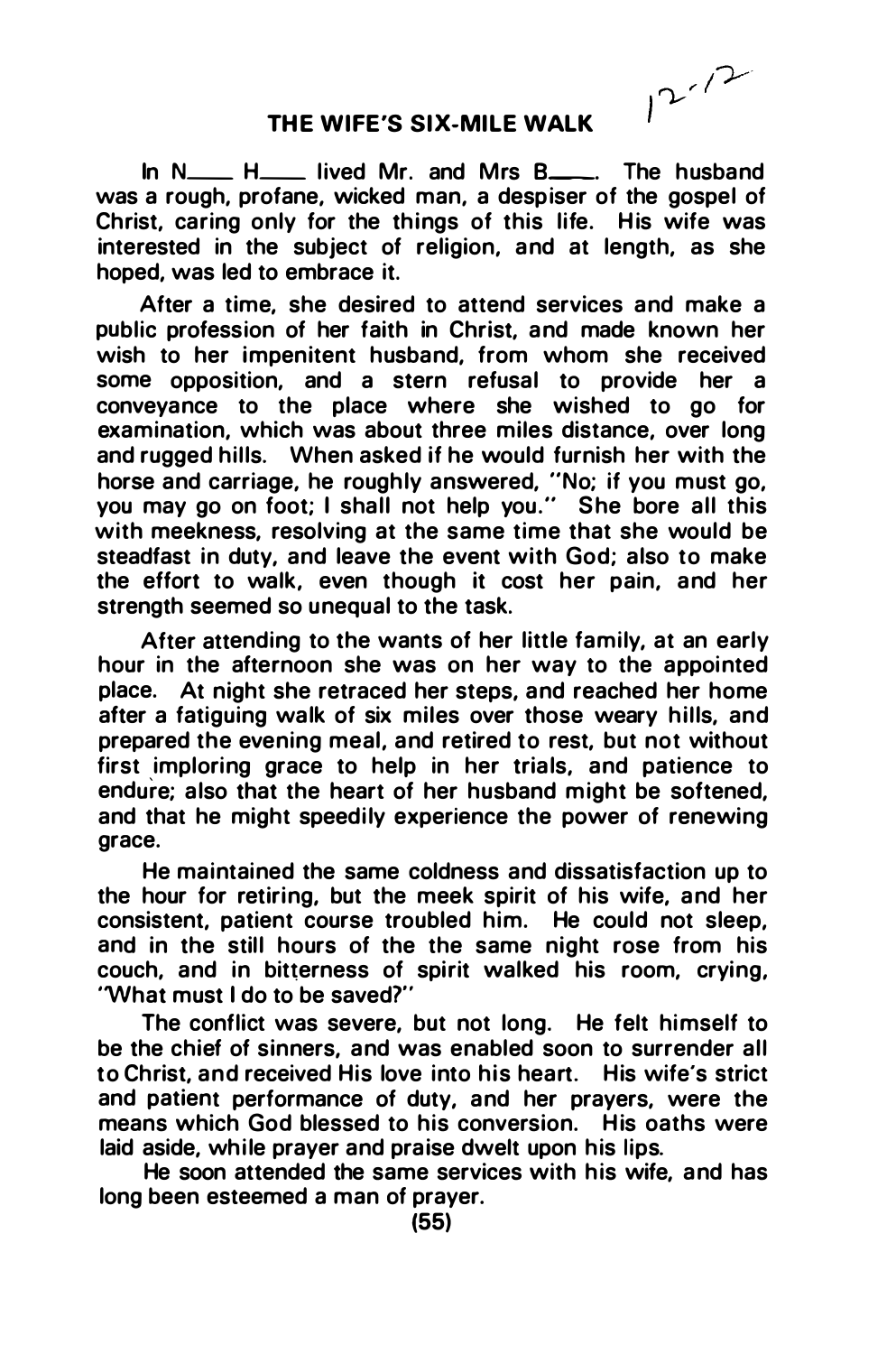What an encouragement to Christian decision and prayer! "Commit thy way unto the Lord, and he shall bring it to pass." — "Sketches From Life," 1871

 $---0-$ 

#### LESSON 12

#### December 19, 1976

#### THE GREAT MYSTERY

Genesis 2:23 And Adam said, (as he looked at his Bride) This is now bone of my bones, and flesh of my flesh: she shall be called Woman, because she was taken out of Man.

John 19:33 But when they came to Jesus, and saw that he was dead already, they brake not his legs:

34 But one of the soldiers with a spear pierced his side, and forthwith came there out blood and water.

35 And he (John) that saw it bare record, and his record is true: and he knowth that he saith true, that ye might believe.

I John 5:6 This is he that came by water and blood, even Jesus Christ; not by water only, but by water and blood. And it is the Spirit that beareth witness, because the Spirit is truth.

Acts 20:28 Take heed therefore unto yourselves, and to all the flock, over the which the Holy Ghost hath made you overseers, to feed the church of God, which he hath purchased with his own blood.

Eph. 5:25 Husbands, love your wives, even as Christ a lso loved the church, and gave himself for it;

26 That he might sanctify and cleanse it with the washing of water by the word,

27 That he might present it to himself a glorious church, not having spot, or wrinkle, or any such thing; but that it should be holy and without blemish.

28 So ought men to love their wives as their own bodies. He that loveth his wife loveth himself.

29 For no man ever yet hated his own flesh; but nourisheth and cherisheth it, even as the Lord the church:

30 For we are members of his body, of his flesh, and of his bones.

31 For this cause shall a man leave his father and mother, and shall be joined unto his wife, and they two shall be one flesh.

32 This is a great mystery: but I speak concerning Christ and the church.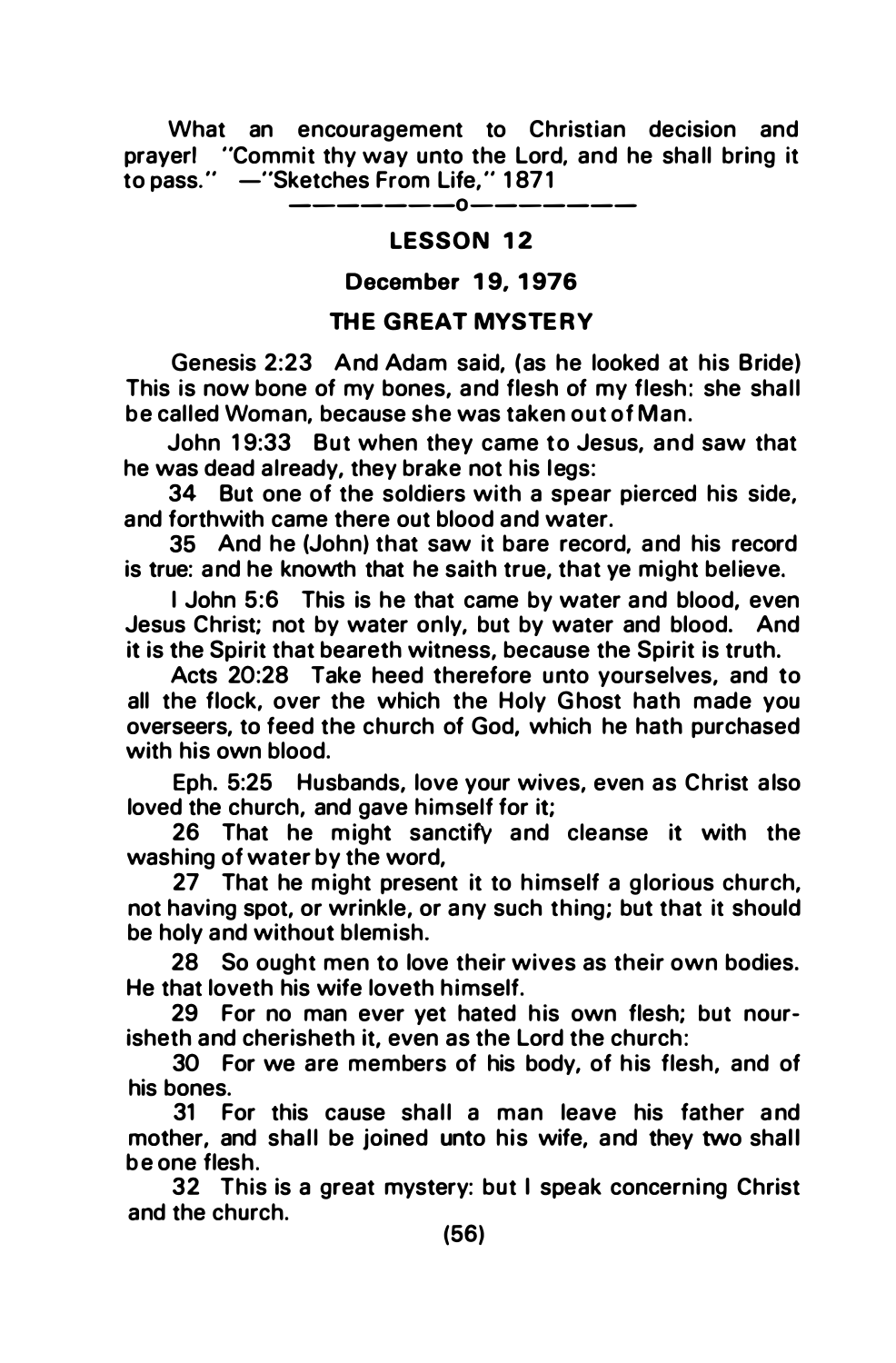Memory Verse: I in them, and thou in me, that they may be made perfect in one; and that the world may know that thou hast sent me and hast loved them, as thou hast loved me. John  $17.23.$ 

Central Thought: The church, the bride of Christ was washed in the blood that flowed out of the side of Christ. It is as great a mystery as God taking a rib out of the side of Adam and making for him a bride.

#### LESSON BACKGROUND

There are so many precious truths in Genesis. We love to study about the gospel that is found in types in Genesis. We have compared the taking of the rib from the side of Adam, and making for him a bride, or wife, to Jesus purchasing for Himself a bride through the blood and water that flowed out from His side, when they pierced it after His death on the cross. Then the Apostle Paul compares the church with the husband and wife relationship, and he calls it all a mystery. But thank God, it is revealed to us, the children of God. It is hid from the world but revealed unto "babes" in Christ.

#### QUESTIONS:

1. Why did Adam need a bride or wife7 2. Why did Christ need a bride7 4. From where did God take the rib to make Eve, and where did the blood flow from to purchase a bride for Christ7 4. How did the Apostle Paul compare the husbands loving their wives, to Christ loving his bride? 5. As man and woman are to leave their father and mother and cleave unto their companions, how are we to leave the world and cleave unto Christ?

#### ADULTS' AND YOUNG PEOPLE'S COMMENTS

Our lesson should cause us to realize just how close we are to Christ. "I in them, and thou in me, that they m�y be made perfect in one." What a glorious thought! Christ in us and we in Christ. Christ in me and I in Him. Could there be a closer relationship? What a blessed comfort that is to the soul of all who are "born again" and are made one in Christ! Such a sweetness flows down upon the soul as one meditates upon this precious thought. Can you take it in? Doesn't it make your heart to rejoice and cause such a heavenly solemnity to fill your very being?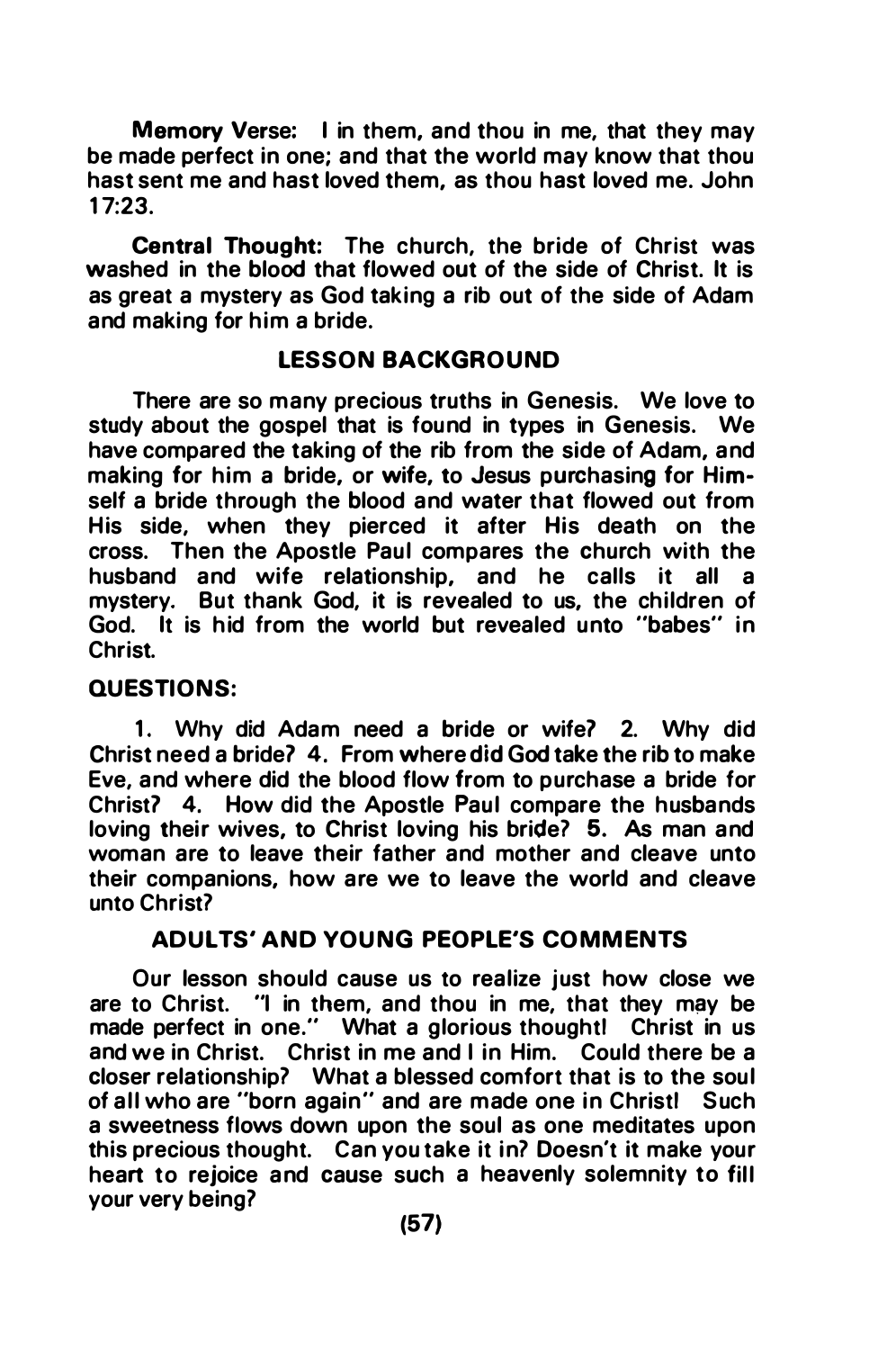It was a mystery when God took a rib and made a woman for Adam. We can just imagine the love that filled Adam's soul as he looked at the woman. Adam needed someone with whom he could commune. Someone who could talk his language. Someone to share his happiness and joy in living in such a lovely garden. No wonder he was filled with love for Eve. "Bone of my bones, flesh of my flesh." Together they roamed the garden and their communion was sweet.

God wanted someone to commune with. God was filled with sorrow and grief when Adam and Eve sinned, and He could not commune with them any more. They had chosen to reject Him and serve another master. They hid themselves from Him. God wanted a creation that would share with Him His great love and belong to Him. God sent Jesus to this world, and through his death on the cross, He bridged the gap between sinful mankind and God. Through his death, and with blood and water flowing out of his pierced side on the cross, Christ purchased for Himself a bride, the church. It was a glorious church, one without sin, and without blemish. Now there were some with whom He could commune; someone He could love, cherish, and nourish; someone who would be members of His body...

The Apostle Paul uses the closeness of husbands and wives as a comparison of Christ and the church. Surely it is a close relationship, when a husband will love his wife and be willing to lay down his life for her. Just so, there is a great closeness between Christ and the church. And as man and woman marry and leave father and mother, just so, when we belong to Christ we are to leave the world with all of its sins. We are to cleave to Christ and reject the pleasures of the world. Our pleasure is to be found in Christ alone. We become part of Christ, He in us and us in Him. What a glorious mystery, yet true<br>and real to all who love Christ supremely. - M. Miles and real to all who love Christ supremely.

#### FOOD FOR THOUGHT

Think of the closeness that exists between the redeemed and Christ if it is to be as the love and nearness of Biblical marriagel There is love there. Without love the whole thing would fall apart. Much strain and pressure comes upon a couple living in this world. Many problems and adversities<br>arise. Perplexities and reverses overwhelm. But the love Perplexities and reverses overwhelm. But the love and closeness that they have with one another will see the marriage through until death parts them. Think about how important it is to keep love alive and warm. Love will prevail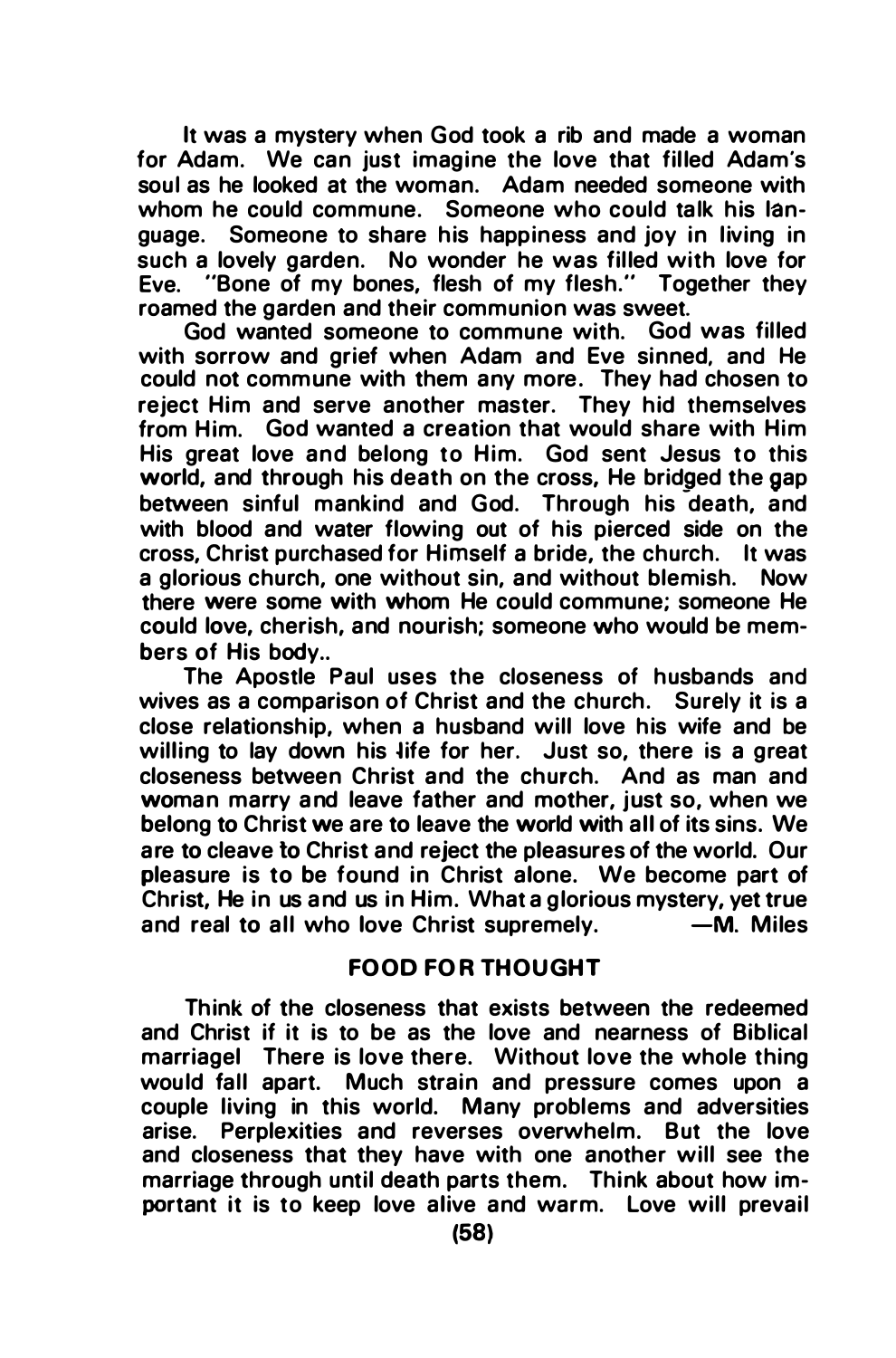when all else will fail. Meditate upon this. Then let us think of Christ and His love for us, and think of our love for Him. Much strain and pressure comes upon our e xperience with Him. Persecutions, misunderstandings, frustrations. discouragements, and even failings; all these we face as we go along through this life. But can these things separate us from the love of Christ? Christ still loves us, and has promised never to leave us nor forsake us. He is married to us. By the blood of the everlasting covenant He has sworn to be our Saviour for all time and eternity. He loves us. Over and above all the strains and pressures and accusations of the enemy let us believe His word of promise. He loves us and<br>will be with us to the end.  $-$ L. Busbee will be with us to the end.  $12^{17}$ 

#### WHAT WE ARE FACING-THE ELEMENTS SHALL MELT

"But the day of the Lord will come as a thief in the night; in the which the heavens shall pass away with a great noise, and the elements shall melt with fervent heat, the earth also and the works that are therein shall be burned up. Seeing then that all these things shall be dissolved, what manner of persons ought ye to be in all holy conversation and godliness, looking for a nd hasting unto the coming of the day of God, wherein the heavens being on fire shall be dissolved, a nd the elements shall melt with fervent heat? Nevertheless we, according to his promise, look for new heavens and a new earth, wherein dwelleth righteousness. Wherefore, beloved, seeing that ye look for such things, be diligent that ye may be found of him in peace, without spot, and blameless." Il Peter 3:10-14.

We are nearing the end of the world. Do we realize what the end of the world is going to be like? We have a general description here before us. The heavens being on fire shall be dissolved, and the elements shall melt with fervent heat. The words used (dissolved and melt) are from the same Greek word "lusis" which gives us our English word "loosen." It is defined as "to loosen or break up." The elements of the earth a nd these heavenly elements of oxygen, and the sun, moon, and stars are going to be loosened. Notice in your encyclopedia how many elements there are in the world. The power that holds them together will be taken away, and the atoms of all material substance will fall apart with fierce heat. This world is being held back from the fire of God's wrath today. But when the Lord sees that man has gone far enough to merit complete destruction, His word will send the fires of destruction. Oh, what an awful and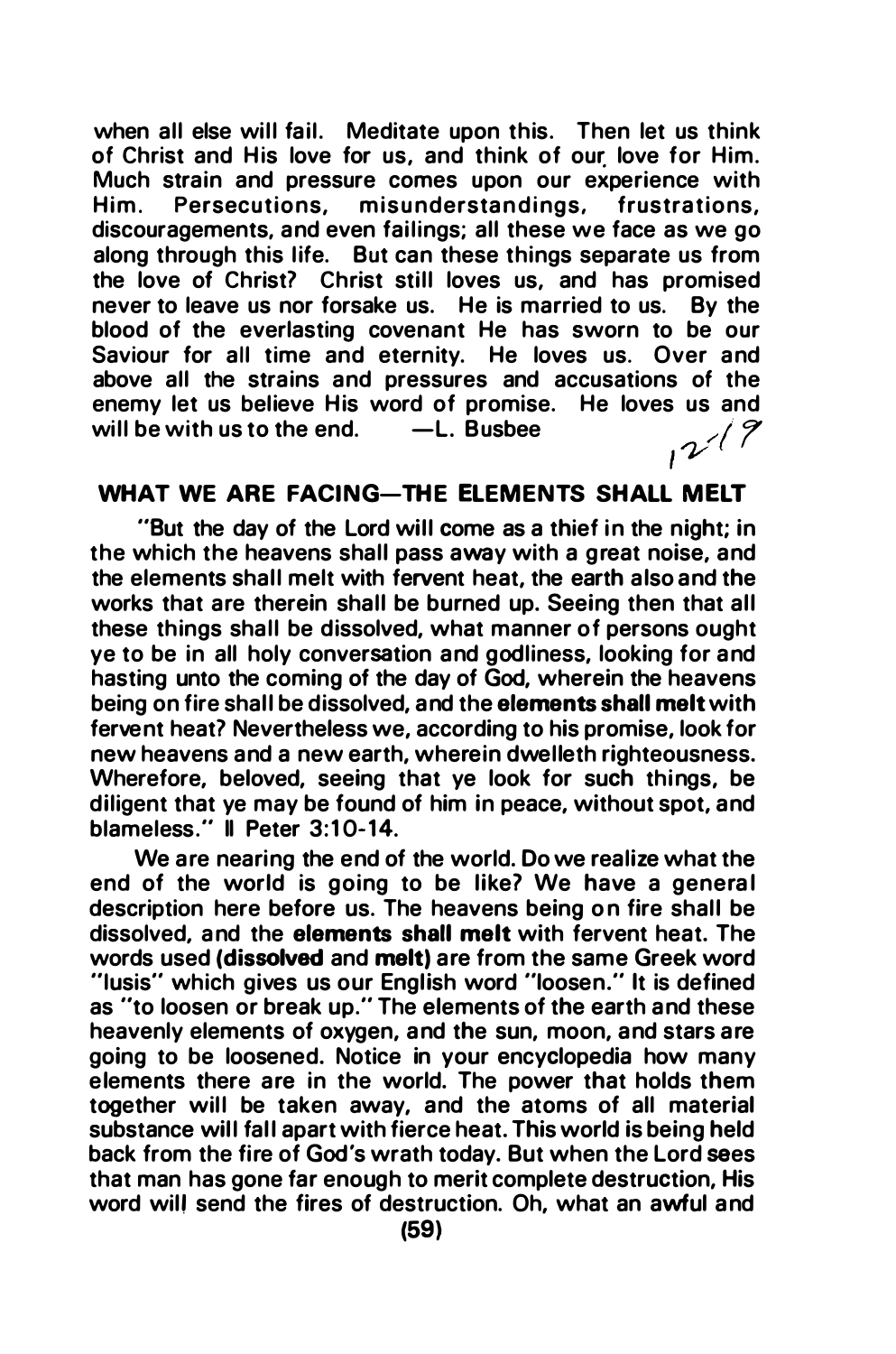terrible day that will bel This is what we are facing. Oh, how we ought to live carefully and humbly before the Lord!

Terrible heat and destruction attend the splitting and loosening of the elements. World War II was hurried to a climax with the dropping of two atomic bombs on Japanese cities. The first bomb dropped on Hiroshima produced a destroyed city and about 90,000 casualties. From this bomb, which measured about 10 feet in length by 2 feet and four inches in diameter and weighed about 9,000 pounds, great heat a nd power was exerted. A wedge of uranium was sent crashing into another core of uranium. This was done with such a force that the two parts of uranium were welded together, which set in motion and split multiplied billions of atoms. The loosening of the elements in that bomb generated heat that produced a fireball of millions of degrees. Concrete a nd steel ran freely together. Street cars were melted into pools on the spot. It was a terrible thing. That was just one bomb. Try to imagine the heat that will be generated as all the elements in the earth and sky are loosened. It will be an awful dayl This is what we are facing.

Oh, how people talk about the world tomorrow and what is going to happen on this earth after Jesus comes again. But the sad truth of it is, they are mistaken for there will be no earth. such as this, after Jesus comes. This world is doomed for utter destruction! Transgression is so heavy on it that it is going to fall and not rise again. All the works that are therein shall be burned up. All the houses, building, streets, automobiles, appliances, inventions, and every other item of earth or of material substance will be destroved! This is what we are facing.

Let us ask ourselves the question: Am I ready for this day of wrath? Is my heart cut loose from the material things of life that can be dissolved and not affect me in the least? Is my treasure eternal in things above?

We, according to His promise, look for new heavens and a new earth. Yes, there will be a new world for us to live in forever. It will be unscarred by sin, unmolested and untempted by the devil, and unblighted by sorrow. It will be a dwelling place only for righteousness. What a blessed hope this brings to our heartsl Now we must look away from the things of this life and look forward to what will be in the new heavens and new earth. Seeing that we are looking for such things, how diligent we must be to be found of Him in peace, without spot and blameless. This<br>is what we are facingless is the surface of the surface is what we are facingl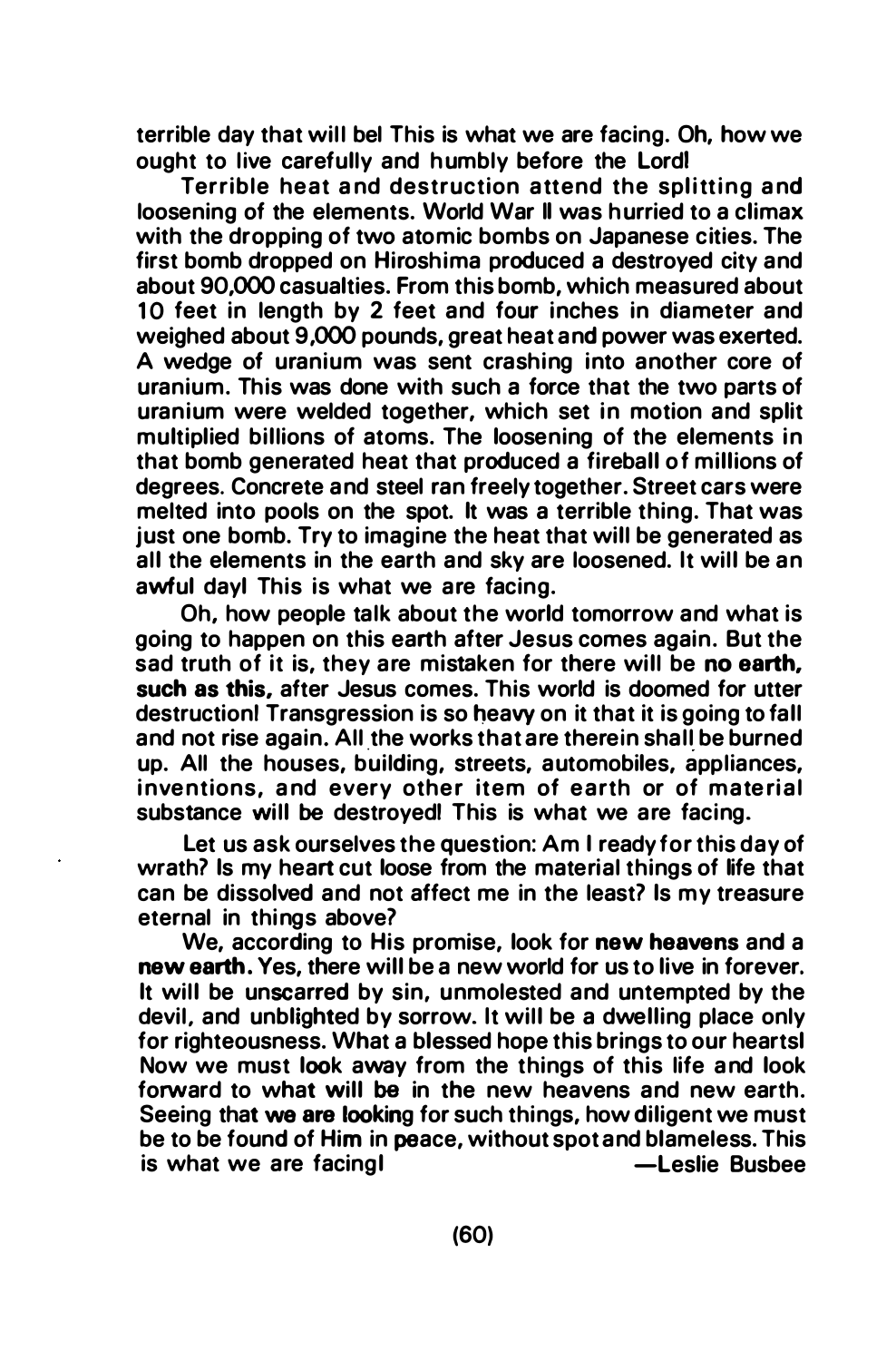#### LESSON 13

#### December 26. 1 976

#### CHRIST BRINGS SOUL-REST

Gen. 2:1 Thus the heavens and the earth were finished, and all the host of them.

2 And on the seventh day God ended his work which he had made.

3 And God blessed the seventh day, and sanctified it: because that in it he had rested from all his work which God created and made.

Matt. 1:21 And she shall bring forth a son, and thou shalt call his name JESUS: for he shall save his people from their sins.

Luke 2: 12 And this shall be a sign unto you; Ye shall find the babe wrapped in swaddling clothes, lying in a manger.

13 And suddenly there was with the angel a multitude of the heavenly host praising God, and saying,

14 Glory to God in the highest, and on earth peace, good will toward men.

lsa. 57:20 (God said) But the wicked are like the troubled sea, when it cannot rest, whose waters cast up mire and dirt.

21 There is no peace, saith my God, to the wicked.

Matt. 11:28 (Jesus said) Come unto me, all ye that labour and are heavy laden, and I will give you rest.

29 Take my yoke upon you, and learn of me; for I am meek and lowly in heart: and ye shall find rest unto your souls.

Heb. 4:3 For we which have believed do enter into rest, as he said, As I have sworn in my wrath, if they shall enter into my rest: although the works were finished from the foundation of the world.

4 For he spake in a certain place of the seventh day on this wise, And God did rest the seventh day from all his works.

10 For he that is entered into his rest, he also hath ceased from his own works, as God did from his.

Gal. 5:24 And they that are Christ's have crucified the flesh with the affections and lusts.

Memory Verse: For God so loved the world, that he gave his only begotten Son, that whosoever believeth in him should not perish, but have everlasting life. John 3:16.

Central Thought: As God rested from his creation, just so those who are "born again" rest from their own works and from sin.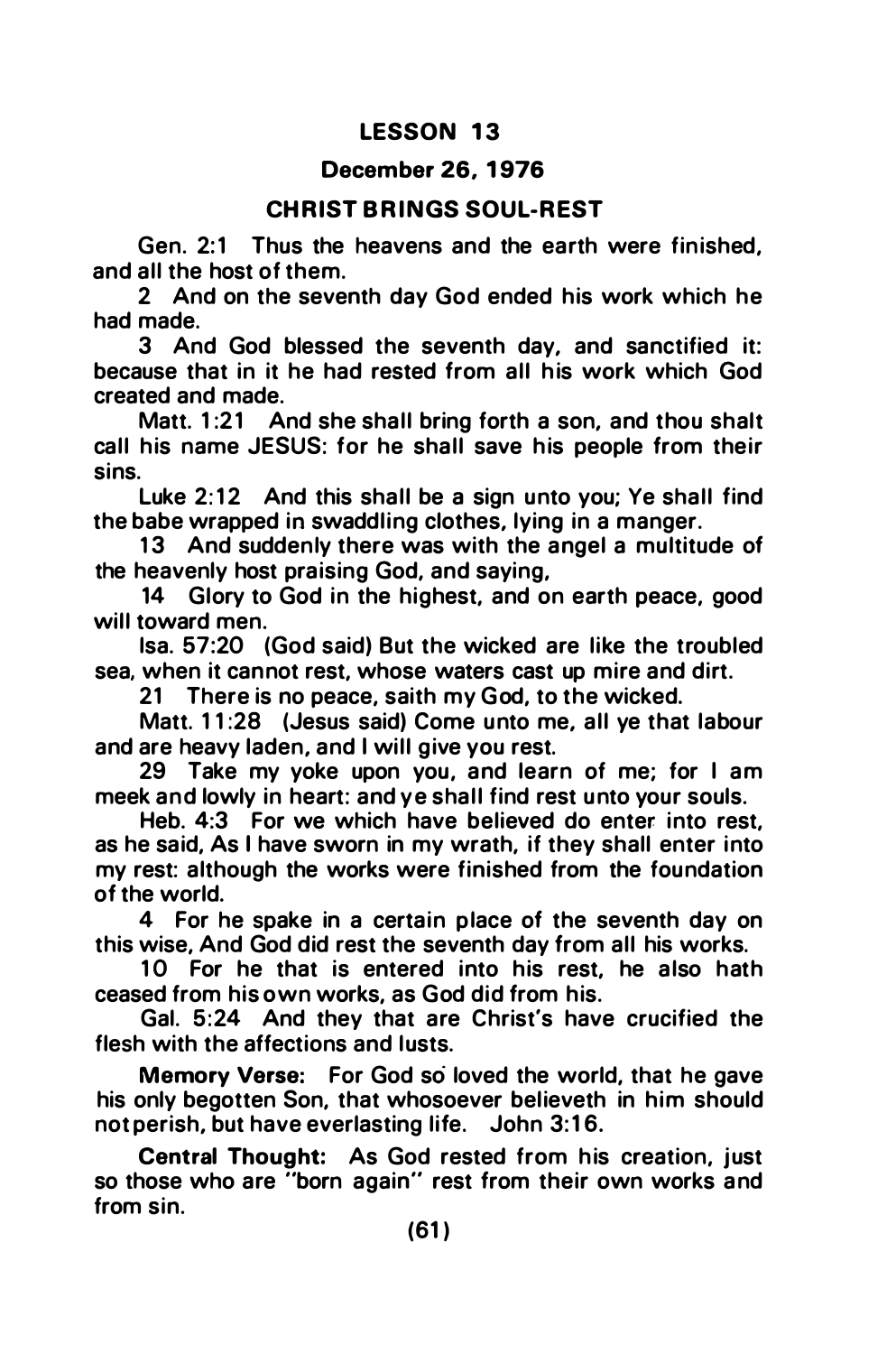Even though this is the time of the year when we remember the birth of Christ, we want to bring together the fact that God rested from creation and that Christ was born and lived in this world, died on the cross so we could have soul-<br>rest. We find many gospel truths brought out in many gospel truths Genesis. They are types, yet they are precious to our souls.

At this time of the year we praise God for that "unspeakable gift" and as we give gifts to those who are close to us, we think of the greatest Gift that heaven could give to mankind and that is Christ. We need to be sure that all we do is Christhonored. If the family meets together on this day of memory it should be kept in such a way that Christ will be lifted up.

 $-M$ . Miles

#### ADULTS' AND YOUNG PEOPLE'S COMMENTS

We can sing "glory to God in the highest" because we have peace in our souls, and what glorious peace it isl Oh, how glad we are that Jesus was born on that wonderful day and brought peace that passeth all understanding into our heartsl Let us rejoice and raise our voices together in adoration and praise to the King of Kings and the Lord of Lords. He is wonderful and great, and is worthy of all praise and honor!

One day as I stood on the shore of the Atlantic Ocean and saw the waves dash against the rocks, roll back, and then with a loud noise dash again, it brought this scripture to my mind: ''The wicked are like the troubled sea, when it cannot rest." One time, I too, had sin on my soul and I could not rest. I was like that troubled sea. But as I humbled myself before the greatest Gift the world has ever been given, poured out my soul to Him, confessing and seeking His forgiveness, he spoke peace to my soul. I was filled with a peace that the world cannot give. My soul was not troubled anymore. I could face life and face death. God was with me and Christ was my constant companion. I ceased from my own works and was filled with the graces of the Lord.

Some want to teach that we are to keep Saturday holy, which was the Jewish Sabbath. We want to remember that Moses wrote the first five books of the Bible. He wrote them after He talked to God on Mt. Sinai and God gave Him the law. We have no record of anyone keeping the Sabbath until Moses' time, which was 2500 years after creation. God did not bless and sanctify the day of rest in the Garden of Eden. Notice He said, "in it he had rested." God's rest did not make it holy but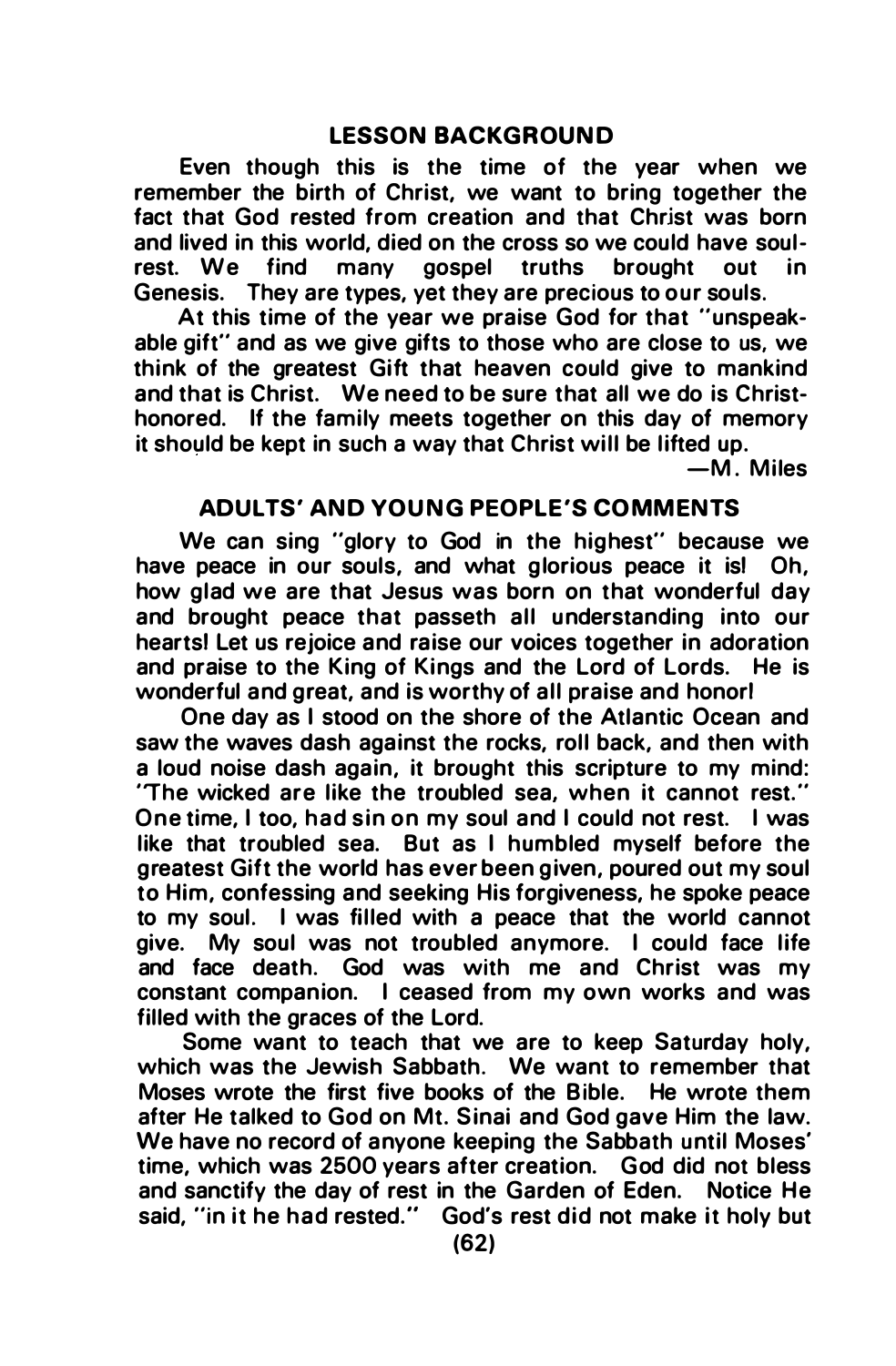2,500 years later, in the wilderness, He blessed and sanctified it and made it a holy day, just to the Jewish nation. The first mention of the Sabbath being kept by anyone is in Exodus 16. In Ezekiel 20:16 it says, "I gave them (the Jews) my sabbaths, to be a sign between me and them." In Expdus 1 6:29 it says it is to "the children of Israel." Read Ex. 31 :13.

In Gal. 4:21 -31 it brings out how the freewoman and the bondwoman were compared to the old and new covenant. The law was cast out, and through Christ, a new covenant was made. The new covenant is written in our hearts and is a "better covenant." So the literal Sabbath keeping was done away with, and Christ brought a Sabbath soul-rest to our souls. After Jesus arose from the grave they began meeting together on the first day of the week, which was Sunday.

We have that perfect Sabbath, the soul-rest that Christ brought, which we experience in our every-day lives.

#### QUESTIONS:

1. What day did God rest from His creating and is He still resting? 2. Moses wrote the first five books. When did and to whom did God give the Sabbath day to keep? 3. When was the Sabbath day keeping abolished? 4. Who came to give peace to the wicked that are like the troubled sea, and who heard the good news on the hills that night? 5. When we enter into that perfect rest in the soul, what do we cease from?

#### FOOD FOR THOUGHT

God rested from the work of creation on the seventh day. It was not that He was weary. It was for man's sake that He ordained the sabbath rest. Moses commanded it in the law from God given on Sinai: "Remember the sabbath day to keep it holy. " On the sabbath day, one was not permitted to do any kind of labor. It was a holy day, a special day. It was a good and proper thing to do. It was carried out in memory of the creation. Think seriously on this. Would you have enjoyed the sabbath? Ah, there are deep and serious thoughts right here. God ordained this. Do not look on this and lightly say. "Oh, that was for back then, it has nothing to do with now." It has more to do than what you might be inclined to think. It was a type and a testimony of something greater to come. This greater something has come in Christ. It is not that we do not keep the sabbath any more. It is, rather, that now we really do keep the sabbath. Do you know what this sabbath is? If your vision goes no farther than just one day in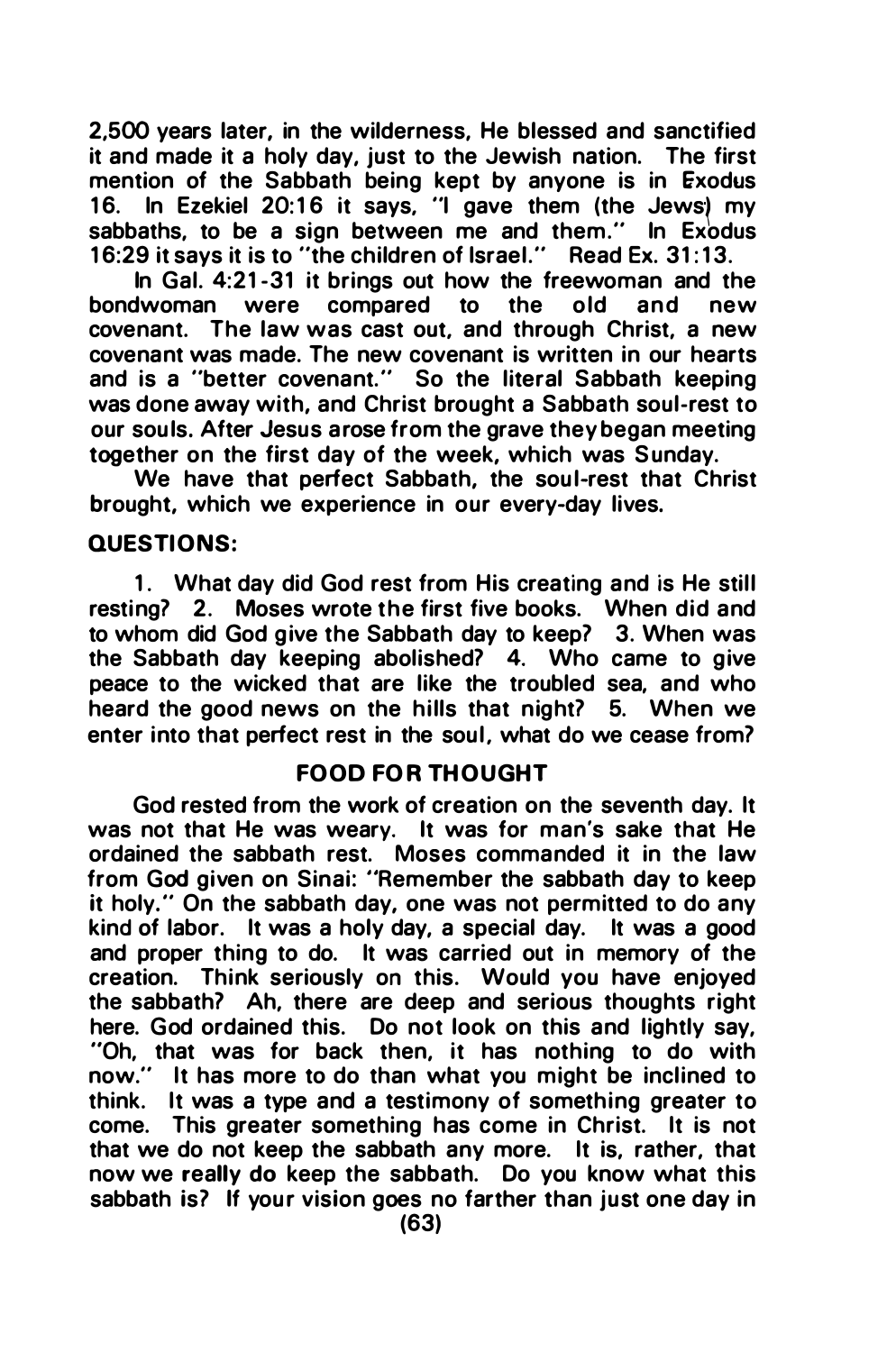the week to desist from labor, the veil is upon your heart. There is yet a sabbath for us to keep. What is it? What does it mean to keep it? Think on these things and seek understanding from God. **L. Busbee** 

# A DAY WE ENJOY  $\sqrt{2^2 + 1}$

1 would like to share with you the way our family gives honor to Christ in memory of His birth. Our two sons, their wives, and eight grandchildren come to our home. Each of the grandchildren have a song to sing, a poem to recite, a story to tell, or a portion of the Bible to read about Christ's birth. I always talk to them about Christ or tell them something helpful. After each one has had their say, we all sing a song about Christ and have prayer. We then open our gifts. We do not have a Christmas tree. We all eat dinner together and we feel that Christ has been honored and our love has been shared with one another. For the last three years I have taken it all on tape. and therefore we can enjoy it later. The grandchildren enjoy hearing it too. I feel that those who are starting a family should establish family traditions that will create close family ties and all will have precious memories. -Sis. Marie Miles